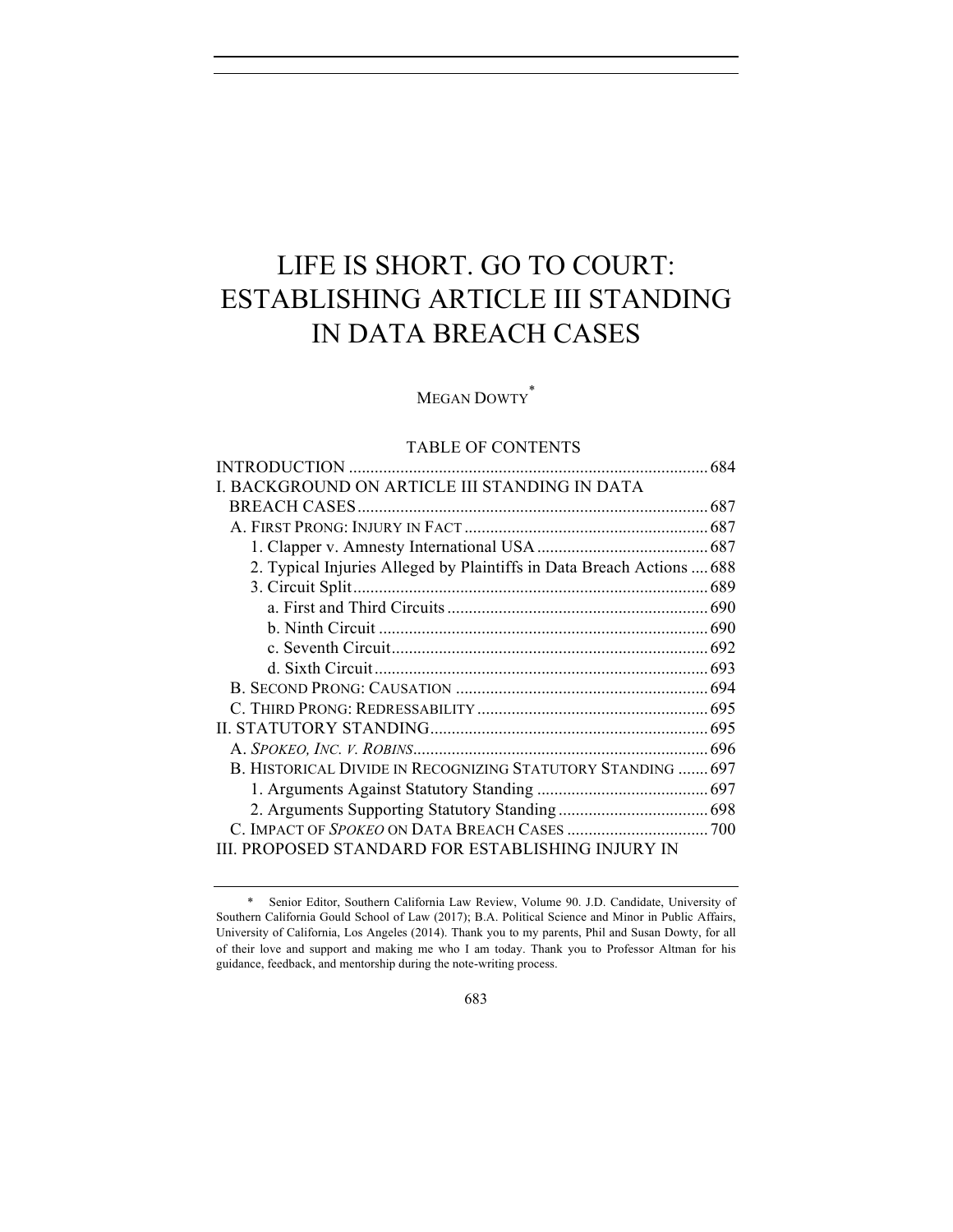684 *SOUTHERN CALIFORNIA LAW REVIEW* [Vol. 90:683

| A. ACTUAL, UNREMEDIED IDENTITY THEFT OR FRAUD SHOULD BE A      |  |
|----------------------------------------------------------------|--|
|                                                                |  |
| 1. Only Unremedied Costs Should Be Compensable  701            |  |
| 2. Compensating Mere Increased Risk of Identity Theft or Fraud |  |
|                                                                |  |
|                                                                |  |
| B. MONEY SPENT ON MONITORING SERVICES SHOULD BE                |  |
|                                                                |  |
|                                                                |  |
|                                                                |  |
| 3. Justifying Compensation for Monitoring Services by Looking  |  |
|                                                                |  |
|                                                                |  |
|                                                                |  |
|                                                                |  |
| C. EXPENDITURES ON SORTING THINGS OUT COULD POTENTIALLY        |  |
|                                                                |  |
|                                                                |  |
|                                                                |  |
| 3. Compensation for Time Expended in Other Torts710            |  |
|                                                                |  |
| 5. Accounting for Variable Sorting-Things-Out Costs in Class   |  |
|                                                                |  |
| 6. Practical Reality Precludes Compensation for                |  |
|                                                                |  |
|                                                                |  |
| b. Justifications for Compensating Sorting-Things-Out Costs    |  |
|                                                                |  |
| IV. IMPACT OF PROPOSED STANDARD ON DATA BREACH                 |  |
|                                                                |  |
|                                                                |  |

# INTRODUCTION

This is the digital age. As "the ratings machine, DJT [Donald J. Trump],"<sup>1</sup> says, "all I know is what's on the internet,"<sup>2</sup> or "the cyber," as

<sup>1.</sup> This is a term that the 45th President of the United States, Donald J. Trump, has used to refer to himself. @realDonaldTrump, TWITTER (Jan. 6, 2017, 4:34 AM), https://twitter.com/ realDonaldTrump/status/817348644647108609?ref\_src=twsrc%5Etfw.

<sup>2.</sup> Steve Benen, *Donald 'All I Know Is What's On The Internet' Trump*, MSNBC: MADDOW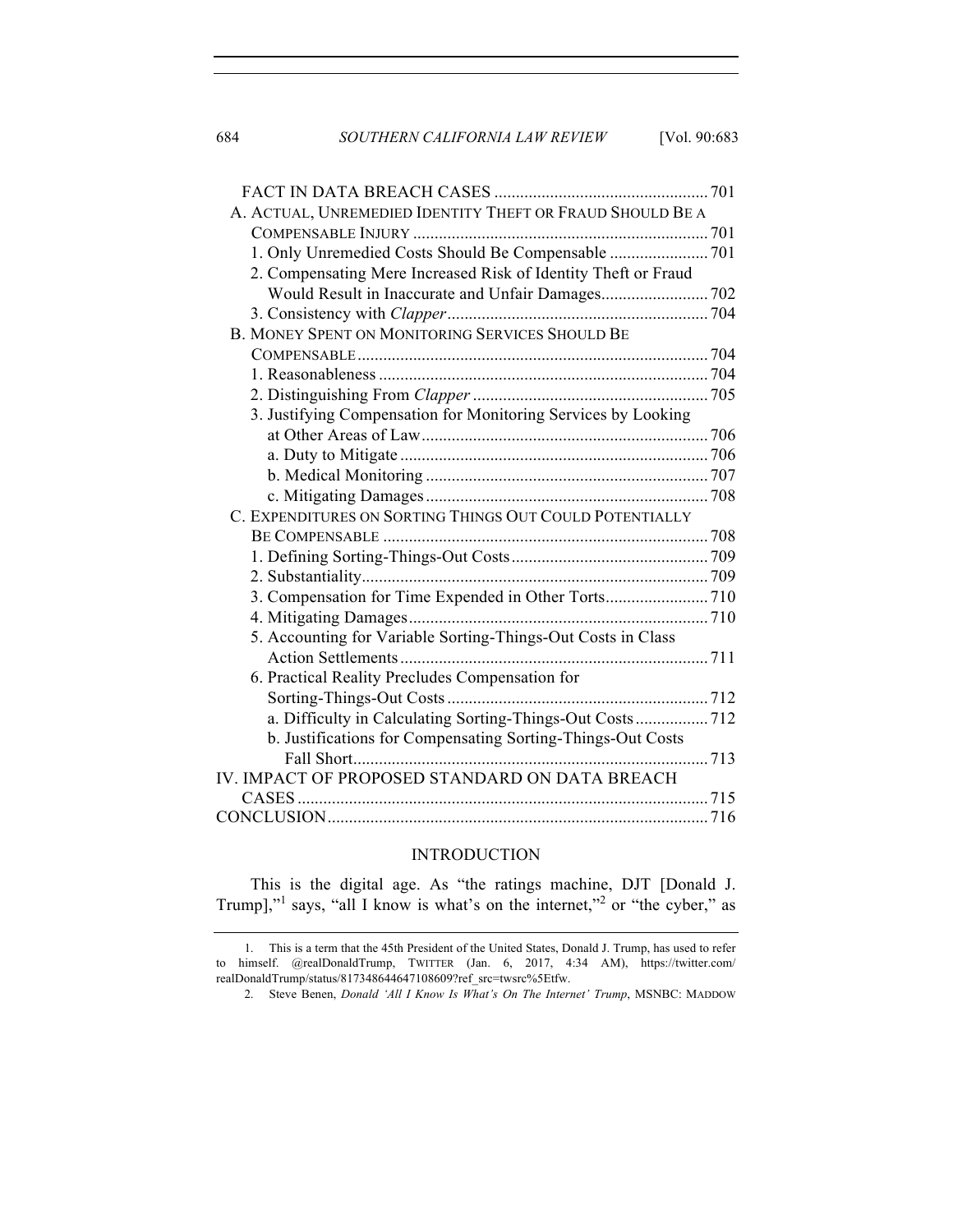he calls it.<sup>3</sup> People's use of and dependency on the Internet has made data breaches a serious and widespread threat to people's privacy and security. In 2016, there were 1,093 data breaches, up from 780 in 2015. <sup>4</sup> 75.6% of companies suffered at least one successful attack. <sup>5</sup> Essentially "there are only two types of companies left in the United States, according to data security experts: 'those that have been hacked and those that don't know they've been hacked.'"<sup>6</sup>

Major companies such as LinkedIn, Target, Ebay, Yahoo, Anthem, and Ashley Madison have been subject to data breaches, $<sup>7</sup>$  and subsequently</sup> to lawsuits.<sup>8</sup> Not only can data breaches threaten people's financial security, but breaches like Ashley Madison's—a dating site whose slogan up until July 2016 was "Life is Short. Have an Affair"<sup>9</sup>—can threaten people's home lives and shatter careers.<sup>10</sup> The government is not immune to dangerous cyber attacks either. Both the U.S. Office of Personnel Management and the Democratic National Committee ("DNC") have suffered breaches.<sup>11</sup> Presidential candidate Hillary Clinton's e-mails were leaked as part of the DNC breach, which became a source of controversy

5. 2016 DATA BREACH REPORTS, *supra* note 4, at 7.

6. Storm v. Paytime, Inc., 90 F. Supp. 3d 359, 360 (M.D. Pa. 2015) (quoting Nicole Perlroth, *The Year in Hacking, by the Numbers*, N.Y. TIMES (Apr. 22, 2013), https://bits.blogs.nytimes.com/ 2013/04/22/the-year-in-hacking-by-the-numbers/).

7*. World's Biggest Data Breaches*, INFORMATIONISBEAUTIFUL (Jan. 5, 2017), http://www.informationisbeautiful.net/visualizations/worlds-biggest-data-breaches-hacks/.

8. *See, e.g.*, *In re* Anthem, Inc. Data Breach Litig., No. 15-MD-02617-LHK, 2016 U.S. Dist. LEXIS 70594 (N.D. Cal. May 27, 2016*)*; *In re* LinkedIn User Privacy Litig., 309 F.R.D. 573 (N.D. Cal. 2015).

9. Nathan Bomey, *Ashley Madison's New Slogan: 'Find Your Moment,' Not 'Have an Affair*,*'* USA TODAY (July 12, 2016), http://www.usatoday.com/story/money/2016/07/12/ashley-madison-avidmedia-ruby/86981490/.

BLOG (May 4, 2016), http://www.msnbc.com/rachel-maddow-show/donald-all-i-know-whats-theinternet-trump.

<sup>3.</sup> Adrienne LaFrance, *Trump's Incoherent Ideas About 'the Cyber*,*'* ATLANTIC (Sept. 27, 2016), https://www.theatlantic.com/technology/archive/2016/09/trumps-incoherent-ideas-about-thecyber/501839/.

<sup>4.</sup> IDENTITY THEFT RES. CTR., DATA BREACH REPORTS: 2016 END OF YEAR REPORT 4 (Jan. 18, 2017) [hereinafter 2016 DATA BREACH REPORTS], http://www.idtheftcenter.org/images/breach/2016/ DataBreachReport\_2016.pdf; IDENTITY THEFT RES. CTR., DATA BREACH REPORTS: DECEMBER 29, 2015, AT 4 (Dec. 29, 2015), http://www.idtheftcenter.org/images/breach/DataBreachReports\_2015.pdf.

<sup>10</sup>*. See* Tyler McCarthy, *Ashley Madison Hack Update: All the High Profile, Celebrity Names Attached to the Private Information Leak from the Cheating Website*, IBTIMES (Aug. 25, 2015, 8:24 AM), http://www.ibtimes.com/ashley-madison-hack-update-all-high-profile-celebrity-names-attachedprivate-2066211.

<sup>11</sup>*. See World's Biggest Data Breaches*, *supra* note 7; Tom Hamburger & Karen Tumulty, *WikiLeaks Releases Thousands of Documents About Clinton and Internal Deliberations*, WASH. POST (July 22, 2016), http://wapo.st/29UbMp5?tid=ss\_tw.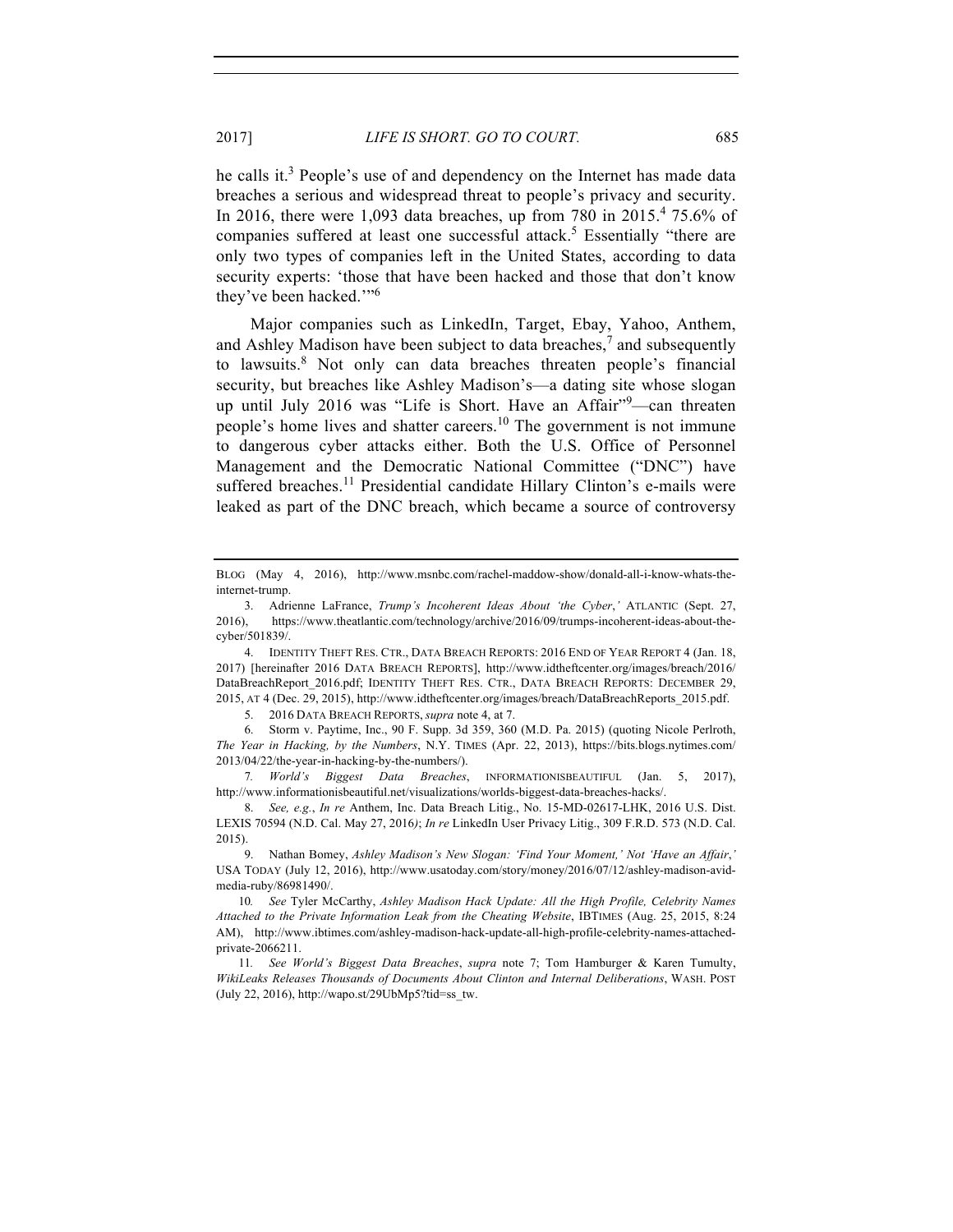throughout her campaign. <sup>12</sup> Further, the U.S. intelligence community has concluded that the hack was tied to and possibly directed by the Russian government,<sup>13</sup> which sets a troubling precedent for future hacks by hostile foreign governments.

Plaintiffs whose information has been exposed due to a company data breach have attempted to sue the hacked companies storing their information based on causes of action such as negligence, breach of contract, unjust enrichment, breach of fiduciary duty, unfair and deceptive business practices, invasion of privacy, violation of the federal Fair Credit Reporting Act ("FCRA"), and violations of various state consumer protection and data breach notification laws.<sup>14</sup>

Data breach actions are expected to be the "next wave" of class actions.15 Typically plaintiffs try to bring these claims as class actions because of the large number of plaintiffs and small amount of damages involved. Most data breach actions are brought in federal court based on the Class Action Fairness Act, 28 U.S.C. § 1332(d)  $(2012)$ ,<sup>16</sup> which extends federal diversity jurisdiction to all class actions in which minimal diversity exists and the amount in controversy exceeds \$5 million.<sup>17</sup> However, courts dismiss a large portion of these data breach actions because plaintiffs lack a cognizable injury in fact, which is a requirement for Article III standing.

The Supreme Court has not yet set a uniform standard for what constitutes injury in the context of data breaches. As a result, there is a circuit split as to how much injury is sufficient. This split largely centers around whether increased risk of identity theft or fraud and, more recently, "sorting-things-out" costs<sup>18</sup> and monitoring expenditures<sup>19</sup> are sufficient to

<sup>12.</sup> Hamburger & Tumulty, *supra* note 11.

<sup>13.</sup> *Id.*

<sup>14.</sup> Remijas v. Neiman Marcus Grp., LLC, 794 F.3d 688, 690–91 (7th Cir. 2015); Resnick v. AvMed, Inc., 693 F.3d 1317, 1323 (11th Cir. 2012); *In re* Sony Gaming Networks & Customer Data Sec. Breach Litig., 996 F. Supp. 2d 942, 959 (S.D. Cal. 2014); *In re* SuperValu, Inc., No. 14-MD-2586 ADM/TNL, U.S. Dist. LEXIS 2592, at \*2 (D. Minn. Jan. 7, 2016).

<sup>15.</sup> CARLTON FIELDS & JORDEN BURT, THE 2015 CARLTON FIELDS JORDEN BURT CLASS ACTION SURVEY 9 (2015), http://www.thenalfa.org/files/2015\_Carlton\_Class\_Action\_Survey.pdf.

<sup>16.</sup> *See, e.g.*, *Remijas*, 794 F.3d at 690.

<sup>17.</sup> Robin Miller, Annotation, *Construction and Application of Class Action Fairness Act of 2005*, *Pub. L. 109-2*, *119 Stat. 4 (2005)*, 18 A.L.R. Fed. 2d Art. I, § 1 (2007).

<sup>18.</sup> The costs associated with sorting things out are distinct from the purchase of monitoring services and generally encompass less easily calculable expenses, such as personal time expended canceling cards and ordering new ones, changing passwords or pin numbers, calling companies directly to verify suspicious communications received from them, closing banking accounts and opening new ones (if the bank account number was exposed), having a credit reporting agency place a fraud alert on one's account (if one's social security number was exposed), placing a credit freeze on one's account,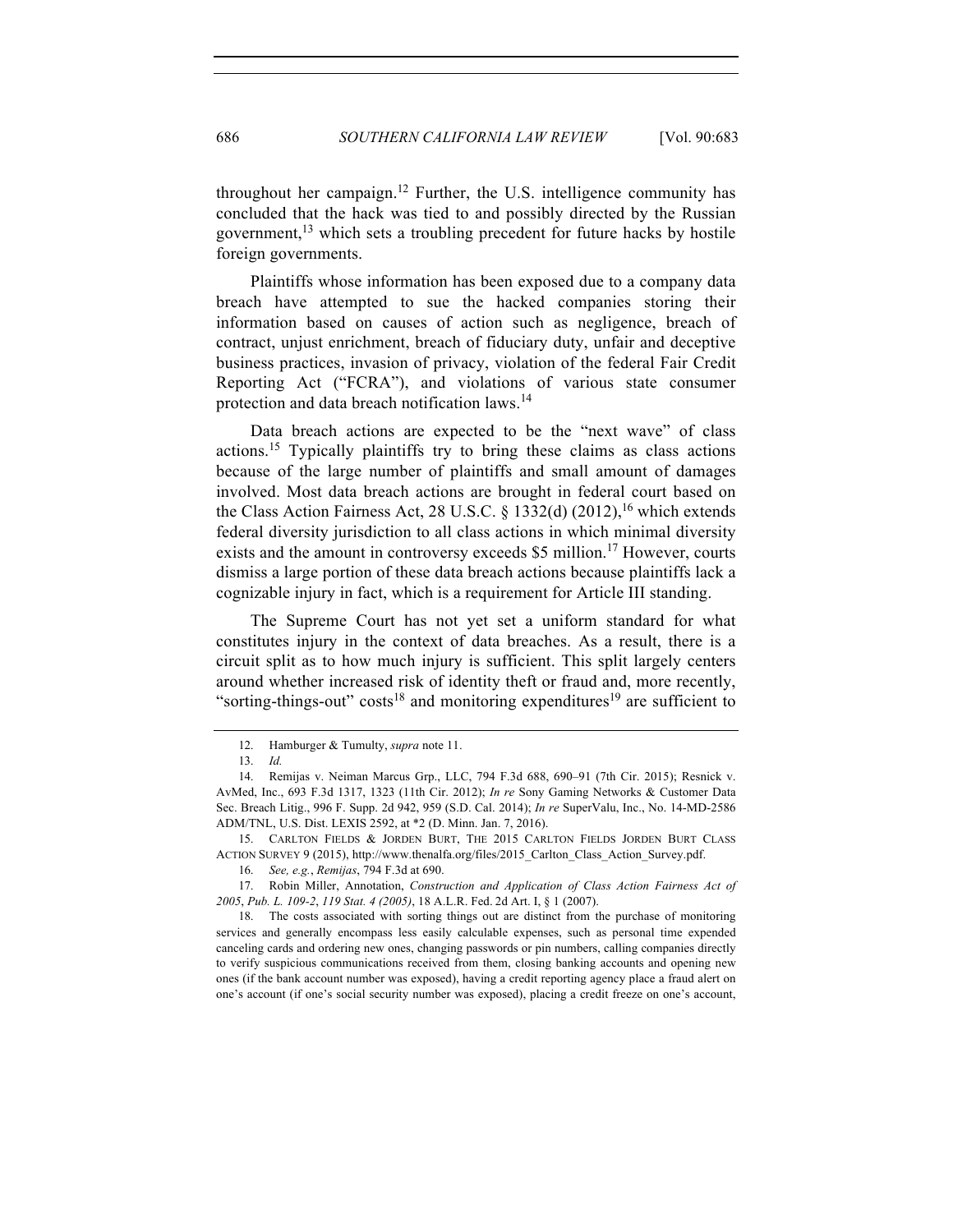constitute an injury. But even if an action is dismissed in federal court for lack of Article III standing, it may succeed in state court, which is not subject to the Article III standing requirement.

In the realm of data breaches, technology is progressing rapidly; consequently, there is a lag time between the progress of technology and progress of the law. Because legislatures are slow to act and generally want a consensus to develop in the public or industry before writing protective measures into law, courts bear the burden of first impression, establishing a standard through case law on which the public can rely. This Note will offer a proposed standard for establishing injury under Article III's standing requirement in federal court. Part I provides background on the requirements of standing under Article III in the context of data breach cases. Part II discusses statutory standing and the effect of a recent Supreme Court statutory standing case on data breach litigation. Part III sets forth a proposed standard for recognizing injury in data breach cases. Part IV explores what effects this proposed standard would have on data breach litigation.

# I. BACKGROUND ON ARTICLE III STANDING IN DATA BREACH CASES

The Constitution establishes Article III standing as a "threshold question in every federal court case."<sup>20</sup> Article III standing requires a threeprong inquiry: to bring a suit in federal court, a plaintiff must suffer an injury that is (1) "concrete, particularized, and actual or imminent"; (2) "fairly traceable to the challenged action"; and (3) "redressable by a favorable ruling."<sup>21</sup> This Note will focus on the first prong, otherwise known as "injury in fact," in detail.

# A. FIRST PRONG: INJURY IN FACT

#### 1. Clapper v. Amnesty International USA

The Supreme Court has not directly addressed what constitutes an injury in data breach cases. Lower courts have largely had to rely on the Supreme Court case *Clapper v. Amnesty International USA* for guidance.

inserting new card information into one's auto-fill program, changing recurring payment methods, and communicating with banks. *What Should I Do If I Have Been a Victim of a Data Breach?*, TIME: MONEY, http://time.com/money/2791976/data-breach-victim/ (last visited Mar. 17, 2017).

<sup>19.</sup> Monitoring expenditures include expenditures on both credit monitoring and identity monitoring.

<sup>20.</sup> United States v. One Lincoln Navigator 1998, 328 F.3d 1011, 1013 (8th Cir. 2003).

<sup>21.</sup> Monsanto Co. v. Geertson Seed Farms, 561 U.S. 139, 149 (2010) (citation omitted).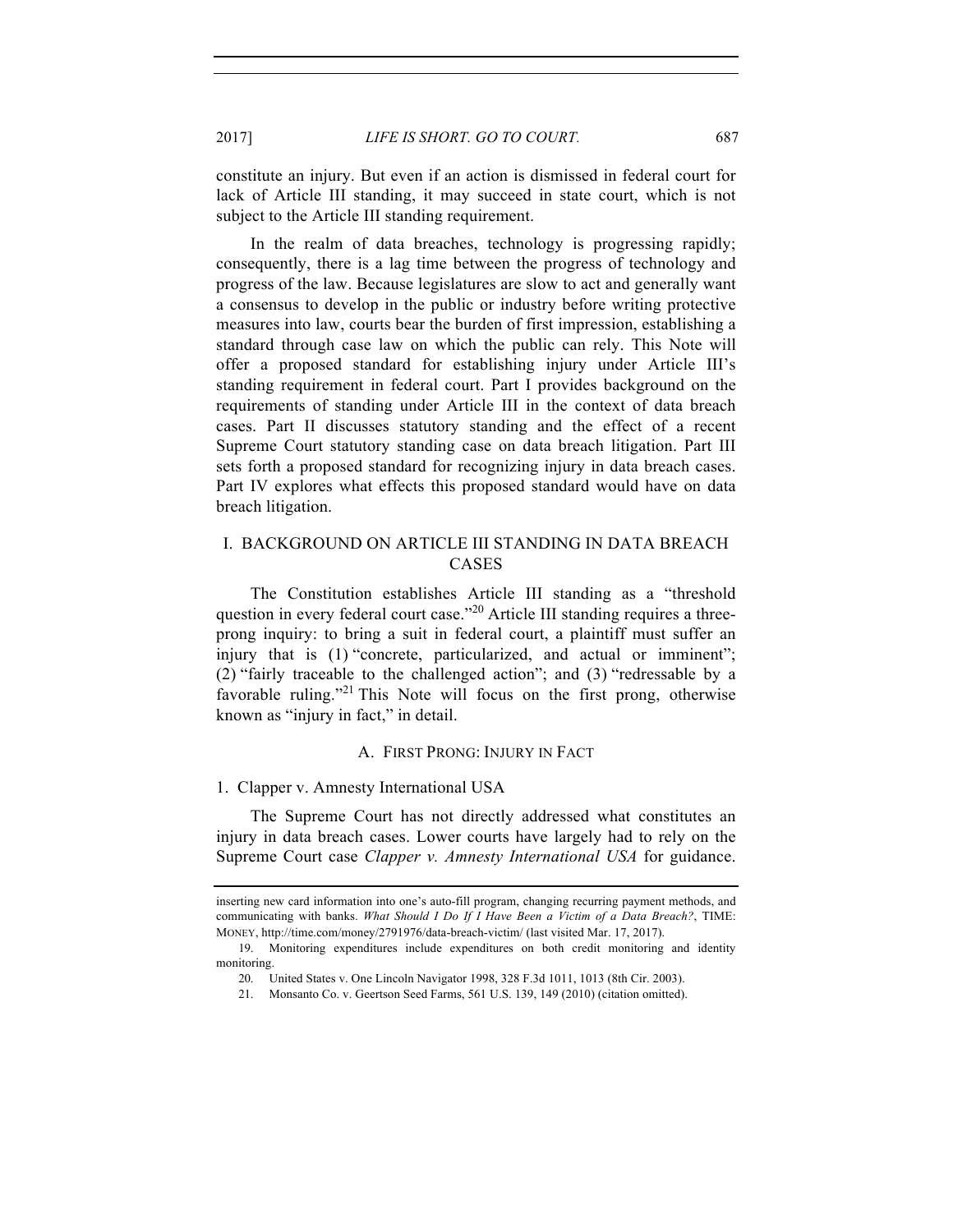In *Clapper*, a group of attorneys and human rights, labor, legal, and media organizations, who allegedly had to have "sensitive and sometimes privileged telephone and e-mail communications" with individuals abroad for work, claimed there was an "objectively reasonable likelihood" that the Foreign Intelligence Surveillance Act would cause their communications to be monitored "at some point in the future."<sup>22</sup> However, there was no evidence that their communications had been targeted or that the government was going to target their communications.<sup>23</sup> Given this lack of evidence, the Court found plaintiffs' "theory of *future* injury . . . too speculative" and not actual or "certainly impending. $^{224}$  According to the Court, plaintiffs' allegations for standing were based on a "highly attenuated chain of possibilities."<sup>25</sup> The Court refused "to abandon [its] usual reluctance" to permit standing theories that rely on "speculation about the decisions of independent actors,"26 rejecting the Second Circuit's "objectively reasonable likelihood" standard for establishing standing.<sup>27</sup> Further, plaintiffs' alleged injury of having "to take costly and burdensome measures to protect the confidentiality of their . . . communications" did not constitute standing because plaintiffs should not be able to "manufacture standing by incurring costs in anticipation of non-imminent harm.<sup>"28</sup>

Courts have since used *Clapper* to dismiss data breach actions for failing to show a recognizable injury.<sup>29</sup> The majority of courts addressing data breach cases post-*Clapper* have required allegations of actual identity theft or fraud to establish an injury.<sup>30</sup>

2. Typical Injuries Alleged by Plaintiffs in Data Breach Actions

The injury in fact requirement tends to be the most difficult for plaintiffs in data breach cases to satisfy, and it is where courts' rulings vary the most. Plaintiffs have largely tried to allege injury through increased risk of identity theft or fraud, expenditures on sorting things out, and

<sup>22.</sup> Clapper v. Amnesty Int'l USA, 133 S. Ct. 1138, 1143–45 (2013).

<sup>23.</sup> *Id.* at 1147–50.

<sup>24.</sup> *Id.* at 1143, 1147 (citation and quotation marks omitted).

<sup>25.</sup> *Id.* at 1148.

<sup>26.</sup> *Id.* at 1150.

<sup>27.</sup> *Id.* at 1147.

<sup>28.</sup> *Id.* at 1143, 1155.

<sup>29.</sup> Christopher Browning, *Plaintiffs in IRS Data Breach Suits May Encounter Standing Challenges*, NIXON PEABODY (Aug. 31, 2015), http://web20.nixonpeabody.com/dataprivacy/Lists/ Posts/Post.aspx?List=%201f414652-319f-47bd-a8de-5a649b6c4f12&ID=636.

<sup>30.</sup> *In re* Zappos.com, Inc., 108 F. Supp. 3d 949, 955 (D. Nev. 2015).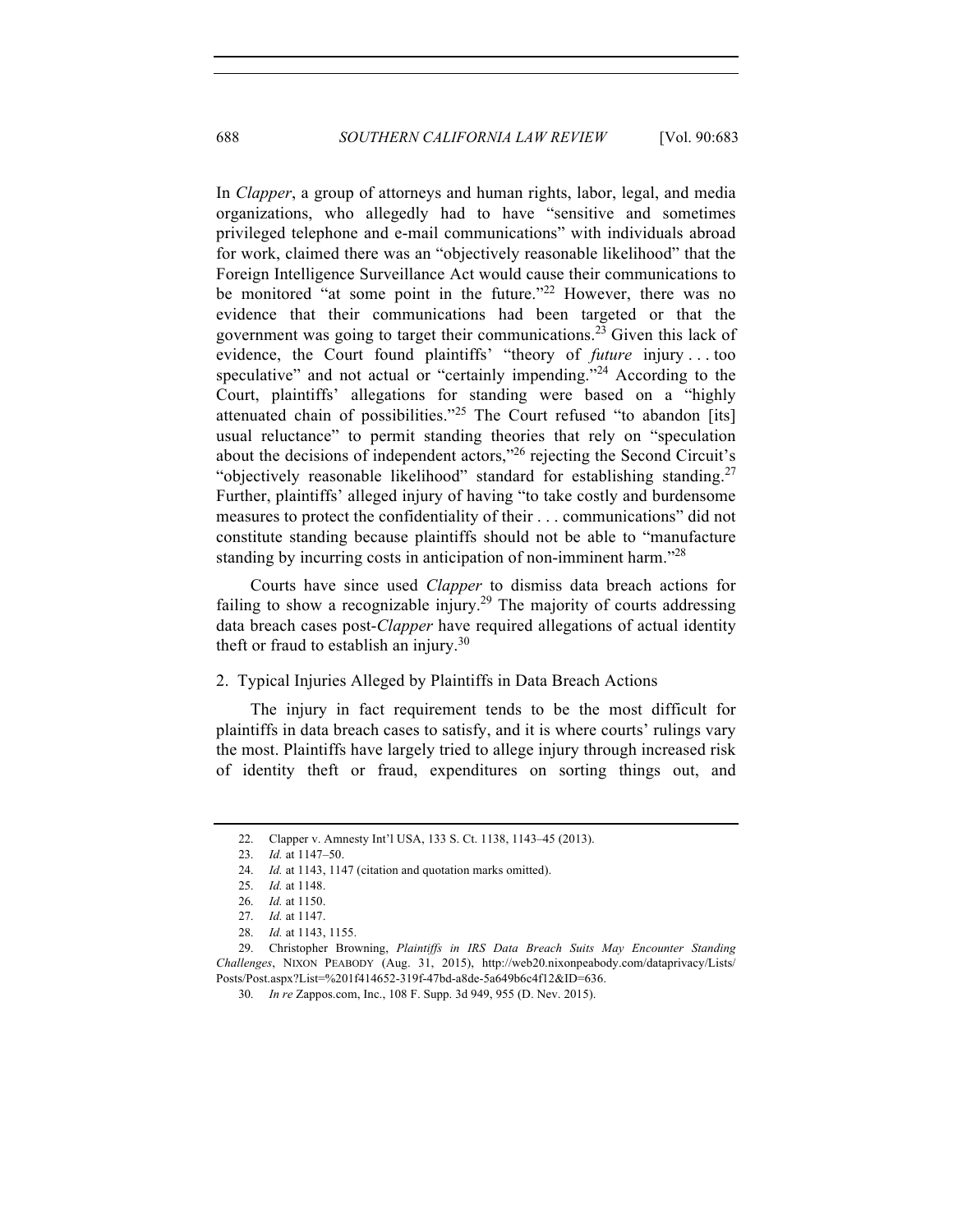expenditures on monitoring services.<sup>31</sup>

# 3. Circuit Split

The Fourth Circuit recently recognized a split between the Sixth, Seventh, and Ninth Circuits and the First and Third Circuits over whether increased risk of identity theft or fraud is a qualifying injury for Article III standing.<sup>32</sup> The Sixth, Seventh, and Ninth Circuits have held that such a risk is sufficient to confer standing, while the First and Third Circuits have rejected such recognition of standing.<sup>33</sup> Additionally, the Sixth and Seventh Circuits have held that the cost of sorting things out and monitoring services qualify as cognizable injuries.<sup>34</sup> The Fourth Circuit chose not to follow the Sixth, Seventh, and Ninth Circuits.<sup>35</sup>

<sup>31.</sup> Remijas v. Neiman Marcus Grp., LLC, 794 F.3d 688, 692, 694 (7th Cir. 2015); *In re* SuperValu, Inc., No. 14-MD-2586 ADM/TNL, 2016 U.S. Dist. LEXIS 2592, at \*5 (D. Minn. Jan. 7, 2016). Plaintiffs also try to claim diminished value of their Personal Identifying Information ("PII") and overpayment for products; however, this Note will not address such injuries as courts have uniformly dismissed such allegations of injury. Absent allegations of attempts to sell one's PII and inability to do so, or forced acceptance of a lower price for one's PII, diminished value of PII does not constitute an injury. *SuperValu*, 2016 U.S. Dist. LEXIS 2592, at \*20 (citing *Zappos.com*, 108 F. Supp. 3d at 954 ("finding no injury in fact where plaintiffs had not alleged that the data breach had prevented them from selling their personal information at the price it was worth")); *In re* Sci. Applications Int'l Corp. (SAIC) Backup Tape Data Theft Litig., 45 F. Supp. 3d 14, 30 (D.D.C. 2014) (same); Green v. eBay Inc., No. 14-1688, 2015 U.S. Dist. LEXIS 58047, at \*20–21 n.59 (E.D. La. May 4, 2015) ("Even if the Court were to find that personal information has an inherent value and the deprivation of such value is an injury sufficient to confer standing, Plaintiff has failed to allege facts indicating how the value of his personal information has decreased as a result of the Data Breach."); Willingham v. Glob. Payments, Inc., No. 1:12-CV-01157-RWS-JFK, 2013 U.S. Dist. LEXIS 27764, at \*23 (N.D. Ga. Feb. 5, 2013) ("PII does not have an inherent monetary value."). Additionally, overpayment for products is a theory that "is consistently rejected in data breach cases where plaintiffs have not alleged that the value of the goods or services they purchased was diminished as a result of the data breach." *SuperValu*, 2016 U.S. Dist. LEXIS 2592, at \*22*. See also id.* (citing *Zappos.com*, 108 F. Supp. 3d at 962 n.5 ("rejecting benefit-of-bargain theory where plaintiffs had not explained how the data breach impacted the value of the goods they purchased, and further had not alleged facts showing that the price plaintiffs paid for such goods incorporated a sum that both parties understood would be allocated towards the protection of customer data")); Fernandez v. Leidos, Inc., 127 F. Supp. 3d 1078, 1089 (E.D. Cal. Aug. 28, 2015) (finding no standing where plaintiff failed to allege facts from which a plausible inference could be drawn that the value of plaintiff's health care and insurance coverage had been diminished as a result of the data breach); *Remijas*, 794 F.3d at 694–95 (noting in dicta that the benefit-of-the-bargain theory was "problematic" and "dubious" where plaintiffs had not alleged any defect in any product they had purchased).

<sup>32.</sup> Beck v. McDonald, 848 F.3d 262, 273 (4th Cir. 2017).

<sup>33.</sup> *Id.*

<sup>34.</sup> Galaria v. Nationwide Mut. Ins., 663 Fed. App'x 384, 388–89 (6th Cir. 2016); *Remijas*, 794 F.3d at 692, 696.

<sup>35.</sup> *Beck*, 848 F.3d at 276–77.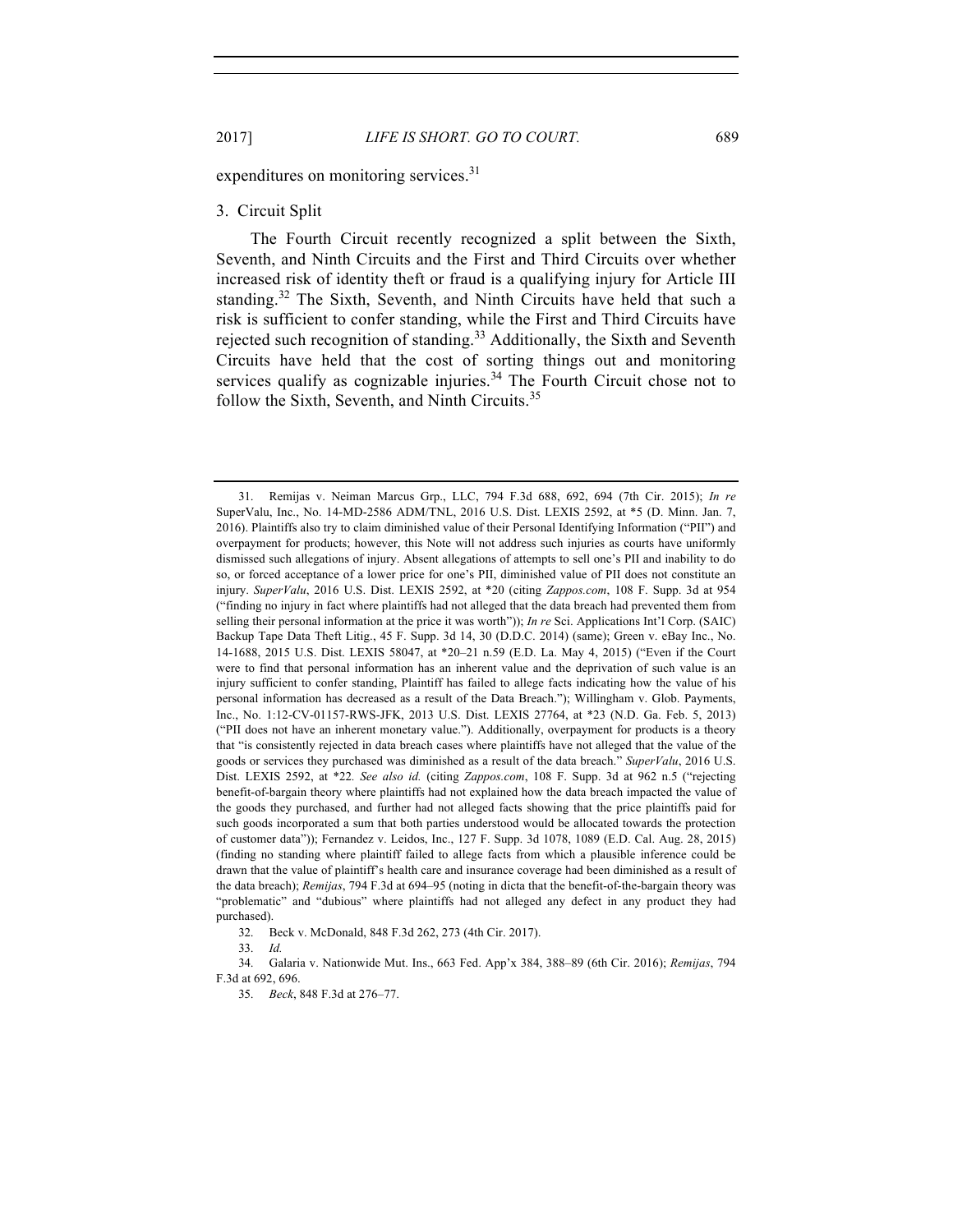## a. First and Third Circuits

The First and Third Circuits have only recognized injury in data breach cases where plaintiffs allege actual identity theft or fraud.<sup>36</sup> In *Storm v. Paytime, Inc.*, in which an unknown third party hacked a payroll processing company's computers, a class action lacked a cognizable injury because it failed to allege that any of the class action members experienced identity theft, had credit cards opened in their names, or had their bank accounts accessed as a result of the breach.<sup>37</sup> "In sum, their credit information and bank accounts [looked] the same . . . as they did prior to [the] data breach . . . . "<sup>38</sup> Thus, the court dismissed the action "without too much hesitation," as the Third Circuit requires dismissal in the absence of "actual misuse of the hacked data" or specific allegations "that such misuse is certainly impending."<sup>39</sup> Increased risk of identity theft alone is insufficient.<sup>40</sup> Moreover, the cost of sorting things out was rejected as an injury because the court saw it as a "prophylactic cost[]" that cannot be used to "manufacture standing" in the absence of data misuse.<sup>41</sup> Additionally, while the company offered a year of free credit monitoring and identity restoration services,  $42$  if it had not done so, and customers whose information was compromised had purchased monitoring services, the court would not have required the company to compensate the customers for the purchase in the absence of any actual identity theft.<sup>43</sup>

b. Ninth Circuit

Conversely, the Ninth Circuit has recognized increased risk of identity theft or fraud as an injury in data breach actions. In *Krottner v. Starbucks Corp.*, in which an employer's laptop computer containing the personal information of approximately  $97,000$  employees was stolen,<sup>44</sup> "an increase in the risk of identity theft [was] a constitutionally sufficient injury."<sup>45</sup> To establish injury in the Ninth Circuit, plaintiffs need only show a "credible

44. Krottner v. Starbucks Corp., No. C09-0216RAJ, 2009 U.S. Dist. LEXIS 130634, at \*2 (W.D. Wash. Aug. 14, 2009), *aff'd*, 628 F.3d 1139 (9th Cir. 2010).

<sup>36.</sup> Katz v. Pershing, LLC, 672 F.3d 64, 80 (1st Cir. 2012); Storm v. Paytime, Inc., 90 F. Supp. 3d 359, 365 (M.D. Pa. 2015).

<sup>37.</sup> *Storm*, 90 F. Supp. 3d at 363, 366.

<sup>38.</sup> *Id.* at 366.

<sup>39.</sup> *Id.* at 365, 367.

<sup>40.</sup> *Id.* at 365.

<sup>41.</sup> *Id.* at 367 (internal quotation marks omitted).

<sup>42.</sup> *Id.* at 364.

<sup>43.</sup> *See id.* at 368.

<sup>45.</sup> *Id.* at \*12.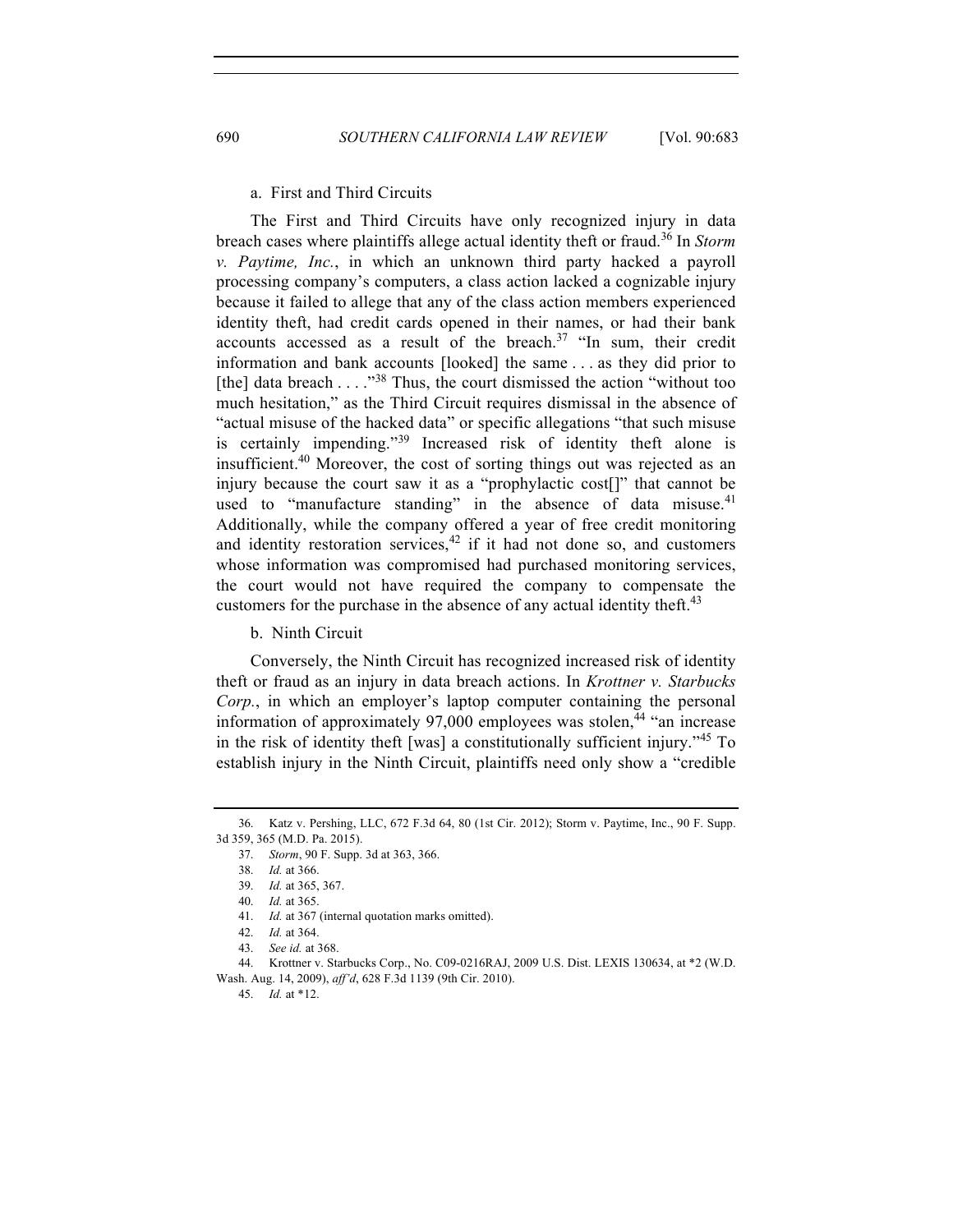threat of harm" that is "both real and immediate."46 By offering a monitoring service to employees subject to the breach, the defendantemployer was conceding "that some degree of monitoring [was] an appropriate response in the wake of the laptop theft." $47$  If the employees had not suffered a present injury, their employer would not have offered them a present remedy.<sup>48</sup> Further, while the employees "might suffer *additional* injuries in the future, they [] already suffered (based on their allegations) an increase in their risk of identity theft."<sup>49</sup>

While courts in the D.C. Circuit have found *Clapper* to invalidate the Ninth Circuit's standard set out in *Krottner*, <sup>50</sup> courts in the Ninth Circuit have found *Krottner* to be compatible with *Clapper*. <sup>51</sup> In *In re Sony Gaming Networks & Customer Data Security Breach Litigation*, in which gamers sued an online gaming provider over a criminal intrusion into the provider's database that stored gamers' Personal Identifying Information  $({\rm "PII"}),$ <sup>52</sup> gamers' allegations that their PII "was collected by [the provider] and then wrongfully disclosed as a result of the intrusion [were] sufficient to establish Article III standing" at the motion to dismiss stage.<sup>53</sup> None of the named plaintiffs needed to allege that their PII was used by the hacker; it was sufficient that plaintiffs "plausibly alleged a credible threat of impending harm based on the disclosure of their [PII] following the intrusion."<sup>54</sup> However, the gamers' subsequent purchase of credit monitoring was not a recognizable injury.<sup>55</sup> The provider offered free identity theft protection services,<sup>56</sup> but plaintiffs still tried to recover the

47. *Krottner*, 2009 U.S. Dist. LEXIS 130634, at \*13.

52. *In re* Sony Gaming Networks & Customer Data Sec. Breach Litig., 996 F. Supp. 2d 942, 953–54 (S.D. Cal. 2014).

<sup>46.</sup> Krottner v. Starbucks Corp., 628 F.3d 1139, 1143 (9th Cir. 2010) (internal quotation marks omitted).

<sup>48.</sup> *Id.*

<sup>49.</sup> *Id.* Despite finding that increased risk of identity theft was "not too speculative to constitute an injury in fact," *id.* at \*18–19, thus granting the employees Article III standing, the court granted the employer's motion to dismiss because the employees were unable to establish an injury that Washington law recognized. *Id.* at \*19, 30.

<sup>50.</sup> *E.g.*, *In re* Sci. Applications Int'l Corp. (SAIC) Backup Tape Data Theft Litig., 45 F. Supp. 3d 14, 28 (D.D.C. 2014) ("[A]fter *Clapper*, . . . [a] 'credible threat of harm' standard is clearly not supportable.").

<sup>51.</sup> *E.g.*, *In re* Zappos.com, Inc., 108 F. Supp. 3d 949, 957 (D. Nev. 2015) ("*Krottner*'s phrasing is closer to *Clapper*'s 'certainly impending' language than it is to the Second Circuit's 'objectively reasonable likelihood' standard that the Supreme Court reversed in *Clapper*." (quoting *In re* Adobe Sys. Inc. Privacy Litig., 66 F. Supp. 3d 1197, 1214 (N.D. Cal. 2014))).

<sup>53.</sup> *Id.* at 962.

<sup>54.</sup> *Id.* (citation and quotation marks omitted).

<sup>55.</sup> *Id.* at 970.

<sup>56.</sup> *Id.* at 955.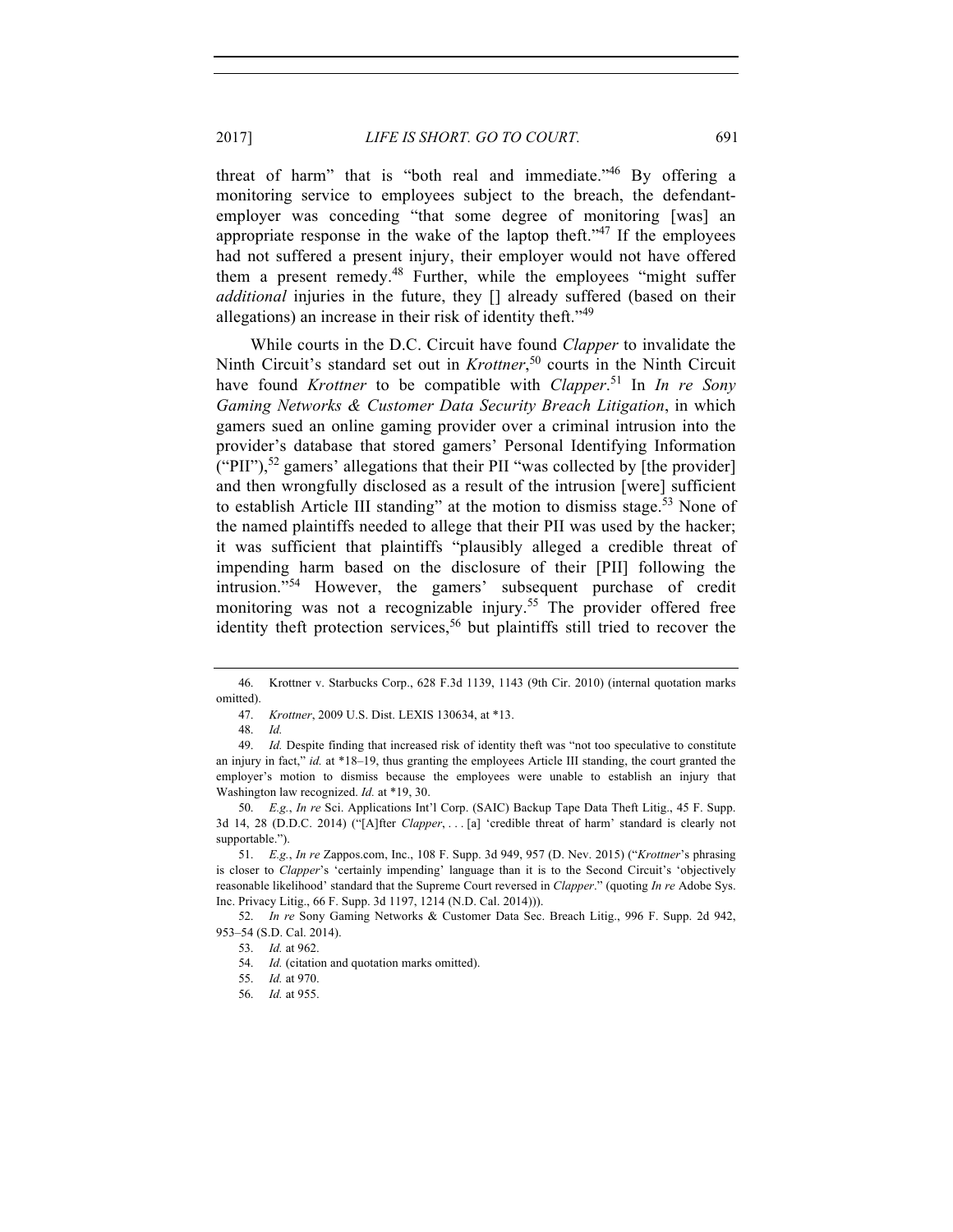cost of purchasing their own credit monitoring.<sup>57</sup> The court found there were insufficient allegations that these "prophylactic costs" were "reasonably necessary, and therefore proximately caused by [the provider's] alleged breach," as there were no allegations of "instances of identity theft resulting from the intrusion."<sup>58</sup>

c. Seventh Circuit

The Seventh Circuit not only recognizes increased risk of identity theft or fraud as an injury, but it also recognizes the cost of sorting things out and monitoring services as injuries.59 In *Remijas v. Neiman Marcus Group, LLC*, customers sued a luxury department store after hackers accessed the store's database containing customer credit card information.<sup>60</sup> While 9,200 customers actually experienced fraudulent charges, all had been reimbursed, and none alleged that their identities had been stolen.<sup>61</sup> Nevertheless, "injuries associated with resolving fraudulent charges and protecting oneself against future identity theft" established Article III standing as there were "identifiable costs associated with the process of sorting things out."<sup>62</sup> Additionally, "[p]resumably, the purpose of the hack [was], sooner or later, to make fraudulent charges or assume those consumers' identities."63 And, going forward, there was a material factual dispute regarding bank reimbursement policies.<sup>64</sup> Thus, increased risk of identity theft and fraudulent credit- or debit-card charges constituted sufficiently imminent future injuries.<sup>65</sup> The court also said the cost of monitoring "easily qualifie<sup>[d]</sup> as a concrete injury."<sup>66</sup>

Following *Remijas*, the Seventh Circuit confirmed its position in *Lewert v. P.F. Chang's China Bistro, Inc.*, in which again, increased risk of identity theft or fraud, sorting-things-out costs, and credit monitoring expenses constituted cognizable injuries.<sup> $67$ </sup> The purchase of credit monitoring qualified as an "easily quantifiable financial injury," and this

<sup>57.</sup> *Id.* at 970.

<sup>58.</sup> *Id.*

<sup>59.</sup> Remijas v. Neiman Marcus Grp., LLC, 794 F.3d 688, 692, 696 (7th Cir. 2015).

<sup>60.</sup> *Id.* at 689–90.

<sup>61.</sup> *Id.* at 692.

<sup>62.</sup> *Id.* at 692, 696.

<sup>63.</sup> *Id.* at 693.

<sup>64.</sup> *Id.* at 693–94.

<sup>65.</sup> *Id.* at 694.

<sup>66.</sup> *Id.*

<sup>67.</sup> Lewert v. P.F. Chang's China Bistro, Inc., 819 F.3d 963, 967 (7th Cir. 2016).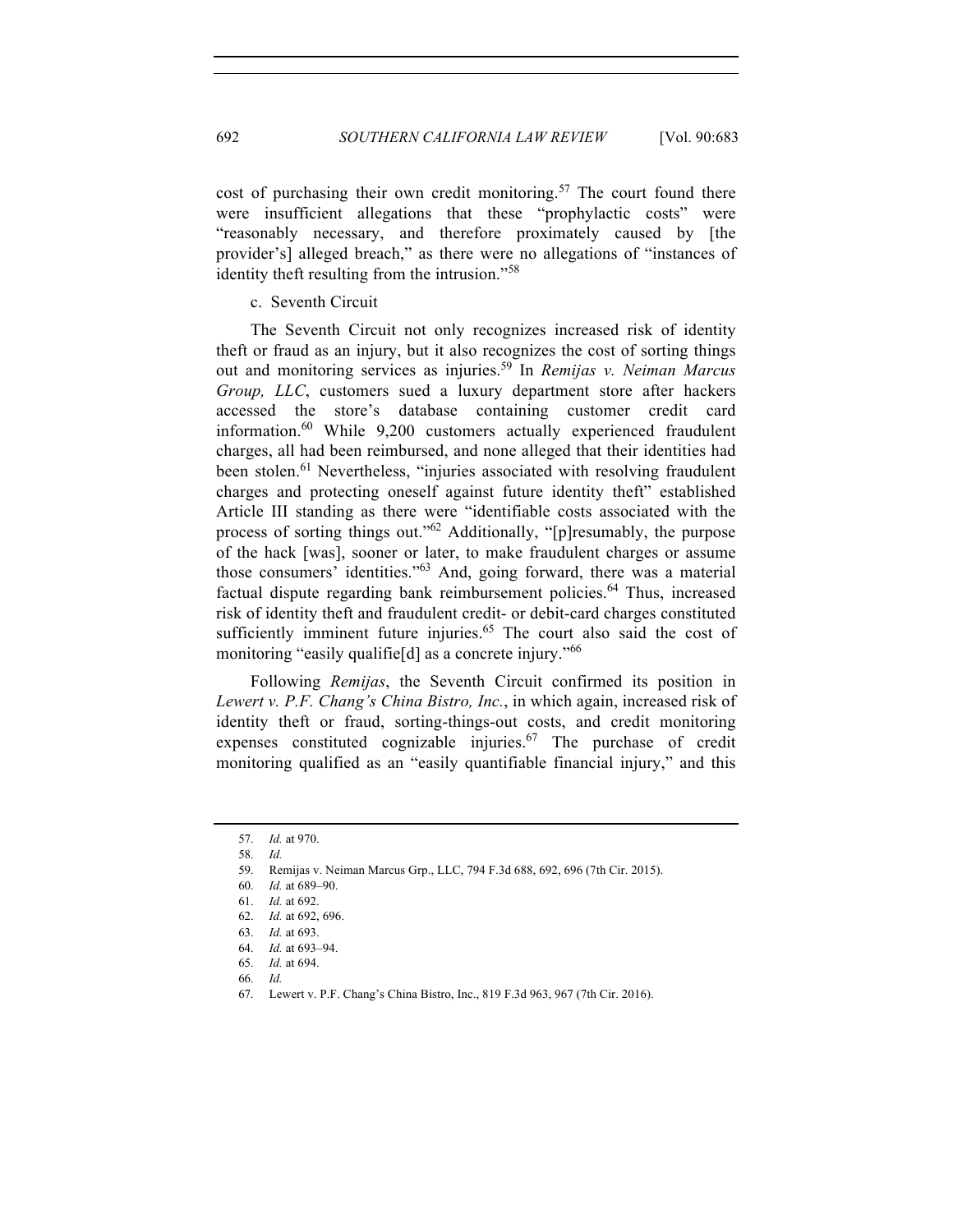time, monitoring services were not provided by the hacked company.<sup>68</sup> While no named plaintiffs incurred unreimbursed fraudulent charges, the court found "all class members should have the chance to show that they spent time and resources tracking down the possible fraud, changing automatic charges, and replacing cards as a prophylactic measure.<sup>"69</sup>

# d. Sixth Circuit

The Sixth Circuit has also recognized "allegations of a substantial risk of harm, coupled with reasonably incurred mitigation costs, [as] sufficient to establish a cognizable Article III injury at the pleading stage.<sup>"70</sup> In *Galaria v. Nationwide Mutual Insurance Co.*, hackers breached an insurance company's computer network and stole its customers' personal information.<sup>71</sup> The court found " $[t]$ here is no need for speculation where [p]laintiffs allege that their data has already been stolen and is now in the hands of ill-intentioned criminals."<sup>72</sup> Further, the insurance company recognized the severity of the risk by offering to provide credit monitoring and identity theft protection for a full year.<sup>73</sup> The court reasoned plaintiffs should not have to "wait for actual misuse . . . before taking steps to ensure their own personal and financial security."<sup>74</sup> Expending time and money to monitor credit, check bank statements, and modify financial accounts constituted an injury. <sup>75</sup> As did costs for monitoring services the insurance company recommended but did not cover and monitoring services the company offered for only a limited time where the risk was continuing.<sup>76</sup> The court found these costs to be "a concrete injury suffered to mitigate an imminent harm."<sup>77</sup>

The circuit split that has emerged as to what constitutes injury in data breach cases has been "troubling for businesses" that "had hoped, in the wake of *Clapper*, to receive some judicial relief from putative data breach class actions."<sup>78</sup> The Ninth Circuit and especially the Sixth and Seventh Circuits' "lenient view of Article III's standing requirement" appears to be

<sup>68.</sup> *See id.* at 969.

<sup>69.</sup> *Id.*

<sup>70.</sup> Galaria v. Nationwide Mut. Ins., 663 Fed. App'x 384, 388 (6th Cir. 2016).

<sup>71.</sup> *Id.* at 386.

<sup>72.</sup> *Id.* at 388.

<sup>73.</sup> *Id.*

<sup>74.</sup> *Id.*

<sup>75.</sup> *Id.* at 388–89.

<sup>76.</sup> *Id.*

<sup>77.</sup> *Id.* at 389.

<sup>78.</sup> Kristin Ann Shepard, *Circuit Split on Standing in Data Breach Class Actions Survives* Clapper, CARLTON FIELDS (Sept. 23, 2015), https://www.carltonfields.com/data-breach-class-actionssurvives-clapper/.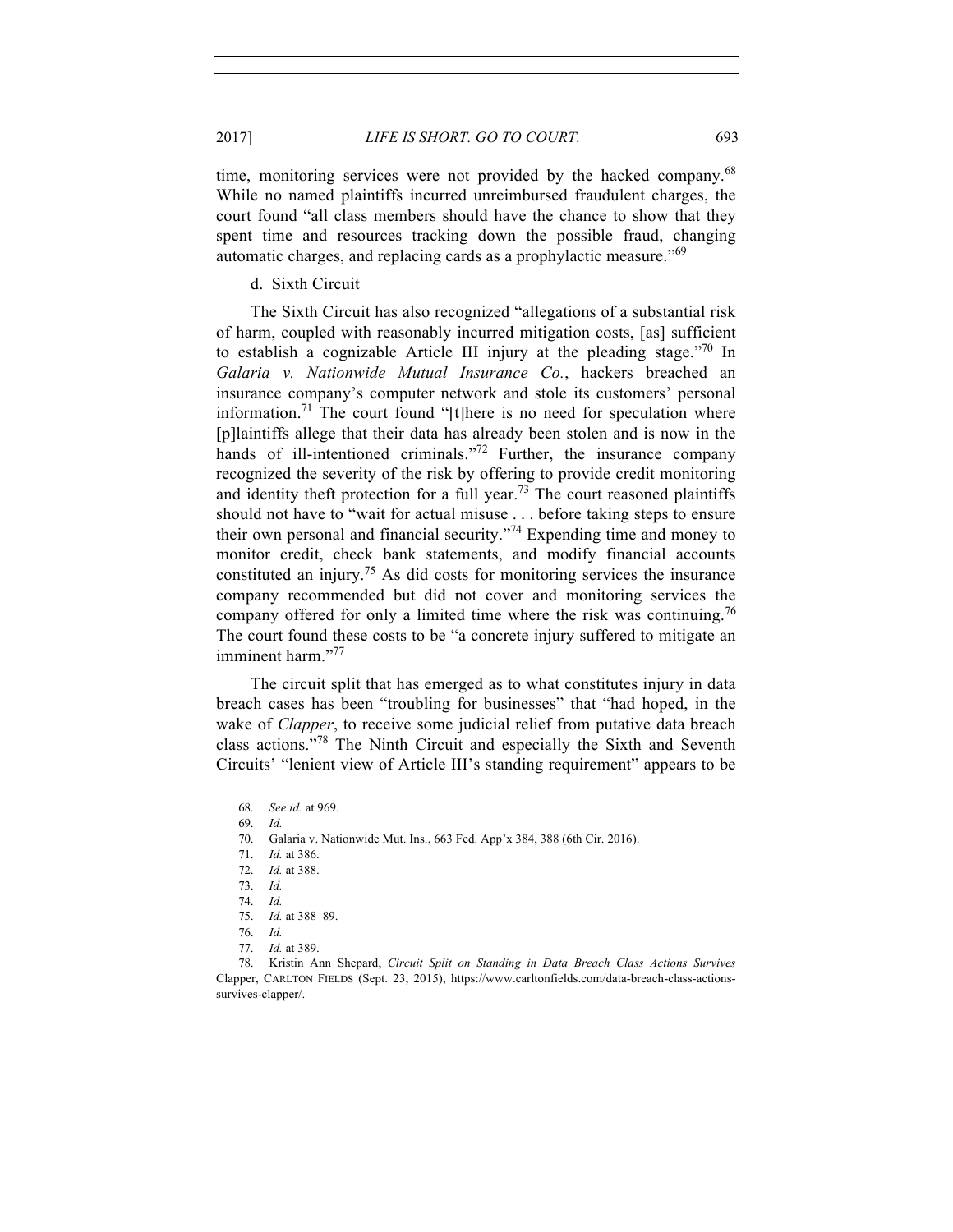marking these circuits as "emerging venue[s] of choice" for plaintiffs bringing data breach actions.<sup>79</sup> Moreover, state courts within the Seventh Circuit have rejected increased risk of identity theft or fraud as an injury,  $80$ making federal courts in the Seventh Circuit an even bigger target for data breach plaintiffs.

## B. SECOND PRONG: CAUSATION

The second element plaintiffs must show to establish standing is causation, meaning that an injury must be fairly traceable. "A showing that an injury is fairly traceable requires less than a showing of proximate cause. Even a showing that a plaintiff's injury is indirectly caused by a defendant's actions" is sufficient.  $81$  In data breach cases, this standing requirement has been satisfied where a business admits customer information has been exposed by issuing data breach notifications $82$  or where a business issues new customer cards themselves due to a breach.<sup>83</sup> However, sometimes courts are reluctant to recognize causation in data breach cases. For example, in *Peters v. St. Joseph Services Corp.*, a patient who received a data breach notification from a health care service provider claimed that after the breach: (1) someone attempted to make a fraudulent purchase on her credit card that she used with the health care provider; (2) someone attempted to access her Amazon.com account using her son's name, which "could only have been obtained from names and next-of-kin information she provided to St. Joseph"; (3) she began receiving "daily telephone solicitations from medical products and services companies" asking "to speak with specific family members, whose contact information is recorded in her personal information"; and (4) her e-mail and mailing addresses had been compromised.<sup>84</sup> These incidents, which the patient identified "as evidence of actual identity theft/fraud," "fail[ed] to meet the causation and redressability elements of the standing test."<sup>85</sup> Specifically, the patient's claim lacked causation because she failed to "account for [a] sufficient break in causation caused by opportunistic third parties."<sup>86</sup>

<sup>79.</sup> *Id.*

<sup>80.</sup> *See, e.g.*, Maglio v. Advocate Health & Hosps. Corp., 40 N.E.3d 746, 753 (Ill. App. Ct. 2015).

<sup>81.</sup> Resnick v. AvMed, Inc., 693 F.3d 1317, 1324 (11th Cir. 2012) (citation and quotation omitted).

<sup>82.</sup> Remijas v*.* Neiman Marcus Grp., LLC, 794 F.3d 688, 696 (7th Cir. 2015).

<sup>83.</sup> *In re* Target Corp. Customer Data Sec. Breach Litig., 309 F.R.D. 482, 487 (D. Minn. 2015).

<sup>84.</sup> Peters v. St. Joseph Servs. Corp., 74 F. Supp. 3d 847, 850–51 (S.D. Tex. 2015).

<sup>85.</sup> *Id.* at 857.

<sup>86.</sup> *Id.*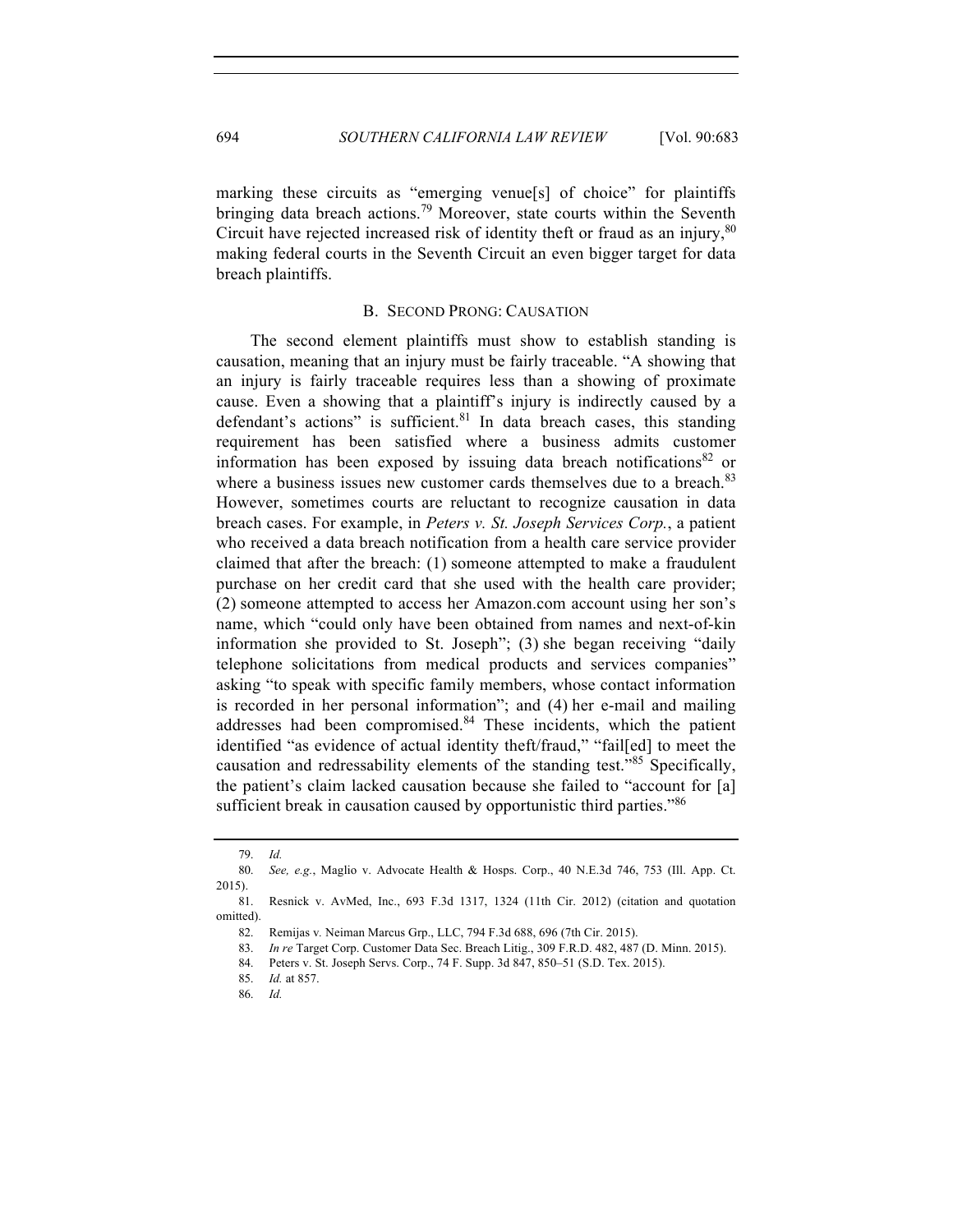## 2017] *LIFE IS SHORT. GO TO COURT.* 695

#### C. THIRD PRONG: REDRESSABILITY

The final element plaintiffs must show to establish standing is redressability. "[I]t must be likely, as opposed to merely speculative, that [an] injury will be redressed by a favorable decision."<sup>87</sup> For example, in *Remijas*, this standing requirement was satisfied because compensation would be provided for "injuries caused by less than full reimbursement of unauthorized charges."<sup>88</sup> The court focused on mitigation expenses and future injuries, as all fraudulent charges had been reimbursed.<sup>89</sup> Conversely, in *Peters*, the patient's claimed injury lacked redressability because even if she obtained a favorable decision, she did not allege "any quantifiable damage or loss she [had] suffered as a result of the [d]ata [b]reach. $190$ <sup>00</sup> The patient never actually had to pay for any fraudulent charge on her credit card as she was able to decline approval, obtain a replacement card free of charge, and close her account to prevent future fraud.<sup>91</sup> Furthermore, after changing her e-mail password, fraudulent account activity ceased.<sup>92</sup> Finally, the court was unable to "prevent medical products and services companies from contacting [her] or otherwise disgorge them of her personal information."<sup>93</sup>

Out of the three prongs of Article III standing that data breach plaintiffs must satisfy, plaintiffs most often falter on establishing injury, and this is where the predominant circuit split has emerged. Thus, establishing a uniform theory of injury will be the focal point of this Note.

## II. STATUTORY STANDING

Data breach plaintiffs often attempt to satisfy Article III standing through alleging statutory standing. Statutory standing refers to "legislatively-created causes of action . . . . [I]t asks whether a statute creating a private right of action authorizes a particular plaintiff to avail herself of that right of action."<sup>94</sup> In May 2016, the Supreme Court stated in *Spokeo, Inc. v. Robins* that evidence of a statutory violation alone will not

<sup>87.</sup> Lujan v. Defs. of Wildlife, 504 U.S. 555, 561 (1992) (citation and quotation marks omitted).

<sup>88.</sup> Remijas v. Neiman Marcus Grp., LLC, 794 F.3d 688, 697 (7th Cir. 2015).

<sup>89.</sup> *Id.* at 696–97.

<sup>90.</sup> Peters v. St. Joseph Servs. Corp., 74 F. Supp. 3d 847, 857 (S.D. Tex. 2015).

<sup>91.</sup> *Id.* at 850–51.

<sup>92.</sup> *Id.* at 857.

<sup>93.</sup> *Id.* ("Certainly, the Court can neither 'control [n]or . . . predict' the 'unfettered choices' made by these companies, who are not before the Court and are independent of [the health care service provider] in any event." (citation omitted)).

<sup>94.</sup> Radha A. Pathak, *Statutory Standing and the Tyranny of Labels*, 62 OKLA. L. REV. 89, 91 (2010).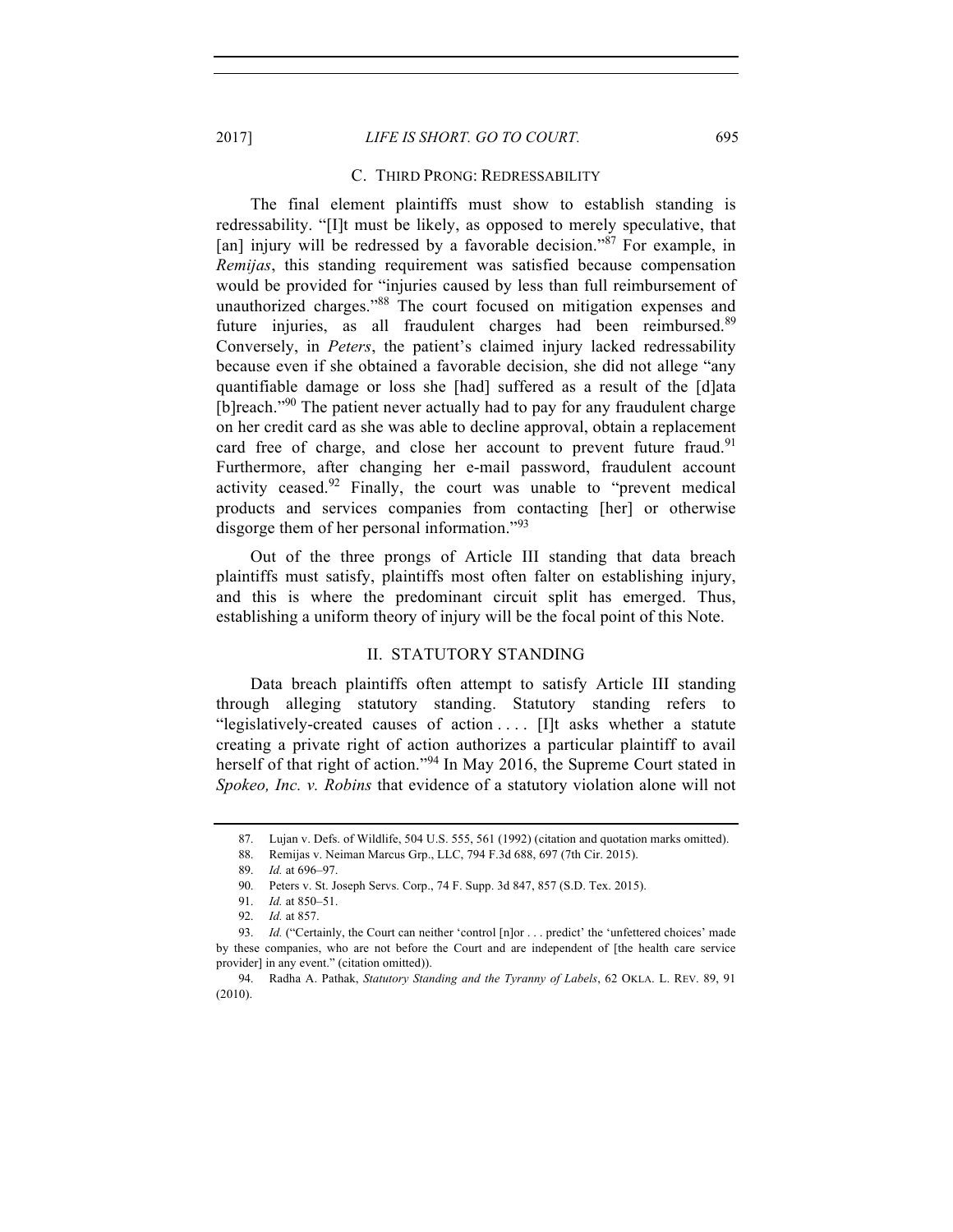automatically satisfy Article III's injury requirement.<sup>95</sup> Supreme Court precedent has long been inconsistent in recognizing statutory standing. While it might be assumed that the Court's clarification in *Spokeo* would eliminate federal data breach actions that rely on statutory violations to establish injury, the Third, Sixth, and Eleventh Circuits have found statutory violations to constitute a cognizable injury in data breach cases post-*Spokeo*. 96

## A. *SPOKEO, INC. V. ROBINS*

In *Spokeo*, a people-search website that accumulates personal information about people, such as their address, phone number, e-mail address, and family members, contained false information.<sup>97</sup> A site user claimed to have suffered reputational, economic, and emotional injuries when the website described him as wealthier and better educated than he was.<sup>98</sup> The user claimed the inaccuracies violated the FCRA, which provides individual damages ranging between one hundred and one thousand dollars. <sup>99</sup> In addition to his own payout, the user sought to represent a class consisting "of millions of individuals, and he want[ed] each to get the maximum payout under the FCRA."<sup>100</sup> Although the district court dismissed the case, the Ninth Circuit found standing in "simply alleging the violation of the FCRA."<sup>101</sup> The Supreme Court granted certiorari<sup>102</sup> and remanded the case due to an incomplete analysis of Article III standing.<sup>103</sup> While the Ninth Circuit analyzed the particularity

<sup>95.</sup> Spokeo, Inc. v. Robins, 136 S. Ct. 1540, 1549 (2016) ("Congress' role in identifying and elevating intangible harms does not mean that a plaintiff automatically satisfies the injury-in-fact requirement whenever a statute grants a person a statutory right and purports to authorize that person to sue to vindicate that right. Article III standing requires a concrete injury even in the context of a statutory violation. For that reason, Robins could not, for example, allege a bare procedural violation, divorced from any concrete harm, and satisfy the injury-in-fact requirement of Article III.").

<sup>96.</sup> *In re* Horizon Healthcare Servs. Inc. Data Breach Litig., 846 F.3d 625, 629 (3d Cir. 2017) ("[A] violation of FCRA gives rise to an injury sufficient for Article III standing purposes. Even without evidence that the Plaintiffs' information was in fact used improperly, the alleged disclosure of their personal information created a *de facto* injury."); Galaria v. Nationwide Mut. Ins. Co., 663 Fed. App'x 384, 391 (6th Cir. 2016); Church v. Accretive Health, Inc., 654 Fed. App'x 990, 995 (11th Cir. 2016).

<sup>97.</sup> Spokeo, Inc. v. Robins, 136 S. Ct. 1540, 1544 (2016).

<sup>98.</sup> *Id.* (Ginsburg, J., dissenting).

<sup>99.</sup> *Id.* at 1545.

<sup>100.</sup> *Inventing Class Actions*, WALL STREET J. (Nov. 1, 2015, 5:21 PM) (quotations omitted), http://www.wsj.com/ articles/inventing-class-actions-1446416470.

<sup>101.</sup> *Id.*

<sup>102.</sup> Spokeo, Inc. v. Robins, 135 S. Ct. 1892, 1892 (2015).

<sup>103.</sup> Spokeo, Inc. v. Robins, 136 S. Ct. 1540, 1545 (2016).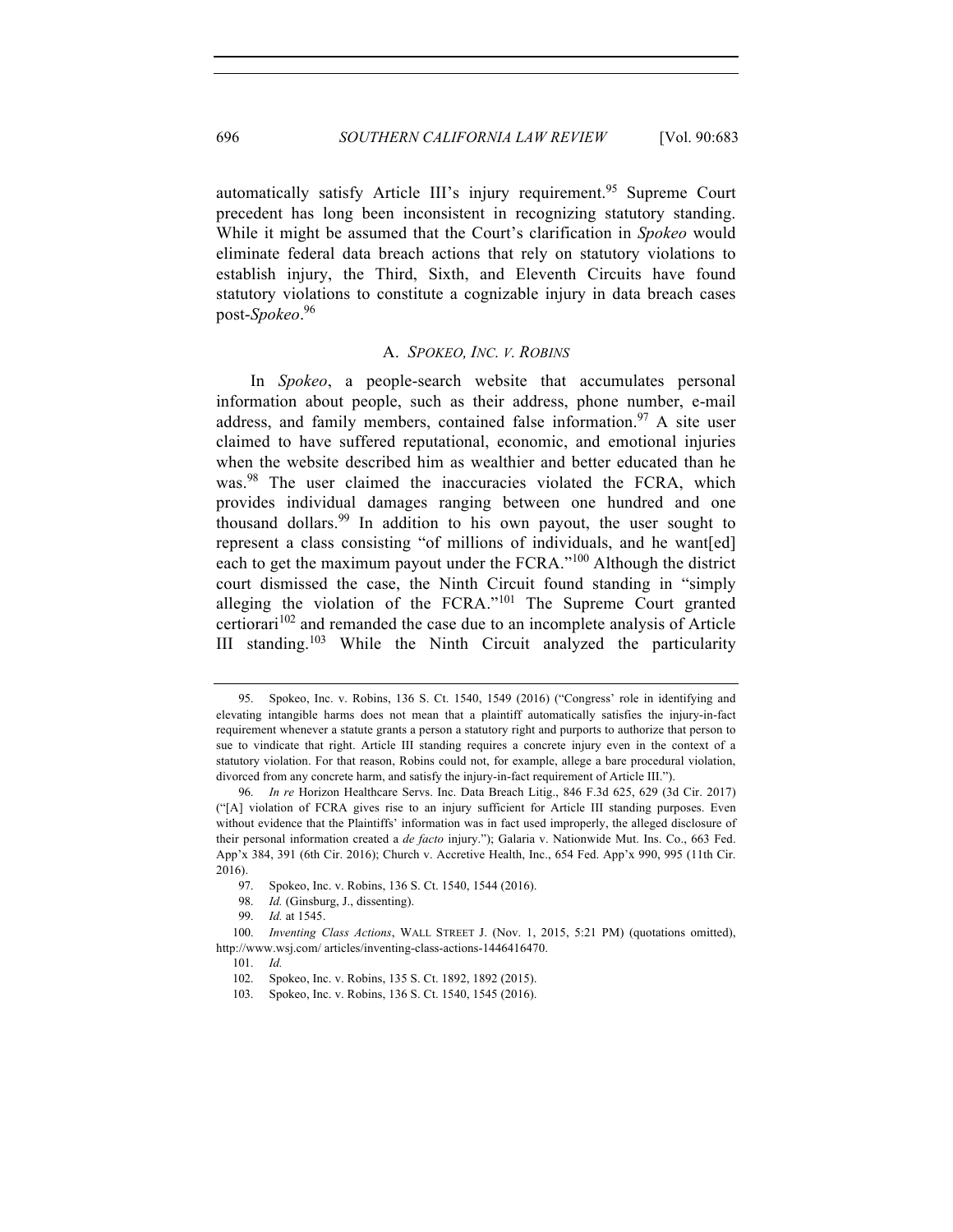III standing in the absence of a cognizable injury.<sup>105</sup>

requirement of the plaintiff's injury, the Supreme Court found that it failed to analyze the concreteness of the alleged injury.<sup>104</sup> But more importantly, in remanding the case, the Court rejected a statute's ability to confer Article

#### B. HISTORICAL DIVIDE IN RECOGNIZING STATUTORY STANDING

Since the landmark case *Lujan v. Defenders of Wildlife*, in which wildlife conservation organizations lacked standing to challenge the Secretary of the Interior's new interpretation of the Endangered Species Act ("ESA"),  $106$  there has consistently been a 5–4 split in the Court as to how much injury a plaintiff must allege to warrant federal jurisdiction reflecting an underlying disagreement among Justices at two levels: first, the scope of federal jurisdiction generally, and second, whether a particular claim is of sufficient import to invoke federal jurisdiction.

## 1. Arguments Against Statutory Standing

Arguments that Congress should not be able to manufacture standing largely rest on the idea that it would violate Article III of the Constitution. "[T]he requirement of injury in fact is a hard floor of Article III jurisdiction that cannot be removed by statute."<sup>107</sup> "If plaintiffs can get by on a statutory violation, they don't all need to show actual harm, let alone the same harm [in a class action]."<sup>108</sup>

There is a strong line of Supreme Court cases rejecting Congress's ability to confer statutory standing where there is no recognizable injury. In *Lujan*, wildlife conservation organizations attempted to sue the Secretary of the Interior under the "citizen-suit" provision of the ESA, which provided that "any person may commence a civil suit on his own behalf . . . to enjoin any person" allegedly violating the ESA.<sup>109</sup> The Court held that a "congressional conferral upon *all* persons of an abstract, self-contained, noninstrumental 'right' to have the Executive observe the procedures required by law" does not satisfy the injury requirement;<sup>110</sup> rather, a "factual showing of perceptible harm" is required.<sup>111</sup> "[T]he President, not the courts, holds the power to execute legislative policy"; statutory

<sup>104.</sup> *Id.*

<sup>105.</sup> *Id.* at 1550.

<sup>106.</sup> Lujan v. Defs. of Wildlife, 504 U.S. 555, 559 (1992).

<sup>107.</sup> Summers v. Earth Island Inst., 555 U.S. 488, 497 (2009).

<sup>108.</sup> *Inventing Class Actions*, *supra* note 100.

<sup>109.</sup> *Lujan*, 504 U.S. at 571–72 (citation omitted).

<sup>110.</sup> *Id.* at 601 (Blackmun, J., dissenting) (describing the Court's conclusion).

<sup>111.</sup> *Id.* at 566.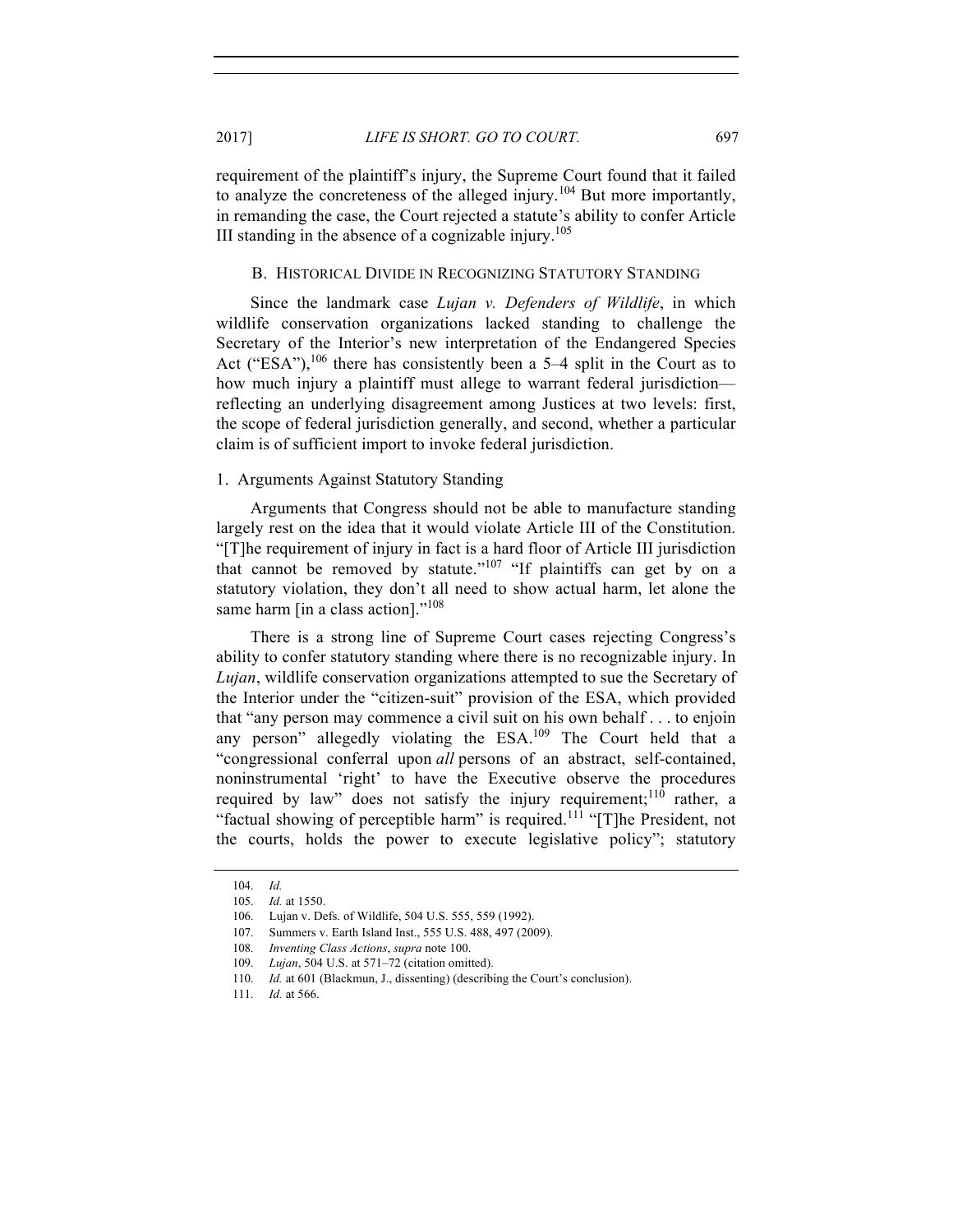conferral of standing would require the judiciary to encroach upon the executive's "enforcement prerogatives."<sup>112</sup> But the Court did note that this was not a situation in which Congress provided a "cash bounty" for private plaintiffs, which would have created "a concrete private interest in the outcome of a suit against a private party for the Government's benefit."<sup>113</sup>

Additionally, in *Whitmore v. Arkansas*, in which a third party lacked Article III standing to challenge the constitutionality of a death sentence imposed on a capital defendant under the Eighth and Fourteenth Amendments,<sup>114</sup> the Court reasoned that the "threshold inquiry into standing 'in no way depends on the merits of the [third party's] contention that particular conduct is illegal.'"<sup>115</sup> The third party simply raised a "generalized interest of all citizens in constitutional governance," which is insufficient for Article III standing.<sup>116</sup> An alleged harm must be "distinct and palpable," not "abstract," "conjectural," or "hypothetical."117 Also, in *Allen v. Wright*, in which parents of black public school children lacked Article III standing to challenge the Internal Revenue Service's failure to consistently deny tax-exemption status to racially discriminatory private schools,  $118$  the Court reasoned that "a claim simply to have the Government avoid the violation of law" is not a "claim of injury judicially cognizable."<sup>119</sup> Rather, plaintiffs must suffer "actual present or immediately threatened injury resulting from unlawful governmental action."<sup>120</sup>

# 2. Arguments Supporting Statutory Standing

Arguments that Congress should be able to manufacture standing by enabling individuals to sue for statutory damages where injury would otherwise not exist largely rest on the separation-of-powers doctrine. These arguments follow the line of reasoning that the Court's job "is to preserve and protect congressional primacy in lawmaking," as that is what statutory

<sup>112.</sup> Maxwell L. Stearns, Spokeo, Inc. v. Robins *and the Constitutional Foundations of Statutory Standing*, 68 VAND. L. REV. EN BANC 221, 232 (2015).

<sup>113.</sup> *Lujan*, 504 U.S. at 573.

<sup>114.</sup> Whitmore v. Arkansas, 495 U.S. 149, 151 (1990).

<sup>115.</sup> *Id.* at 155 (quoting Warth v. Seldin, 422 U.S. 490, 500 (1975)).

<sup>116.</sup> *Id.* at 160 (citing Schlesinger v. Reservists Comm. to Stop the War, 418 U.S. 208, 217 (1974)).

<sup>117.</sup> *Id.* at 155 (citing Laird v. Tatum, 408 U.S. 1, 15 (1972)).

<sup>118.</sup> Allen v. Wright, 468 U.S. 737, 739–40 (1984).

<sup>119.</sup> *Id.* at 753–54.

<sup>120.</sup> *Id.* at 760 (citation omitted).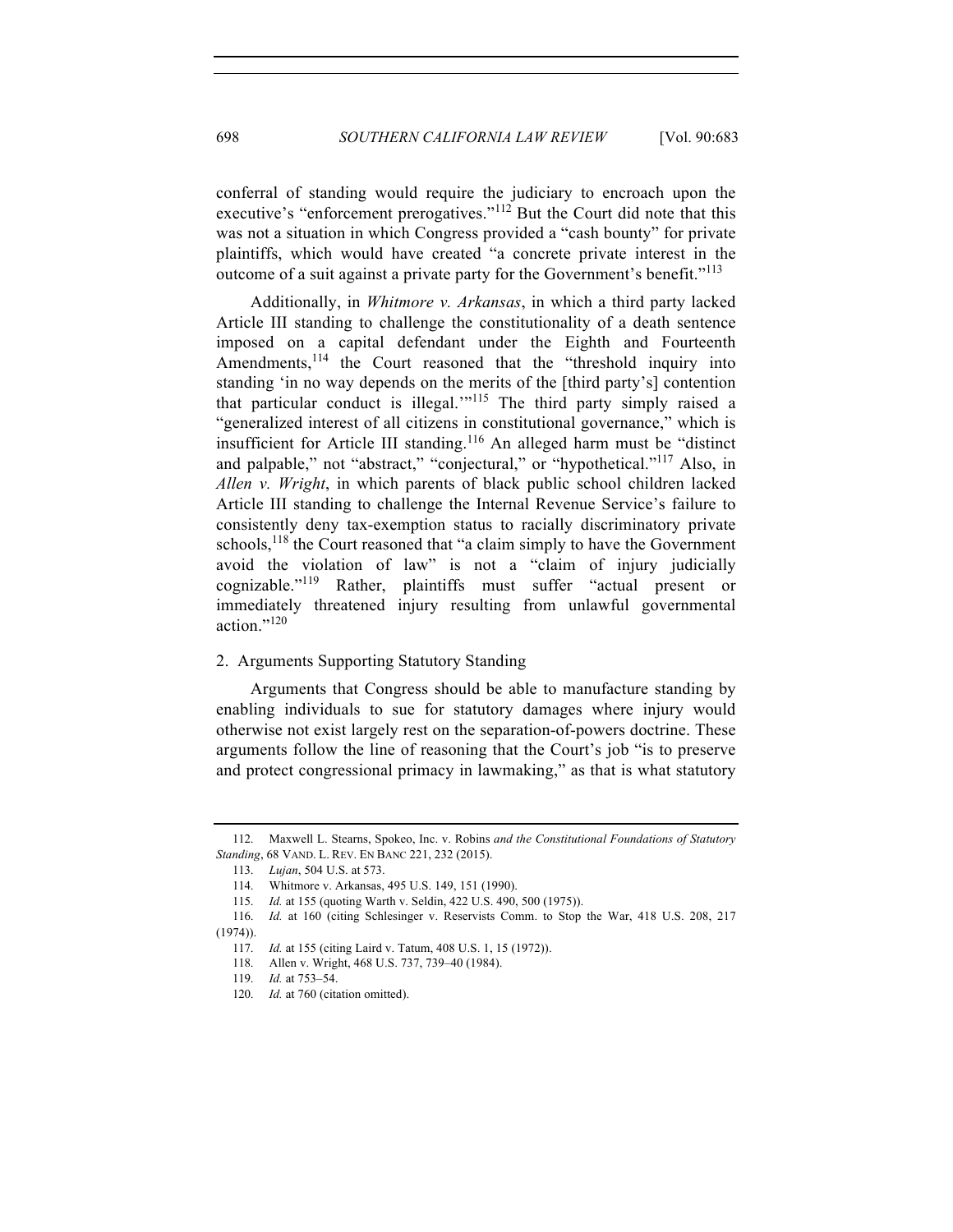standing doctrine is designed to do.<sup>121</sup> "A logical first step is deferring when Congress chooses who has standing to enforce its statutes."<sup>122</sup>

Despite the strong line of cases declining to recognize statutory standing, there are other Supreme Court cases post-*Lujan* in which the 5–4 split has come out the other way. For example, in *Massachusetts v. EPA*, in which environmental organizations and state and local governments had Article III standing to challenge an Environmental Protection Agency order declining to regulate new motor vehicles' greenhouse gas emissions under Section 202 of the Clean Air Act, $123$  the Court found that "[t]he parties' dispute turn[ed] on the proper construction of a congressional statute, a question eminently suitable to resolution in federal court."<sup>124</sup> Furthermore, under 42 U.S.C. § 7607, Congress authorized such a petition for review despite the absence of a cash-bounty provision.<sup>125</sup>

In addition, in *Friends of the Earth, Inc. v. Laidlaw Environmental Services (TOC), Inc.*, in which environmentalists had Article III standing to sue a hazardous waste facility for violating the Clean Water Act  $({}^{\circ}$ CWA"),<sup>126</sup> the Court reasoned that "a company's continuous and pervasive illegal discharges of pollutants into a river [could] cause nearby residents to curtail their recreational use of that waterway and . . . subject them to other economic and aesthetic harms," constituting an injury.<sup>127</sup> Here, as in *Lujan*, environmentalists used a "citizen-suit" provision, this time under the CWA, to allege standing.<sup>128</sup> The provision permitted the award of "appropriate civil penalties."<sup>129</sup>

Also, in *FEC v. Akins*, in which voters had Article III standing to challenge the Federal Election Commission's determination that the American Israel Public Affairs Committee was not subject to disclosure requirements under the Federal Election Campaign Act of 1971

<sup>121.</sup> Stearns, *supra* note 112, at 222. *But see* Lujan v. Defs. of Wildlife, 504 U.S. 555, 577 (1992) (noting a separation-of-powers concern where statutes permit citizens to bring suit against executive officers) ("To permit Congress to convert the undifferentiated public interest in executive officers' compliance with the law into an 'individual right' vindicable in the courts is to permit Congress to transfer from the President to the courts the Chief Executive's most important constitutional duty . . . .").

<sup>122.</sup> Stearns, *supra* note 112, at 241.

<sup>123.</sup> Massachusetts v. EPA, 549 U.S. 497, 510, 514, 526 (2007).

<sup>124.</sup> *Id.* at 516.

<sup>125.</sup> *Id.*

<sup>126.</sup> Friends of the Earth, Inc. v. Laidlaw Envtl. Servs. (TOC), Inc., 528 U.S. 167, 174–76 (2000).

<sup>127.</sup> *Id.* at 184–85.

<sup>128.</sup> *Id.* at 173.

<sup>129.</sup> *Id*.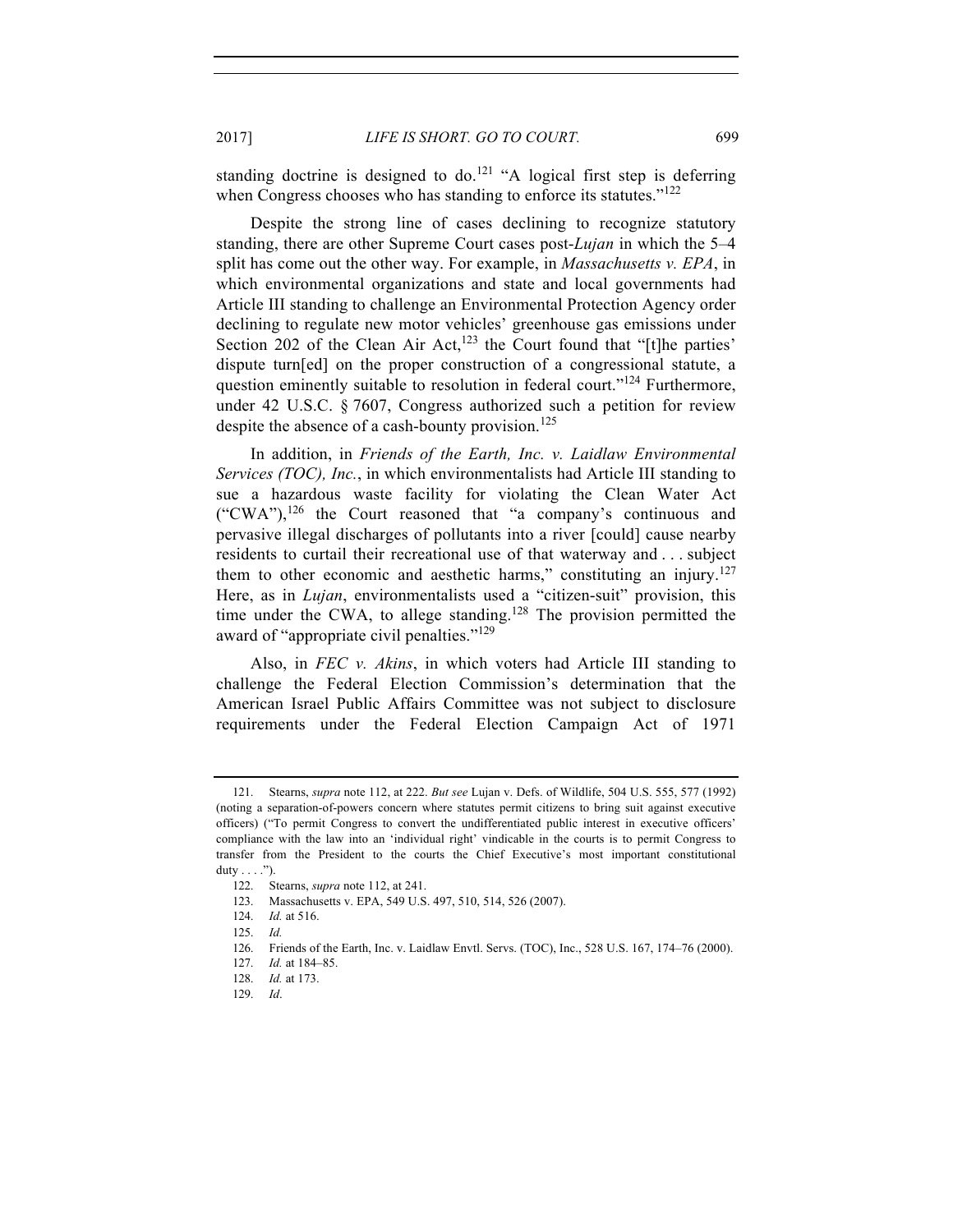("FECA"),<sup>130</sup> the Court reasoned that such an "informational injury" that "directly related to voting, the most basic of political rights," was "sufficiently concrete and specific" that its widespread effect did "not deprive Congress of constitutional power to authorize its vindication in the federal courts."<sup>131</sup> Under the FECA, Congress provided that anyone may file a complaint alleging a violation of the FECA with the Commission;<sup>132</sup> should that complaint be dismissed, the complainant may file a petition in district court seeking review.<sup>133</sup> The statute provided fines for violators of the FECA, but not a cash bounty for victorious private plaintiffs.<sup>134</sup>

# C. IMPACT OF *SPOKEO* ON DATA BREACH CASES

Despite the Court's ruling in *Spokeo*, federal appeals courts have since found statutory violations sufficient to constitute injury for Article III standing. <sup>135</sup> For example, in *In re Horizon Healthcare Services Inc. Data Breach Litigation*, two laptop computers containing customers' personal information were stolen from a health insurer.<sup>136</sup> The plaintiffs alleged the insurer inadequately protected their information in violation of the FCRA.<sup>137</sup> While the district court dismissed the case for lack of Article III standing, the Third Circuit found that "a violation of [the] FCRA gives rise to an injury sufficient for Article III standing purposes."<sup>138</sup> The alleged disclosure of plaintiffs' personal information "created a *de facto* injury" regardless of whether their "information was in fact used improperly."<sup>139</sup> The Third Circuit found this to be compatible with *Spokeo*, finding that the Court did not intend "to change the traditional standard for the establishment of standing."<sup>140</sup> In sum, while *Spokeo* may have appeared to set a firm precedent for statutory standing, the recent federal appeals courts' decisions granting statutory standing show the historical divide will likely persist.

<sup>130.</sup> FEC v. Akins, 524 U.S. 11, 13–14 (1998).

<sup>131.</sup> *Id.* at 24–25.

<sup>132.</sup> 52 U.S.C. § 30109(a)(1) (2012).

<sup>133.</sup> *Id.* § 30109(a)(8)(A).

<sup>134.</sup> *Id.* § 30109(d).

<sup>135.</sup> *In re* Horizon Healthcare Servs. Inc. Data Breach Litig., 846 F.3d 625, 629 (3d Cir. 2017); Galaria v. Nationwide Mut. Ins. Co., 663 Fed. App'x 384, 391 (6th Cir. 2016); Church v. Accretive Health, Inc., 654 Fed. App'x 990, 995 (11th Cir. 2016).

<sup>136.</sup> *In re Horizon Healthcare Servs. Inc.*, 846 F.3d at 629.

<sup>137.</sup> *Id.*

<sup>138.</sup> *Id.*

<sup>139.</sup> *Id.*

<sup>140.</sup> *Id.* at 636–38.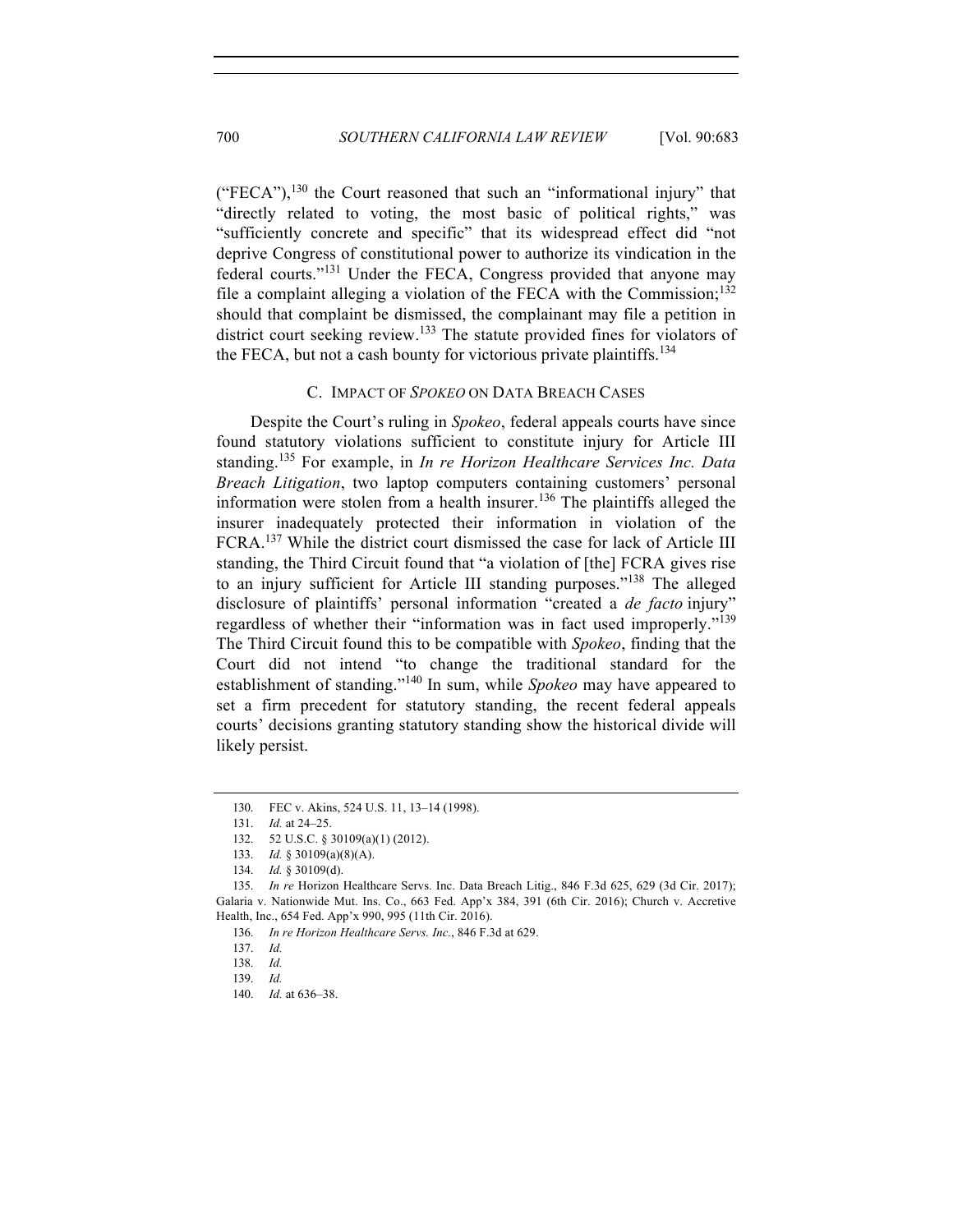## 2017] *LIFE IS SHORT. GO TO COURT.* 701

# III. PROPOSED STANDARD FOR ESTABLISHING INJURY IN FACT IN DATA BREACH CASES

Where a data breach occurred because of a defendant's lapse, the Supreme Court can best provide a remedy for plaintiffs by recognizing standing where actual, unremedied identity theft or fraud is alleged and where one has reasonably invested in monitoring services. A mere increased risk of identity theft or fraud should not suffice. If the Court was inclined to go further, it could additionally recognize standing for reasonable and substantial sorting-things-out costs, but in reality such a recognition of standing is likely impractical.

# A. ACTUAL, UNREMEDIED IDENTITY THEFT OR FRAUD SHOULD BE A COMPENSABLE INJURY

For alleged theft or fraud to be compensable, actual identity theft or fraud should have occurred *and* a plaintiff should have sustained some actual loss from that theft or fraud—for example, a fraudulent charge was made to a plaintiff's card that the plaintiff's card issuer refused to reimburse.

#### 1. Only Unremedied Costs Should Be Compensable

Where fraud has been alleged, but has been remedied, as in *Remijas*, <sup>141</sup> plaintiffs suffer no real injury or harm. Thus, reimbursed fraudulent charges should not constitute an injury.

The only times fraud should constitute an injury is if it has not been remedied or the plaintiff incurred some financial burden from the fraud, as in *In re Target Corp. Customer Data Security Breach Litigation*. <sup>142</sup> In *In re Target*, in which hackers accessed credit cards, debit cards, and other PII of 110 million Target customers during the 2013 holiday season, the plaintiffcustomers alleged "that they actually incurred unauthorized charges; lost access to their accounts; and/or were forced to pay sums such as late fees, card-replacement fees, and credit monitoring costs because the hackers misused their personal financial information."<sup>143</sup> Such sustained expenses should comprise a compensable injury, and the Eighth Circuit district court agreed in *In re Target*. 144

<sup>141.</sup> Remijas v. Neiman Marcus Grp., LLC, 794 F.3d 688, 692 (7th Cir. 2015).

<sup>142.</sup> *In re* Target Corp. Customer Data Sec. Breach Litig., 66 F. Supp. 3d 1154, 1158 (D. Minn. 2014).

<sup>143.</sup> *Id.* at 1157–58.

<sup>144.</sup> *Id.* at 1158–59.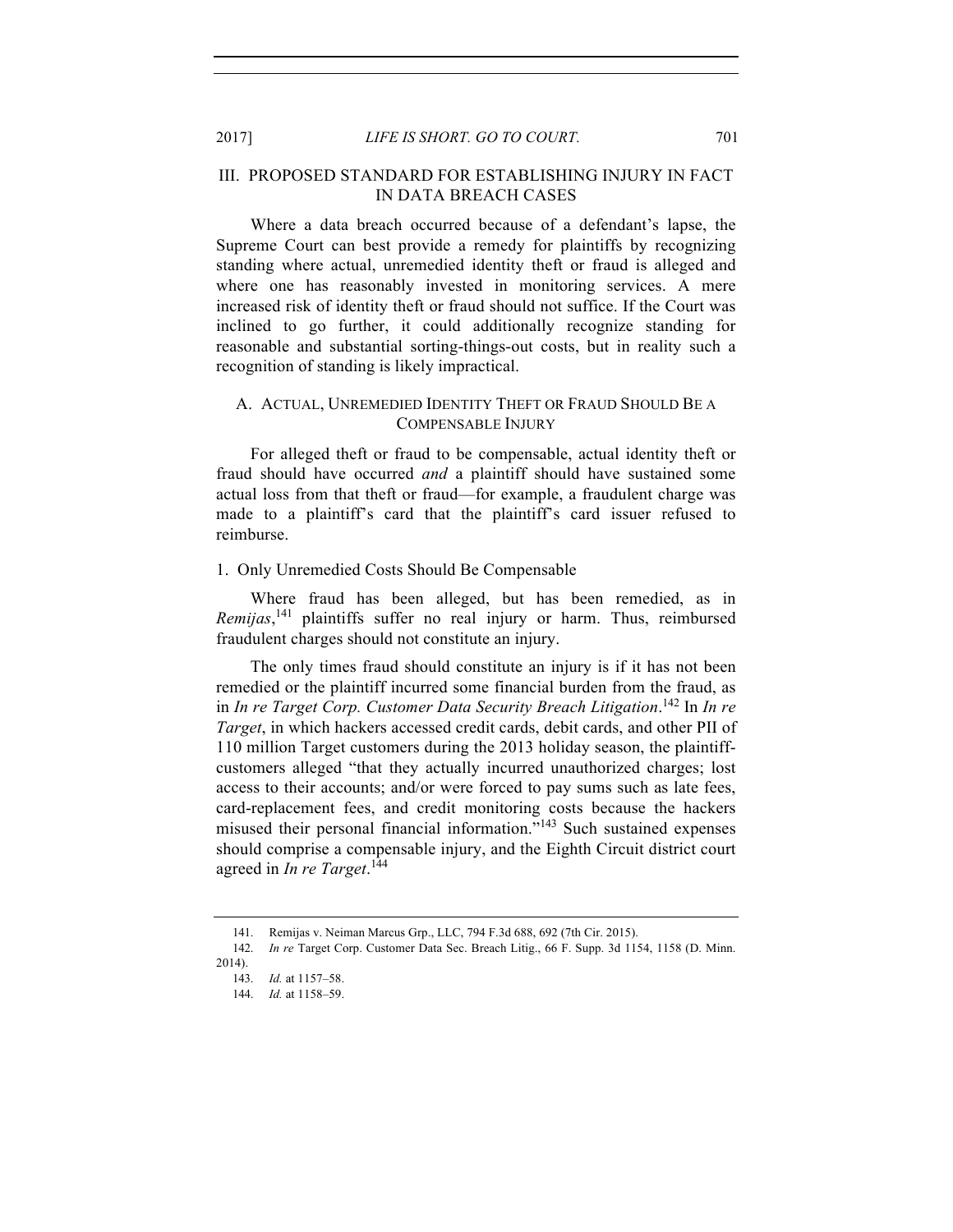Recognizing injury only where plaintiffs have incurred actual, unremedied costs would result in more accurate and fair damages and reduce overlap in damages between financial institutions and individual plaintiffs. Otherwise, plaintiffs would be overcompensated, and hacked companies would be paying double damages—both to individuals and to the financial institutions that are reimbursing the fraudulent charges.<sup>145</sup> Considering the facts in the recent *Remijas* case—that despite 9,200 customers incurring fraudulent charges, none went unreimbursed  $146$ —such a result seems likely should courts force companies to compensate plaintiffs before they sustain any actual loss.

# 2. Compensating Mere Increased Risk of Identity Theft or Fraud Would Result in Inaccurate and Unfair Damages

"[C]ourts cannot be in the business of prognosticating whether a particular hacker [is] sophisticated or malicious enough to both be able to successfully read and manipulate [stolen] data and engage in identity theft."<sup>147</sup> Even if plaintiffs were able to obtain a favorable judgment based on increased risk of identity theft or fraud, that judgment would not prevent an unknown third-party hacker from thereafter making use of the stolen information, similar to how in *Peters*, the court admittedly could not stop solicitations the patient had been receiving from medical products and services companies.<sup>148</sup> Before any actual, unremedied theft or fraud has occurred, courts can only provide compensation for anticipated damages. To do that, courts first have to speculate as to whether theft or fraud might happen, and then, speculating that it will happen, speculate further as to what potential damages might result. Hence, damages based on increased risk of identity theft or fraud are too difficult to calculate ex ante, and it is unfair to force companies to pay for such speculative damages before they occur.

Courts that have refused to recognize increased risk of identity theft or fraud as an injury have told plaintiffs that "once a third party misuses a person's personal information," that person "would be free to return to

<sup>145.</sup> *See In re* Target Corp. Customer Data Sec. Breach Litig., 309 F.R.D. 482, 484–85 (D. Minn. 2015).

<sup>146.</sup> *Remijas*, 794 F.3d at 692.

<sup>147.</sup> Storm v. Paytime, Inc., 90 F. Supp. 3d 359, 368 (M.D. Pa. 2015).

<sup>148.</sup> Peters v. St. Joseph Servs. Corp., 74 F. Supp. 3d 847, 857 (S.D. Tex. 2015) ("Certainly, the Court can neither 'control [n]or . . . predict' the 'unfettered choices' made by these companies, who are not before the Court and are independent of [the health care service provider] in any event." (citation omitted)).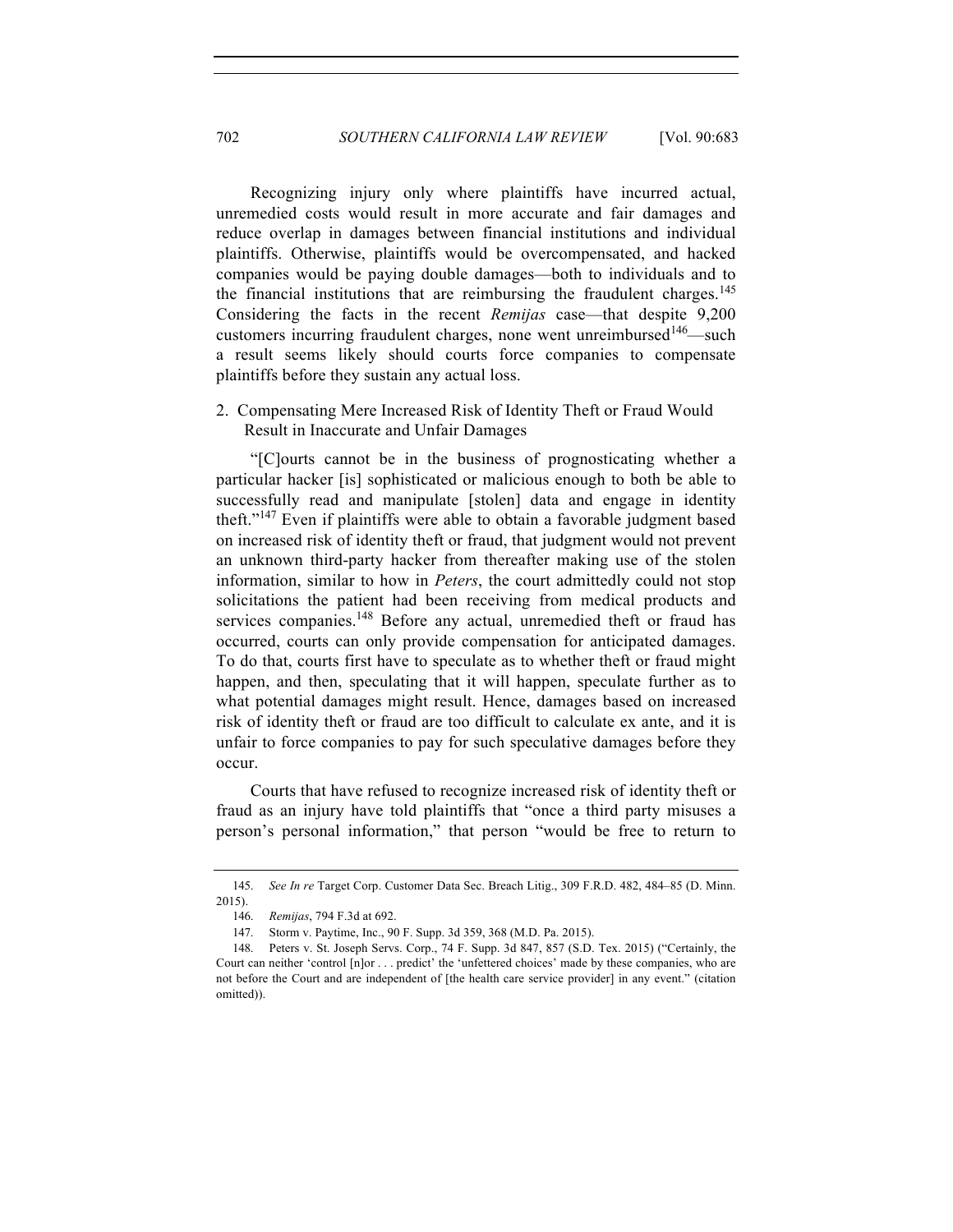2017] *LIFE IS SHORT. GO TO COURT.* 703

These broad settlement releases are enforceable.<sup>152</sup>

court and would have standing to recover her losses."<sup>149</sup> While these courts did not address how this would affect any statute of limitations, under the proposed standard of this Note, the applicable statute of limitations would not begin to run against that person until actual, unremedied identity theft or fraud occurs. The same would be true of class action members who might prefer to wait and see if they experience any actual, unremedied identity theft or fraud, and then seek the full amount of their actual loss, as long as they opt out of the class action upon receiving notice of class certification.<sup>150</sup> Typically, if a data breach class action survives a motion to dismiss, it will end up settling; such settlement agreements generally provide extremely broad settlement releases, preventing any class action member from bringing future claims should, for example, unremedied identity theft or fraud thereafter occur from the data breach in question.<sup>151</sup>

One of the problems with allowing plaintiffs to seek relief at a later point is that causation may be difficult to prove. Should any actual identity theft or fraud occur as a result of a data breach, it is likely to occur relatively close to the time of the breach. As will be discussed in Part III.B.1, the amount of time a victim is truly at risk is approximately one year. For example, in *Remijas*, the 9,200 customers who alleged actual fraud all experienced it within six months of the data breach.<sup>153</sup> However, it may be possible for plaintiffs to establish that the risk is continuing.<sup>154</sup> But data breach victims will presumably protect against future fraud by changing exposed passwords, replacing exposed bank cards, and closing exposed bank accounts and opening new ones, for which they could

<sup>149.</sup> *In re* Zappos.com, Inc., 108 F. Supp. 3d 949, 961–62 (D. Nev. 2015) (quoting *Storm*, 90 F. Supp. 3d at 367).

<sup>150.</sup> As long as an individual opts out of a class action upon receiving notification of class certification, that person is no longer a member of that class. FED. R. CIV. P. 23(b)(3); FED. R. CIV. P. 23(c)(2)(B)(v); FED. R. CIV. P. 23(e)(4). *See also* WILLIAM B. RUBENSTEIN, NEWBERG ON CLASS ACTIONS § 13:23, n.4, n.5 (5th ed.).

<sup>151.</sup> *See, e.g.*, Class Action Settlement Agreement at 1, 11–12, 27–28, Curry v. AvMed, Inc., No. 10–cv–24513–JLK, 2014 U.S. Dist. LEXIS 48485 (S.D. Fla. Oct. 21, 2013). *See also* Andrew S. Tulumello & Mark Whitburn, *Res Judicata and Collateral Estoppel Issues in Class Litigation*, *in* A PRACTITIONER'S GUIDE TO CLASS ACTIONS 605, 614 (Marcy Hogan Greer ed., 2010) ("Class action litigants may release claims through settlement even if the named plaintiffs never had standing to bring the released claims or the claims were not ripe at the time of settlement. Moreover, claims can be released even if they were not pursued by the named plaintiffs at all or are asserted against parties not named as defendants in the settled action.").

<sup>152.</sup> Tulumello & Whitburn, *supra* note 151, at 614.

<sup>153.</sup> Remijas v. Neiman Marcus Grp., LLC, 794 F.3d 688, 690 (7th Cir. 2015).

<sup>154.</sup> *See* Galaria v. Nationwide Mut. Ins., 663 Fed. App'x 384, 388–89 (6th Cir. 2016) (recognizing plaintiffs' expenditures on monitoring services as an injury where the risk of identity theft or fraud was continuing and the defendant only provided monitoring services for one year).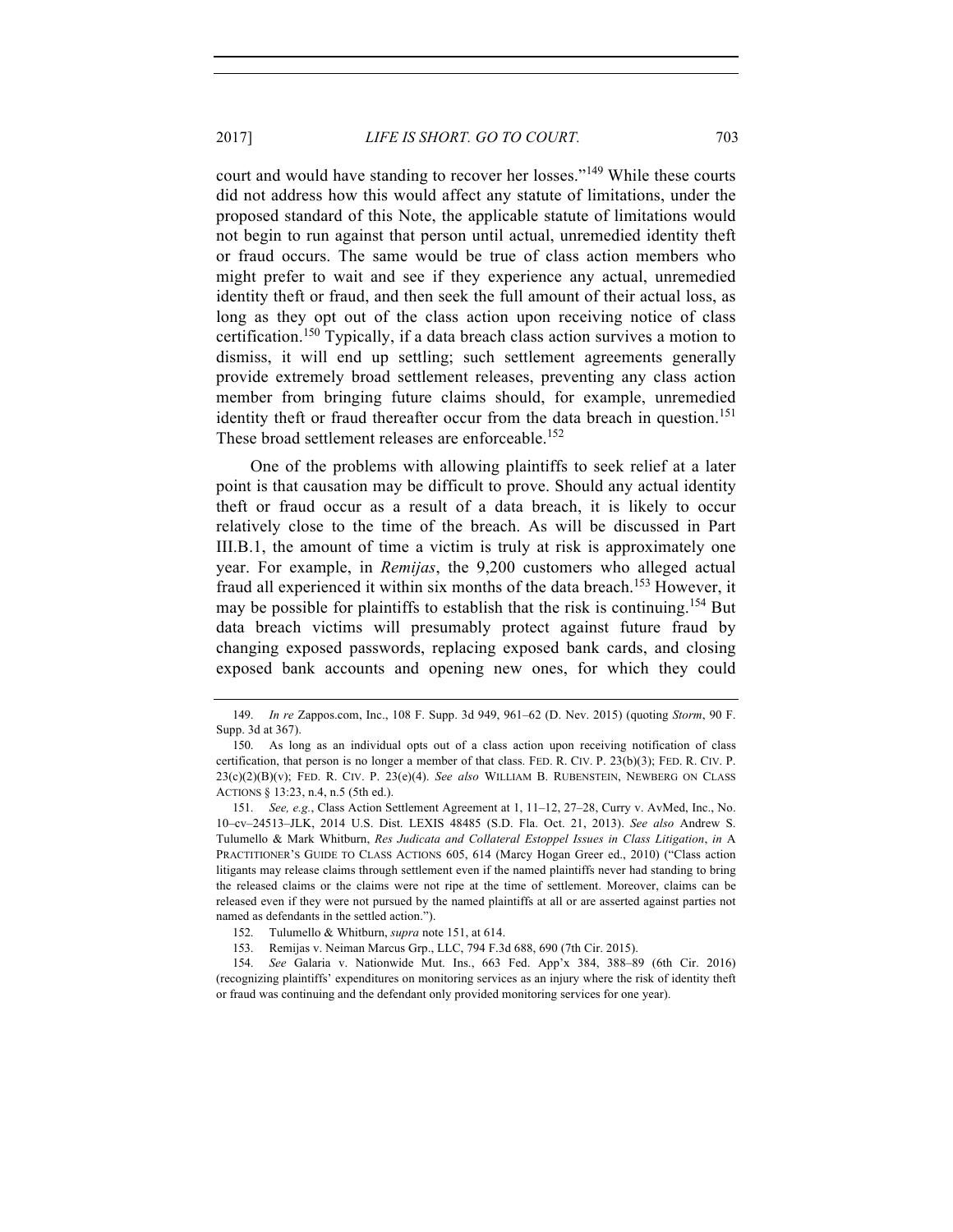potentially seek compensation under Part III.C of this Note.

## 3. Consistency with *Clapper*

Denying standing for increased risk of identity theft or fraud is consistent with *Clapper*, in which an increased risk that plaintiffs' communications would be monitored in the future was insufficient to confer standing.155 Both increased risk of monitoring in *Clapper* and increased risk of identity theft or fraud in data breach cases rest on a "highly attenuated chain of possibilities" involving "speculation about the decisions of independent actors."<sup>156</sup> Recognizing an injury for increased risk of identity theft or fraud requires overcoming a string of "*if*s": only "*if* the hacker read, copied, and understood the hacked information, and *if* the hacker attempts to use the information, and *if* he does so successfully,"<sup>157</sup> and *if* unremedied costs result from the fraud would there be a compensable injury.

## B. MONEY SPENT ON MONITORING SERVICES SHOULD BE COMPENSABLE

Money spent on monitoring services results in a concrete, particularized, and redressable injury, and it should be compensated as such, so long as the costs are reasonable. Therefore, failure of a hacked company to reasonably provide customers with monitoring services should constitute a cognizable injury.

# 1. Reasonableness

It would be reasonable to invest in monitoring services and expend time sorting things out (discussed in Part III.C) as long as customers have been informed of a breach affecting their sensitive information and have no reason to believe that insufficient information was accessed for any real harm to come from the breach. In 2015, one in five customers who received notification of a data breach became a victim of fraud.<sup>158</sup> In 2014, it was one in seven.<sup>159</sup> Moreover, "[f]orty-six percent of consumers with breached debit cards in 2013 became fraud victims in the same year."<sup>160</sup> As the Sixth

<sup>155.</sup> Clapper v. Amnesty Int'l USA, 133 S. Ct. 1138, 1143 (2013).

<sup>156.</sup> *Id.* at 1148, 1150.

<sup>157.</sup> Reilly v. Ceridian Corp., 664 F.3d 38, 43 (3d Cir. 2011) (plaintiffs lacked standing).

<sup>158.</sup> *13.1 Million Identity Fraud Victims but Less Stolen in 2015, According to Javelin*, JAVELIN STRATEGY (Feb. 2, 2016), https://www.javelinstrategy.com/press-release/131-million-identity-fraudvictims-less-stolen-2015-according-javelin.

<sup>159.</sup> *Id.*

<sup>160.</sup> *A New Identity Fraud Victim Every Two Seconds in 2013, According to Javelin*, JAVELIN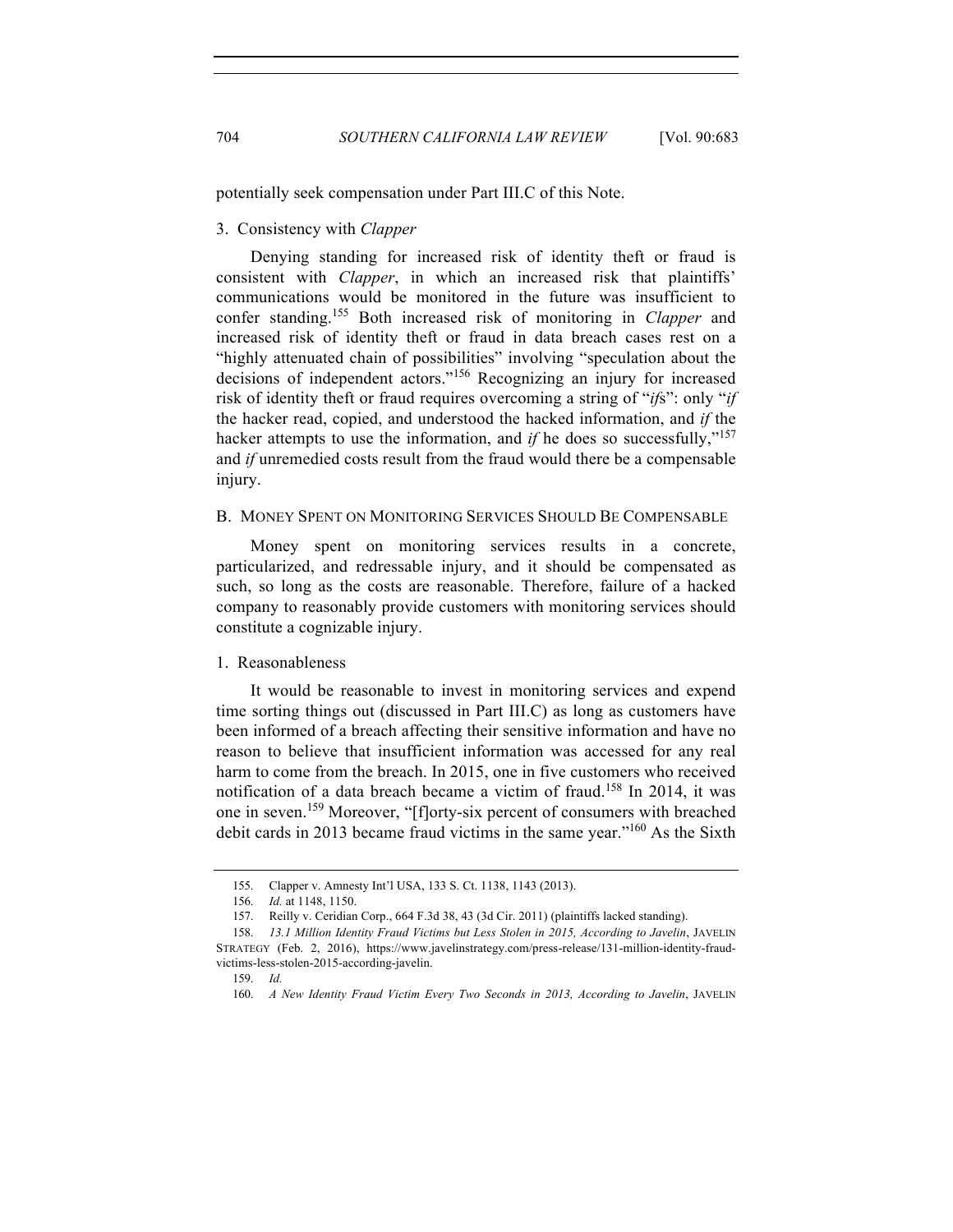Circuit reasoned in *Galaria v. Nationwide Mutual Insurance Co.*, "it would be unreasonable to expect Plaintiffs to wait for actual misuse . . . before taking steps to ensure their own personal and financial security."<sup>161</sup>

While breach notification laws may not be perfect, and it may not be possible for companies to know the exact number of victims whose records have been compromised, for practicality purposes, should a person receive a breach notice from a company, there is a sufficient likelihood that the person's records were exposed, such that the person could reasonably invest in monitoring services and expend time sorting things out. Fortyseven states, the District of Columbia, Guam, Puerto Rico, and the Virgin Islands have statutes requiring individual notifications after a security breach involving PII.<sup>162</sup> These notification statutes "typically have provisions regarding . . . what constitutes a breach . . . [and] who must be notified ... and exemptions (e.g., for encrypted information)."163 Moreover, forty-one states "require analysis of a breach's risk-of-harm as a prerequisite for determining whether notification is required."<sup>164</sup>

In *Remijas*, the Seventh Circuit suggested on remand that the district court "look into [the] length of time that a victim is truly at risk; the GAO [Government Accountability Office] suggests at least one year, but more data may shed light on this question."<sup>165</sup> This Note takes the position that one year of monitoring is presumptively reasonable, but plaintiffs may rebut that presumption with evidence that the risk of identity theft or fraud is continuing.<sup>166</sup>

# 2. Distinguishing From *Clapper*

Unlike in *Clapper*, in which there was merely a threatened wrong that plaintiffs' communications would be monitored, in the context of data breaches, a wrong has already occurred in the form of a breach. Additionally, unlike in *Clapper*, in which there was no evidence that the

STRATEGY (Feb. 5, 2016), https://www.javelinstrategy.com/press-release/new-identity-fraud-victimevery-two-seconds-2013-according-latest-javelin-strategy.

<sup>161.</sup> Galaria v. Nationwide Mut. Ins., 663 Fed. App'x 384, 388 (6th Cir. 2016).

<sup>162.</sup> *Security Breach Notification Laws*, NAT'L CONF. OF STATE LEGISLATURES (Feb. 24, 2016), http://www.ncsl.org/research/telecommunications-and-information-technology/security-breachnotification-laws.aspx.

<sup>163.</sup> *Id.*

<sup>164.</sup> Rachael M. Peters, Note, *So You've Been Notified, Now What? The Problem With Current Data-Breach Notification Laws*, 56 ARIZ. L. REV. 1171, 1183 (2014) (citation omitted).

<sup>165.</sup> Remijas v. Neiman Marcus Grp., LLC, 794 F.3d 688, 694 (7th Cir. 2015).

<sup>166.</sup> *See Galaria*, 663 Fed. App'x at 388–89 (recognizing plaintiffs' expenditures on monitoring services as an injury where the risk of identity theft or fraud was continuing and the defendant only provided monitoring services for one year).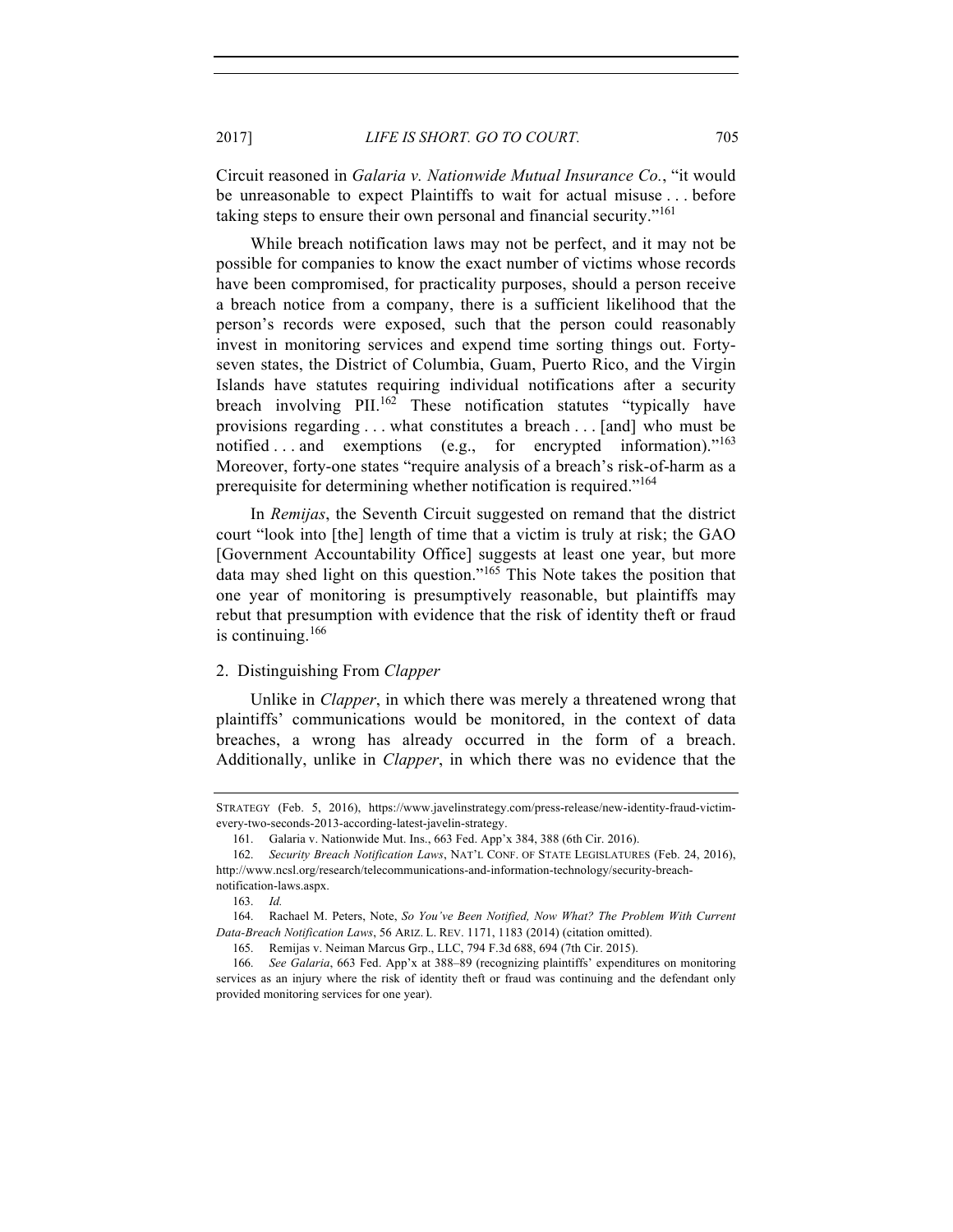government had been spying on the plaintiffs, here receiving notification of a breach affecting one's personal information is sufficiently probative to establish that a person's data has been compromised. In *Remijas*, the Seventh Circuit found the customers' situation to be different from the plaintiffs' situation in *Clapper* because "there [was] no need to speculate as to whether the ... [customers' information was] stolen and what information was taken."<sup>167</sup> Reasonable responses to a breach will incur costs, and those costs should be compensated so long as the breach occurred because of a defendant's lapse. Thus, purchasing monitoring services after a breach has already occurred is not the kind of manufactured injury that *Clapper* rejected.168

3. Justifying Compensation for Monitoring Services by Looking at Other Areas of Law

Compensating plaintiffs for monitoring services is also justified by looking at existing models in other areas of law, such as the "duty to mitigate" doctrine in contracts and the recognition of medical monitoring as a remedy in torts.

a. Duty to Mitigate

The same policy behind the duty to mitigate in contracts supports encouraging plaintiffs' purchase of monitoring services in data breaches. Courts have recognized that "a plaintiff may 'recover for costs and harms incurred during a reasonable effort to mitigate,' regardless of whether the harm is nonphysical."<sup>169</sup> In contracts, the duty to mitigate encourages plaintiffs to take reasonable measures to avoid unnecessary increases in damages by not awarding plaintiffs damages that are avoidable and unnecessary.<sup>170</sup> In data breaches, typically breached companies offer free monitoring services to customers subject to a breach,<sup>171</sup> but if a company were to fail to provide monitoring services, responsible plaintiffs who purchased monitoring services to mitigate potential damages should be compensated for their purchase. The Sixth, Seventh, and Ninth Circuits

<sup>167.</sup> *Remijas*, 794 F.3d at 693 (quoting *In re* Adobe Sys., Inc. Privacy Litig., 66 F. Supp. 3d 1197, 1214 (N.D. Cal. 2014)).

<sup>168.</sup> Clapper v. Amnesty Int'l USA, 133 S. Ct. 1138, 1155 (2013).

<sup>169.</sup> Anderson v. Hannaford Bros., 659 F.3d 151, 162 (1st Cir. 2011) (quoting *In re* Hannaford Bros. Co. Customer Data Sec. Breach Litig., 4 A.3d 492, 496 (Me. 2010)).

<sup>170.</sup> 11 JOSEPH M. PERILLO, CORBIN ON CONTRACTS § 57.11 (2005).

<sup>171.</sup> *See, e.g.*, Storm v. Paytime, Inc., 90 F. Supp. 3d 359, 364 (M.D. Pa. 2015); Petition for Rehearing En Banc at 5, *Remijas*, 794 F.3d 688 (No. 14-3122) (noting that Neiman Marcus voluntarily supplied its customers with one year of free credit monitoring and identity theft protection).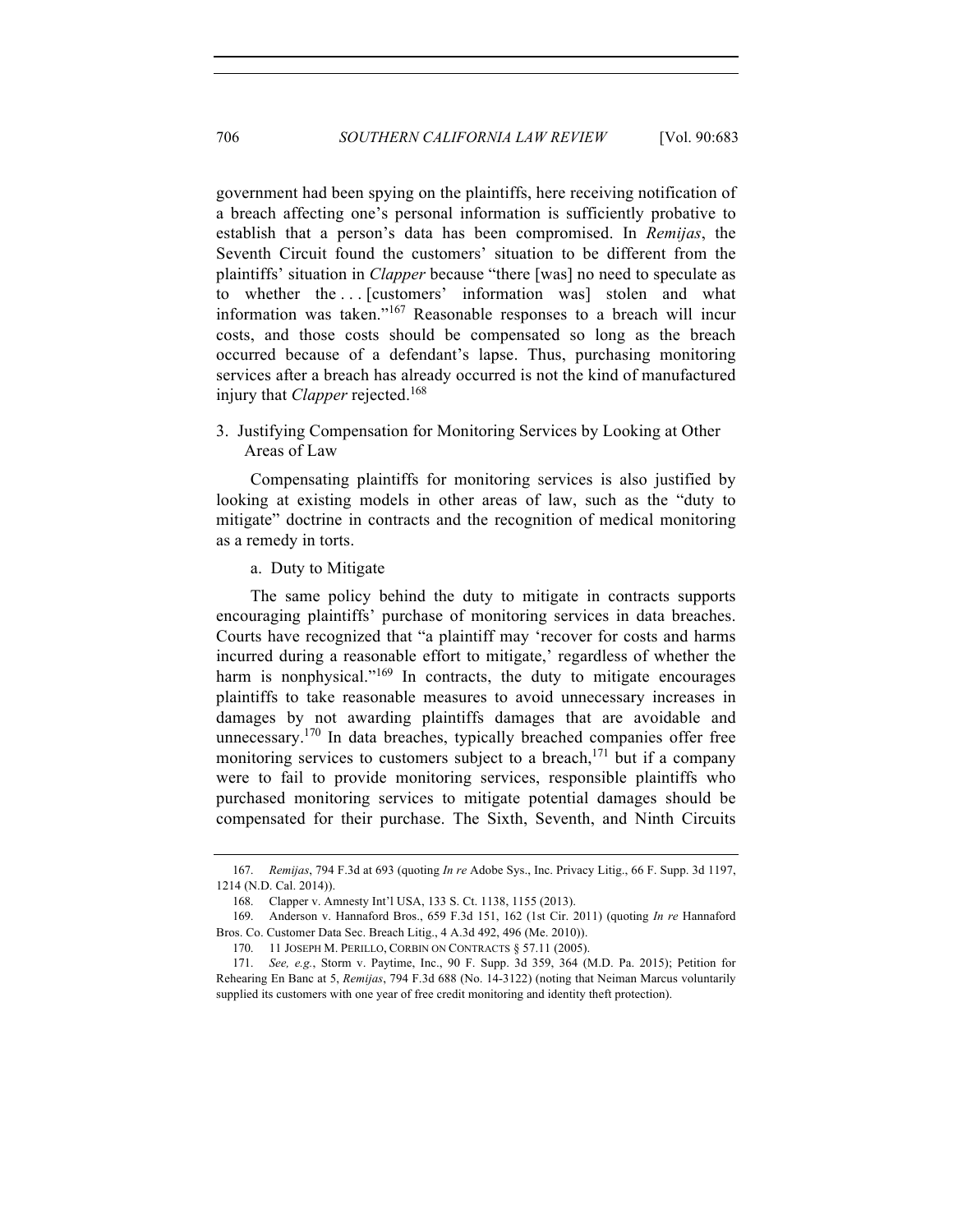have already acknowledged the appropriateness of hacked companies offering free monitoring services in the wake of a data breach.<sup>172</sup> Credit and identity monitoring can lead to the discovery of harm before too much damage, or any damage, is done, reducing the total damages—an economically efficient goal.

b. Medical Monitoring

Courts often analogize the recoverability of monitoring services in data breach actions to medical monitoring in tort actions. <sup>173</sup> Similar to seeking compensation for medical monitoring to avoid or mitigate injuries from a known exposure to a toxic substance, plaintiffs in data breach actions seek monitoring services to avoid or mitigate damages from a known security breach.<sup>174</sup> Through breach notifications, companies are admitting that plaintiffs have been exposed.

Federal appeals courts and lower courts have "analyzed medical monitoring claims without expressing any concern about standing."<sup>175</sup>

Since the landmark decision *Askey v. Occidental Chemical Corp*., . . . <sup>176</sup> in which a New York appeals court acknowledged medical monitoring could be a recoverable damage, appellate courts in at least ten other states have recognized claims for medical monitoring. In addition, federal courts have interpreted state law in at least seven additional states

<sup>172.</sup> *Remijas*, 794 F.3d at 694 ("It is telling in this connection that Neiman Marcus offered one year of credit monitoring and identity theft protection to all customers for whom it had contact information and who had shopped at their stores between January 2013 and January 2014. It is unlikely that it did so because the risk is so ephemeral that it can safely be disregarded."); Galaria v. Nationwide Mut. Ins., 663 Fed. App'x 384, 388 (6th Cir. 2016) ("Nationwide seems to recognize the severity of the risk, given its offer to provide credit monitoring and identity theft protection for a full year."); Krottner v. Starbucks Corp., No. C09-0216RAJ, 2009 U.S. Dist. LEXIS 130634, at \*12 (W.D. Wash. Aug. 14, 2009), *aff'd*, 628 F.3d 1139 (9th Cir. 2010) ("Starbucks apparently concedes that some degree of monitoring is an appropriate response in the wake of the laptop theft, because it has offered a monitoring service to affected employees.").

<sup>173.</sup> *In re* Sony Gaming Networks & Customer Data Sec. Breach Litig., 996 F. Supp. 2d 942, 970 (S.D. Cal. 2014).

<sup>174.</sup> *Krottner*, 2009 U.S. Dist. LEXIS 130634, at \*15 ("Plaintiffs facing an increased risk of identity theft are similar in some respects to plaintiffs seeking medical monitoring as a remedy for an increased risk of disease or injury, and no federal court has used Article III to close the courthouse doors to a medical monitoring claim.").

<sup>175.</sup> *Id.* at \*16–17.

<sup>176.</sup> Askey v. Occidental Chem. Corp., 477 N.Y.S.2d 242 (App. Div. 1984), *superseded by rule*, N.Y. C.P.L.R. § 214-c (McKinney 2017) (superseding *Askey*'s "accrual rule" and limiting medical monitoring claims to three years "from the date of discovery of injury by the plaintiff or from the date when through the exercise of reasonable diligence such injury should have been discovered by the plaintiff, whichever is earlier").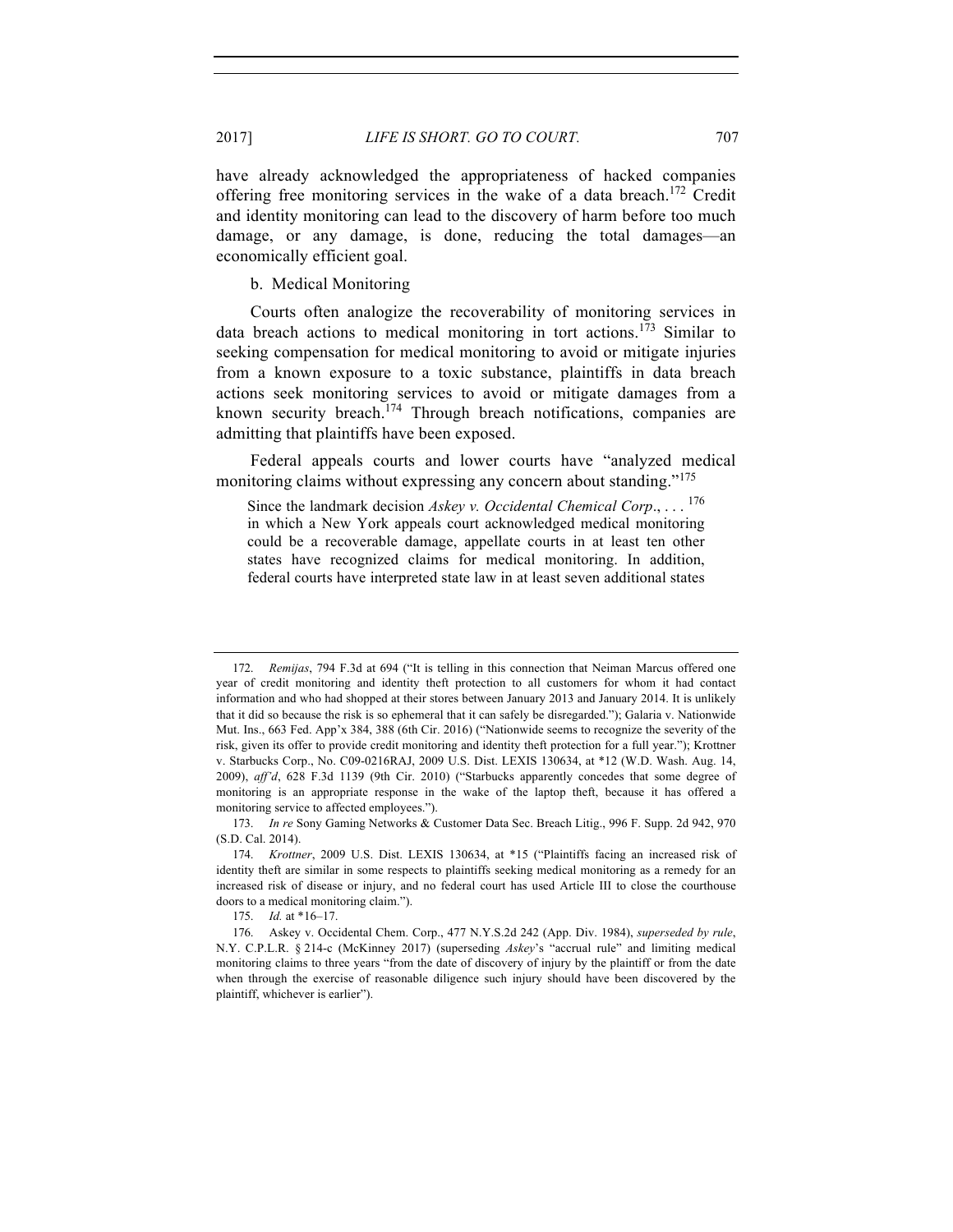and the District of Columbia as permitting claims for medical monitoring.<sup>177</sup>

Courts are more inclined to recognize medical monitoring as a remedy than as a cause of action.<sup>178</sup> Under the proposed standard of this Note, monitoring services would not constitute a cause of action, but rather a recognizable injury.

As for medical monitoring requests in the context of class certification, in a recent class action college basketball players requested a medical monitoring program to enable them to monitor whether they had "any long-term effects or neurodegenerative conditions related to concussions or subconcussive hits."<sup>179</sup> The court found that the medical monitoring program was "designed to relieve class plaintiffs of the prospective costs associated with medical supervision" and was therefore "amenable to certification under Rule  $23(b)(2)$ ."<sup>180</sup>

## c. Mitigating Damages

If a hacked company provides reasonable, effective<sup>181</sup> monitoring services for at least one year or if it would not be reasonable for a plaintiff to purchase monitoring services, damages would be reduced as there would presumptively not be a compensable injury. In addition, a hacked company will only ever be liable if it was at fault in some way for the hack (e.g., was negligent).

# C. EXPENDITURES ON SORTING THINGS OUT COULD POTENTIALLY BE **COMPENSABLE**

Where expenditures on sorting things out are reasonable<sup>182</sup> and substantial, such expenditures can be distinguished from other forms of injury that data breach plaintiffs allege, namely increased risk of identity theft or fraud. If the Court were inclined to expand standing doctrine in

<sup>177.</sup> Badillo v. Am. Brands, 16 P.3d 435, 438–39 (Nev. 2001).

<sup>178.</sup> *Id.* at 440.

<sup>179.</sup> *In re* NCAA Student-Athlete Concussion Injury Litig., 314 F.R.D. 580, 599 (N.D. Ill. 2016).

<sup>180.</sup> *Id.* at 602 n.27.

<sup>181.</sup> In the context of this Note, monitoring services would be ineffective where only credit monitoring is provided and not identity monitoring, or vice versa; where a plaintiff purchases a monitoring service privately that flags fraudulent activity that the complimentary service does not; or where the complimentary service does not cover a service that the hacked company recommends. *See, e.g.*, Galaria v. Nationwide Mut. Ins., 663 Fed. App'x 384, 388–89 (6th Cir. 2016) (recognizing an injury for costs to obtain protections that the defendant recommended but did not cover).

<sup>182.</sup> *See* discussion *supra* Part III.B.1.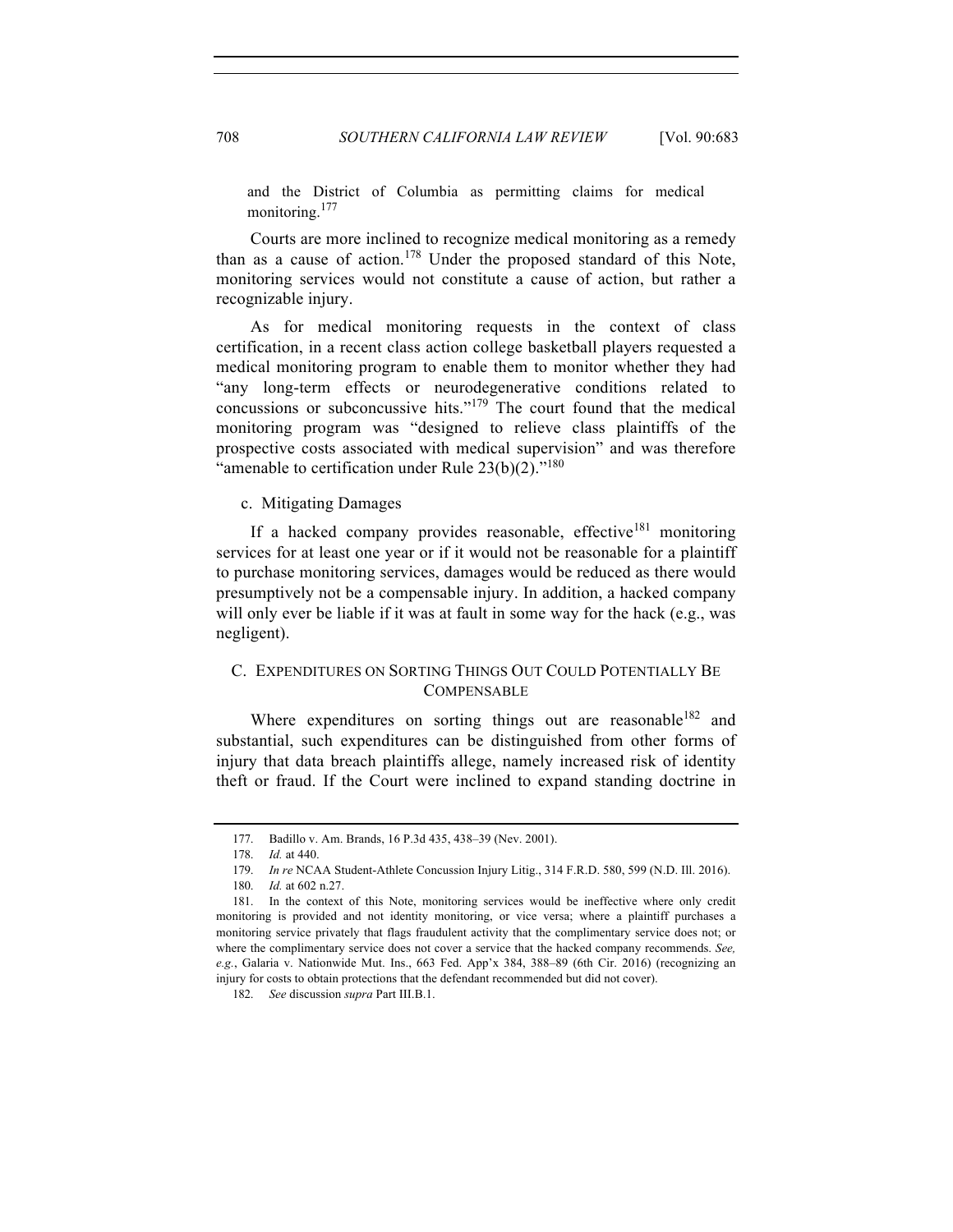data breach cases, recognizing expenditures on sorting things out as an injury would be an ideal way to do so.

# 1. Defining Sorting-Things-Out Costs

Potential sorting-things-out costs could include time expended canceling bank cards and ordering new ones, changing passwords or pin numbers, calling companies directly to verify suspicious communications received from them, closing bank accounts and opening new ones (if the bank account number was exposed), having a credit reporting agency place a fraud alert on one's account (if one's social security number was exposed), placing a credit freeze on one's account, inserting new card information into one's auto-fill program, changing recurring payment methods, and communicating with banks.<sup>183</sup> What would not be included is reviewing one's financial statements; reasonably prudent people will examine their statements on a regular basis regardless of a breach.

# 2. Substantiality

The range of time and resources spent sorting out one's finances after a breach can vary greatly. More than half (52%) of the 17.6 million identity theft victims in 2014 "were able to resolve any problems . . . in a day or less, while about 9% spent more than a month."<sup>184</sup> Another statistic shows that "[d]ata breach victims spend an average of 41 hours on resolution."<sup>185</sup>

Compensating insubstantial expenditures on sorting things out would likely result in an unjustified use of resources when accounting for the cost of attorneys' fees. Because of the potential for exorbitant attorneys' fees to overshadow the damages of minimal sorting-things-out expenses, there should be a threshold amount of time that must be expended for such an injury to be compensable. For example, the majority of 2014 identity theft victims who were able to resolve any problems in a day or less would not qualify, but the 9% who spent more than a month potentially would.

In *Storm v. Paytime, Inc.*, one plaintiff was an employee of a government contractor and was required to have security clearances to perform his job.<sup>186</sup> After a data breach, the employee "reported the incident to [his] employer, who then suspended his security clearances while the

<sup>183.</sup> *What Should I Do If I Have Been a Victim of a Data Breach?*, *supra* note 18.

<sup>184.</sup> BUREAU OF JUSTICE STATISTICS, U.S. DEP'T OF JUSTICE, NCJ248991, VICTIMS OF IDENTITY THEFT, 2014 (2015), http://www. bjs.gov/content/pub/pdf/vit14\_sum.pdf.

<sup>185.</sup> *Top Articles on Data Breaches*, LIFELOCK, https://www.lifelock.com/education/identitytheft-news/data-breaches/ (last visited Mar. 22, 2017).

<sup>186.</sup> Storm v. Paytime, Inc., 90 F. Supp. 3d 359, 363 (M.D. Pa. 2015).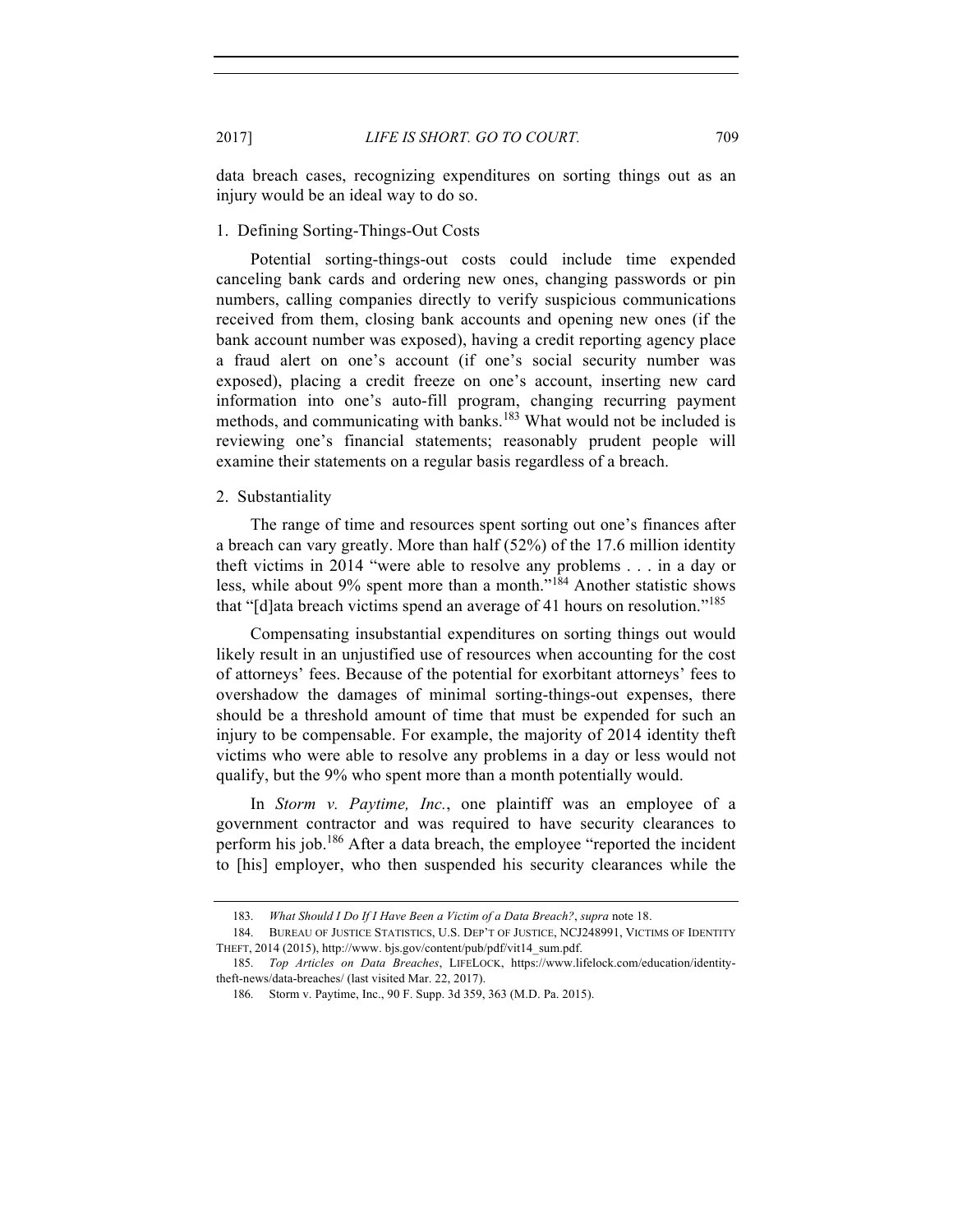employer investigated the situation. During the investigation, [the employee] was required to work at a different job site, resulting in a four hour increase in his daily commute."<sup>187</sup> This injury was a direct result of the actual, non-speculative *breach*, not any identity theft or fraud. While the Third Circuit district court did not recognize the employee's costs as an injury,<sup>188</sup> this type of injury, resulting exclusively from the occurrence of a breach, would potentially be compensable under sorting-things-out costs, depending on how long he was required to work at the alternate job site.

## 3. Compensation for Time Expended in Other Torts

In other torts, time expended in pursuit of a solution is compensated. In conversions, for example, damages may include time and money lost in pursuit of a property as long as such expenditures are reasonable and not excessive.<sup>189</sup>

In general, if someone's tort threatens the legally protected interests of another, the victim may "recover for expenditures reasonably made . . . to avert the harm threatened."<sup>190</sup> And if someone has suffered injury from another person's tort, the victim may "recover for expenditures reasonably made . . . to avert further harm."<sup>191</sup> Thus, in data breaches, where a company's lapse has resulted in a third party's ability to gain access to a customer's sensitive information, the customer should be able to recover for expenditures reasonably made to avert the threatened harm of identity theft or fraud.

# 4. Mitigating Damages

The cost of sorting things out is mitigated where card issuers independently replace customers' cards due to a breach as this reduces the time customers might otherwise have to spend sorting things out.

Moreover, encouraging customers to sort things out will reduce overall damages. If customers notify their card issuer of a breach with reasonable promptness, it will minimize (1) the potential for fraudulent charges to be approved and (2) their liability for the fraudulent charges.

<sup>187.</sup> *Id.* (citation omitted).

<sup>188.</sup> *Id.* at 368.

<sup>189.</sup> CONRAD L. RUSHING ET AL., MATTHEW BENDER PRACTICE GUIDE: CALIFORNIA UNFAIR COMPETITION AND BUSINESS TORTS § 7.16 (2016) (citing CAL. CIV. CODE § 3336 (West 2016) and Haines v. Parra, 239 Cal. Rptr. 178 (Ct. App. 1987)).

<sup>190.</sup> RESTATEMENT (SECOND) OF TORTS § 919(1) (AM. LAW INST. 1979).

<sup>191.</sup> *Id.* § 919(2).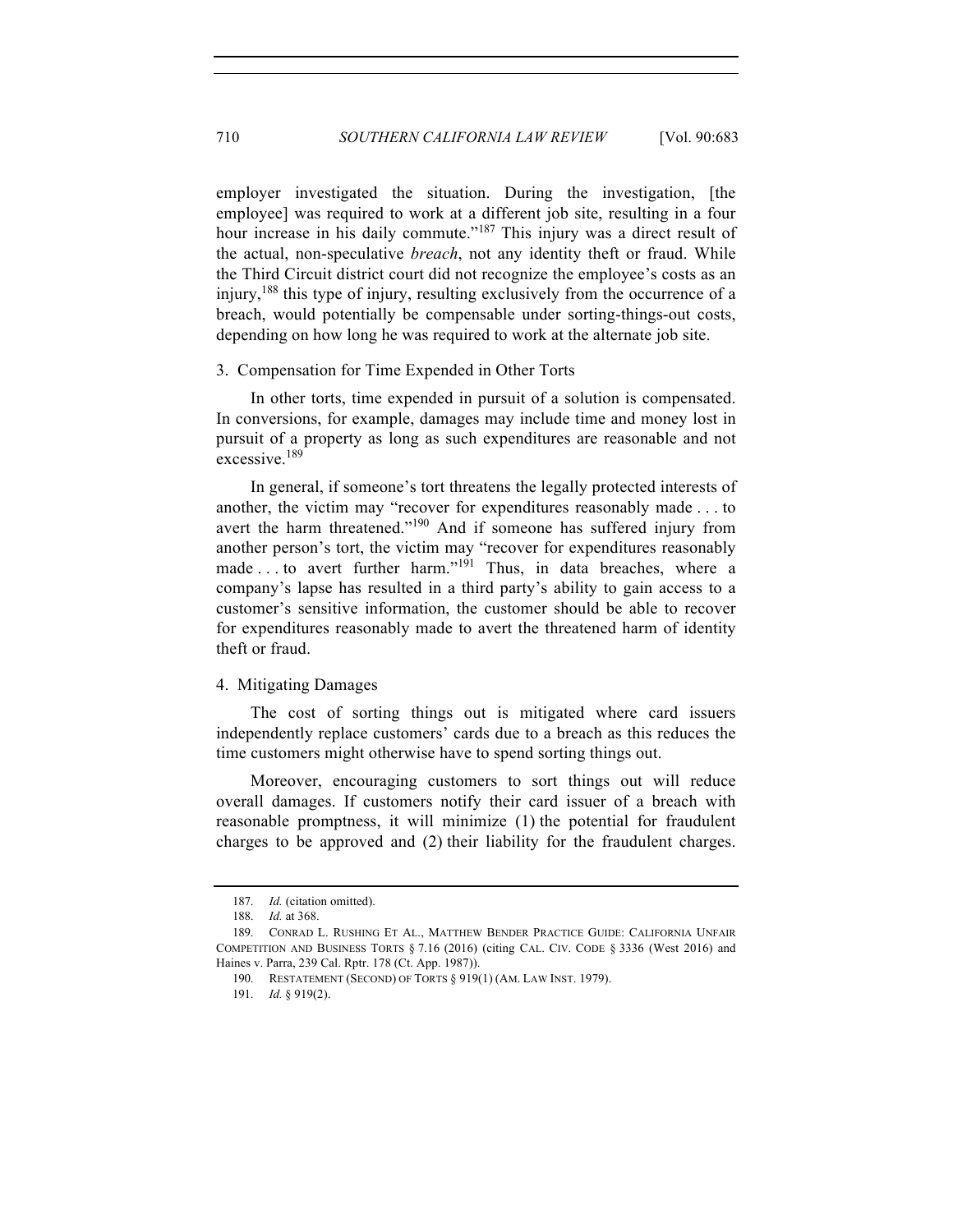2017] *LIFE IS SHORT. GO TO COURT.* 711

With respect to credit cards, if customers notify their credit card issuer that their credit card has been compromised before fraud occurs, customers will not be responsible for any charges they did not authorize. If customers fail to notify their credit card issuer, their liability may reach \$50.<sup>192</sup> On the other hand, with debit cards, if customers fail "to report to [their] bank that money has been taken from [their] debit card account more than 60 days after [they] receive[] the statement, there is no limit to [their] liability and [they] could lose all the money in [their] account."<sup>193</sup> While these mitigation efforts may, in part, shift defendants' liability from customers to banks, by alerting banks to the potential for fraudulent activity, they may reduce banks' damages from the breach.

Again, where hacked companies have exercised the requisite level of care, they will not be held responsible for the actions of unknown thirdparty hackers. It is quite plausible that there is no real fault on behalf of the companies because hacking technology is progressing so rapidly that companies cannot reasonably be expected to keep up defensively.

5. Accounting for Variable Sorting-Things-Out Costs in Class Action Settlements

Because of the small amount of monetary damages involved, data breach actions are generally only viable if they can qualify for class action status. Thus, class certification is key. While the cost of sorting things out is likely to vary significantly from person to person, this kind of variability is typical in class actions and should not prohibit class certification. *In re Currency Conversion Fee Antitrust Litigation* exemplifies a typical way this variability is handled.

In *In re Currency Conversion Fee*, plaintiff-cardholders challenged the disclosure and price of credit and debit card foreign transaction fees.<sup>194</sup> The class period extended from February 1, 1996 through, and including, November 8, 2006.<sup>195</sup> There was significant variability in damages for the class—some people had not been abroad at all, while others spent thousands of dollars abroad.<sup>196</sup> Any person who held an affected card issued in the United States as of November 8, 2006 was a member of the

<sup>192.</sup> Remijas v. Neiman Marcus Grp., LLC, 794 F.3d 688, 697 (7th Cir. 2015).

<sup>193.</sup> *Id.*

<sup>194.</sup> *In re* Currency Conversion Fee Antitrust Litig., 263 F.R.D. 110, 115 (S.D.N.Y. 2009).

<sup>195.</sup> Currency Antitrust Litig. Settlement Adm'r, Frequently Asked Questions (Aug. 31, 2016) (on file with author).

<sup>196.</sup> *Id.*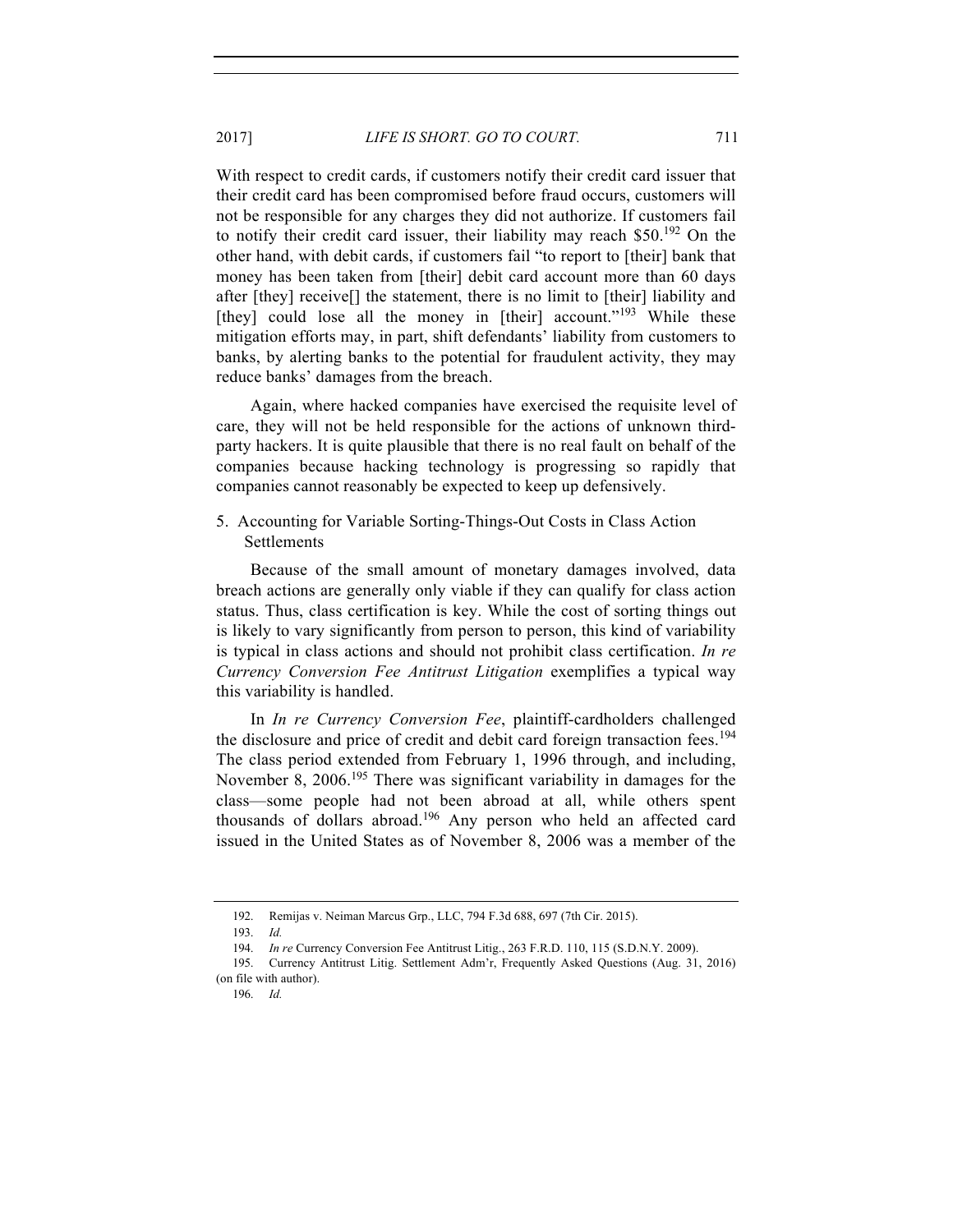Settlement Injunctive Class.<sup>197</sup> Any person who made a foreign transaction on at least one of those cards between February 1, 1996 and November 8, 2006 was a member of the Settlement Damages Class.<sup>198</sup> "Only members" of the Settlement Damages Class were allowed to seek refunds by submitting a claim."<sup>199</sup>

At the time the settlement was approved, a mechanism was set up for people to prove actual damages. All claimants received a minimum of twenty-five dollars by simply being a member of the damages class.<sup>200</sup> But if a plaintiff could prove higher damages, that plaintiff could prove actual damages. Plaintiffs could do this by opting to either provide their travel information, which would be entered into an algorithm to determine a refund amount, or provide the dollar amount of foreign transactions incurred on their cards during the claim period.<sup>201</sup> Because the combined preliminary payment amount for all authorized claimants was greater than the amount of available settlement funds, all authorized claimants received a pro rata distribution of the available settlement funds.<sup>202</sup> A payout structure similar to that in *In re Currency Conversion Fee* could be used in data breach actions to account for the variability plaintiffs are likely to experience in damages.

6. Practical Reality Precludes Compensation for Sorting-Things-Out Costs

Practically speaking, the cost of sorting things out is not a kind of injury that current doctrine is likely to recognize. While it is possible to see some tangible, identifiable loss in sorting-things-out costs, whether that is the kind of loss that warrants federal jurisdiction is dubious. There would be significant problems in recognizing standing for reasonable and substantial sorting-things-out costs, such as defining "substantial" and monetizing the costs. Additionally, compensatory and deterrent justifications for recognizing the cost of sorting things out as an injury fall short.

a. Difficulty in Calculating Sorting-Things-Out Costs

The difficulty associated with calculating sorting-things-out costs could potentially allow every data breach action to survive a motion to

<sup>197.</sup> *Id.*

<sup>198.</sup> *Id.*

<sup>199.</sup> *Id.*

<sup>200.</sup> *Id.* 201. *Id.*

<sup>202.</sup> *Id.*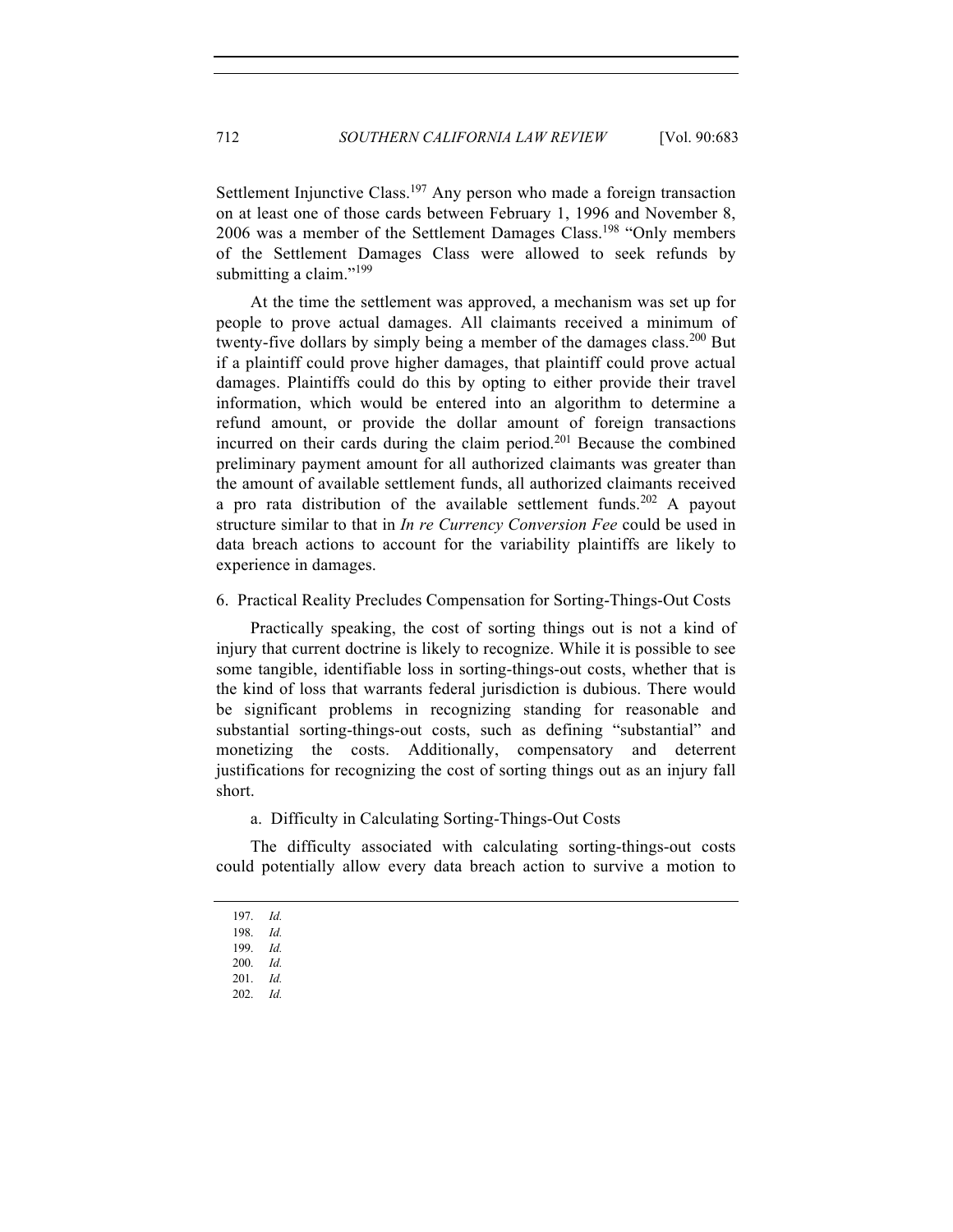dismiss, which is all class action plaintiffs generally have to do to get a settlement payout as plaintiffs could simply allege substantial costs. While only compensating substantial sorting-things-out costs may not seem in line with the core purpose of class actions—to allow people with small claims to pursue a remedy—in fact, it is, and it is because of this that such compensation becomes impractical. Even *substantial* sorting-things-out costs amount to small monetary claims.

For example, in *Paytime*, even though the employee suffered a significant inconvenience in his increased commute, what concrete, monetary expense did he actually incur? The cost of gas? If people were having to take time off of work to sort things out after a breach, then perhaps that would constitute a substantial, easily calculable expense in the form of loss of earnings. However, that is unlikely the case. What is more likely is that sorting things out is a mere inconvenience for people, infringing on their television or leisure time. What should damages for lost television time be? In reality, substantial loss of time is unlikely to equate to a substantial loss of earnings. In all likelihood, plaintiffs claiming costs for sorting things out would largely be seeking compensation for mere annoyance, which the Court historically has not recognized as sufficient for Article III standing. This creates a significant challenge in calculating the rate at which time expended sorting things out should be reimbursed, such that it might preclude the Court from recognizing it as an injury.

Class actions are important when large amounts of people are out small amounts of money, but the reality of data breach cases is that the amount of money people are out is much smaller than the cost to distribute; so in the end, small losers are unable to be compensated.

## b. Justifications for Compensating Sorting-Things-Out Costs Fall Short

When damages get sufficiently small, compensation becomes impractical, as illustrated above, and reasons for allowing class actions shift from compensatory to deterrent purposes. Here, companies are already sufficiently incentivized to avoid data breaches. For example, following Target's 2013 security breach, it paid \$10 million in March 2015 to settle a federal class action customer lawsuit, \$67 million in August 2015 to settle with Visa, and another \$39 million in December 2015 to settle with several U.S. banks.<sup>203</sup> In addition, Target incurred \$61 million in expenses in its 2013 fourth quarter from the breach (\$44 million of which was paid by insurance), including: costs for data breach investigation, credit monitoring

<sup>203.</sup> Ahiza Garcia, *Target Settles for \$39 Million over Data Breach*, CNN: MONEY (Dec. 2, 2015, 5:48 PM), http://money.cnn.com/2015/12/02/news/companies/target-data-breach-settlement/.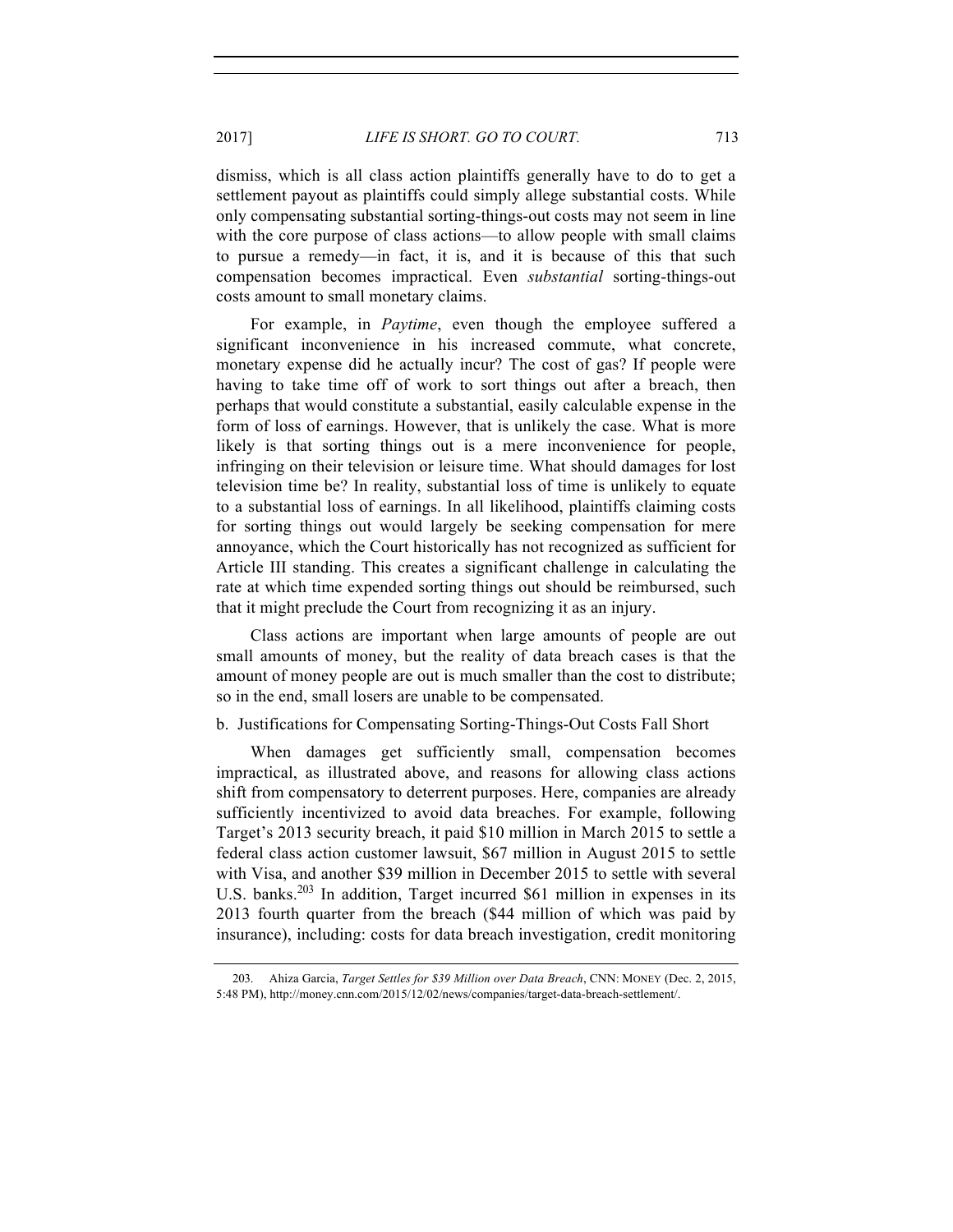and identity theft protection services for customers, increased staffing in call centers, and legal expenses.<sup>204</sup> Overall, Target has faced "more than 80 related lawsuits, including . . . federal and state investigations into how the company responded to the attack."<sup>205</sup> Analysts estimated breach-related costs to be hundreds of millions of dollars.<sup>206</sup> "Concerns over the breach kept shoppers away during the crucial [2013] holiday season, leading to a 5.5% drop in the number of transactions, the largest quarterly decline since Target began reporting the statistic in 2008."<sup>207</sup> "[I]ts profit fell nearly 50% in its fourth fiscal quarter of 2013 and declined by more than a third for all of 2013."<sup>208</sup>

Following the Ashley Madison hack, Ashley Madison's parent company, recently rebranded as Ruby Corp.,<sup>209</sup> became the subject of a U.S. Federal Trade Commission investigation.<sup>210</sup> The breach cost Ruby Corp. more than a quarter of its revenue.<sup>211</sup> Ruby Corp. replaced its CEO and is spending millions to improve security.<sup>212</sup> It has been flooded with class action lawsuits—both in the United States and Canada.<sup>213</sup>

Costs like these, in addition to the risk data breaches pose to companies' internal information, comprise a significant deterrent. These realizations reduce the persuasiveness of compensatory and deterrent justifications for recognizing sorting-things-out costs as an injury in data breach cases.<sup>214</sup>

<sup>204.</sup> Maggie McGrath, *Target Profit Falls 46% on Credit Card Breach and the Hits Could Keep on Coming*, FORBES (Feb. 26, 2014, 9:21 AM), www.forbes.com/sites/ maggiemcgrath/2014/02/26/ target-profit-falls-46-on-credit-card-breach-and-says-the-hits-could-keep-on-coming/#168d13c85e8c.

<sup>205.</sup> Paul Ziobro, *Target Earnings Slide 46% After Data Breach*, WALL ST. J. (Feb. 26, 2014, 6:36 PM), https://www.wsj.com/articles/SB10001424052702304255604579406694182132568.

<sup>206.</sup> *Id.*

<sup>207.</sup> *Id.*

<sup>208.</sup> McGrath, *supra* note 204.

<sup>209.</sup> Anne Steele, *Ashley Madison Parent Rebrands Itself as Ruby Corp.*, WALL ST. J. (July 12, 2016, 7:16 AM), http://www.wsj.com/articles/ashley-madison-parent-rebrands-itself-as-ruby-corp-1468322180.

<sup>210.</sup> Alastair Sharp & Allison Martell, *Infidelity Website Ashley Madison Facing FTC Probe, CEO Apologizes*, REUTERS (July 5, 2016, 4:01 PM), http://www.reuters.com/article/us-ashleymadisoncyber-idUSKCN0ZL09J.

<sup>211.</sup> *Id.*

<sup>212.</sup> Steele, *supra* note 209.

<sup>213.</sup> Sharp & Martell, *supra* note 210.

<sup>214.</sup> Friends of the Earth, Inc. v. Laidlaw Envtl. Servs. (TOC), Inc., 528 U.S. 167, 186 (2000) ("We recognize that there may be a point at which the deterrent effect of a claim for civil penalties becomes so insubstantial or so remote that it cannot support citizen standing.").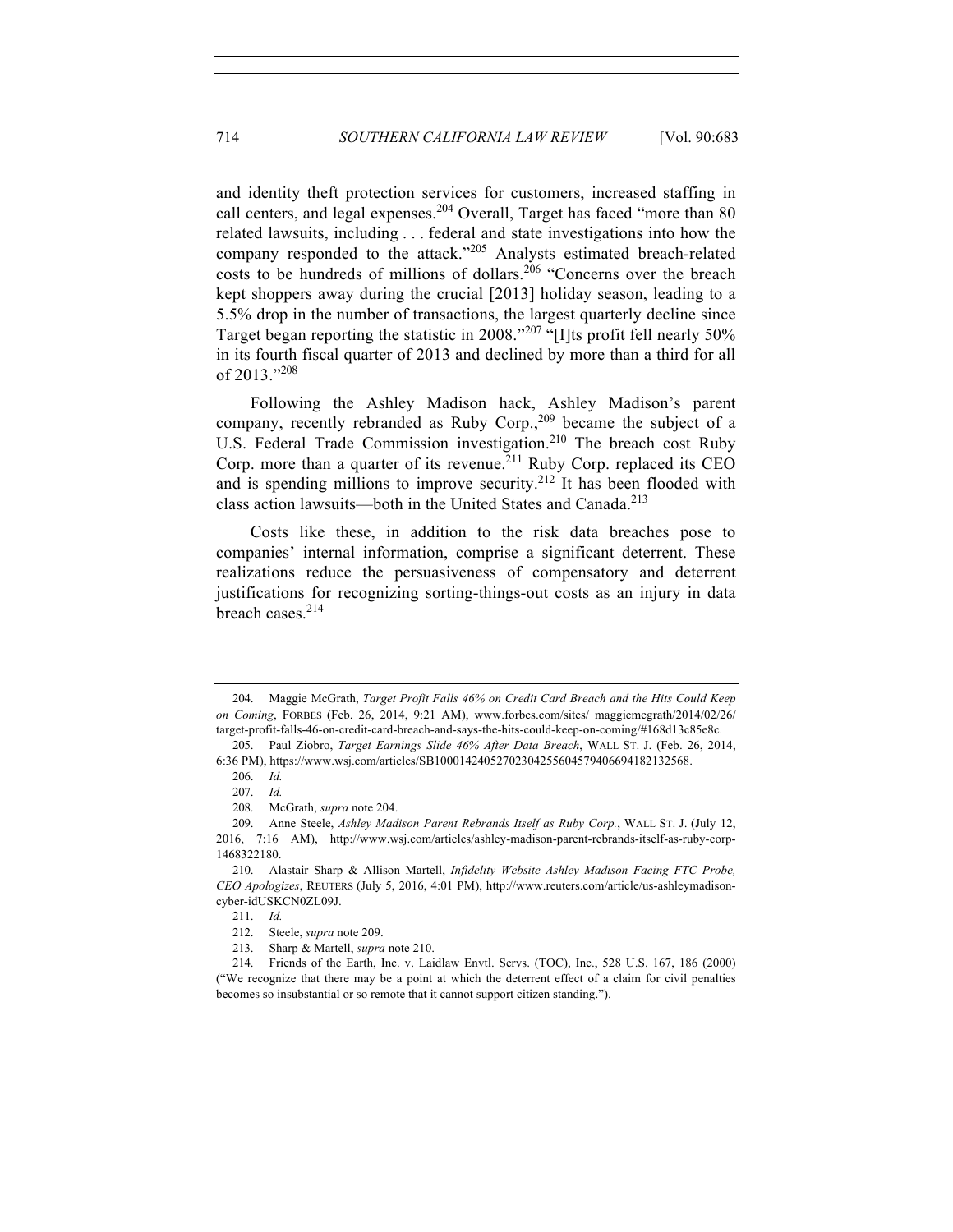# IV. IMPACT OF PROPOSED STANDARD ON DATA BREACH CASES

Courts have generally treated increased risk of identity theft or fraud and expenses required to mitigate such risk, the most common theories of injury in data breach lawsuits, "as rising or falling with one another."<sup>215</sup> Courts have not recognized mitigation expenses as an injury without recognizing increased risk of identity theft or fraud. Recognizing injuries incurred in mitigating future harm but rejecting increased risk of future harm as an injury would pave the way for a new framework for establishing injury.

Setting a clear standard that rejects increased risk of identity theft or fraud as a cognizable injury would presumably reduce the number of data breach actions brought in federal court, as courts in the Sixth, Seventh, and Ninth Circuits have recognized increased risk of identity theft or fraud as an injury.<sup>216</sup> Under the proposed standard, a risk of future identity theft or fraud would never be sufficiently imminent because even if identity theft or fraud occurs, it must then be shown that any costs incurred were not remedied.

On the other hand, recognizing one year of monitoring services as a cognizable injury would likely have an insignificant effect because hacked companies typically already offer a complimentary year of monitoring services. However, even where monitoring services are provided, the purchase of monitoring services may still constitute an injury where the monitoring provided is not effective.<sup>217</sup> Further, while one year of monitoring is presumptively sufficient under this Note,<sup>218</sup> plaintiffs may be able to prove that longer monitoring is required.<sup>219</sup>

If the Court were inclined to recognize the cost of sorting things out as an injury, it would likely increase the number of data breach actions brought as courts have generally rejected these expenses as injuries. While

<sup>215.</sup> John L. Jacobus & Benjamin B. Watson, Clapper v. Amnesty International *and Data Privacy Litigation: Is a Change to the Law "Certainly Impending"?*, 21 RICH. J.L. & TECH. 1, 17 (2014).

<sup>216.</sup> Galaria v. Nationwide Mut. Ins., 663 Fed. App'x 384, 388 (6th Cir. 2016); Remijas v. Neiman Marcus Grp., LLC, 794 F.3d 688, 692, 696 (7th Cir. 2015); Krottner v. Starbucks Corp., 628 F.3d 1139, 1143 (9th Cir. 2010); *In re* Adobe Sys. Privacy Litig., 66 F. Supp. 3d 1197, 1216 (N.D. Cal. 2014); *In re* Sony Gaming Networks & Customer Data Sec. Breach Litig., 996 F. Supp. 2d 942, 962 (S.D. Cal. 2014).

<sup>217.</sup> *See* discussion *supra* Part III.B.4.

<sup>218.</sup> *See* discussion *supra* Part III.B.1.

<sup>219.</sup> *See Galaria*, 663 Fed. App'x at 388–89 (recognizing plaintiffs' expenditures on monitoring services as an injury where the risk of identity theft or fraud was continuing and the defendant only provided monitoring services for one year).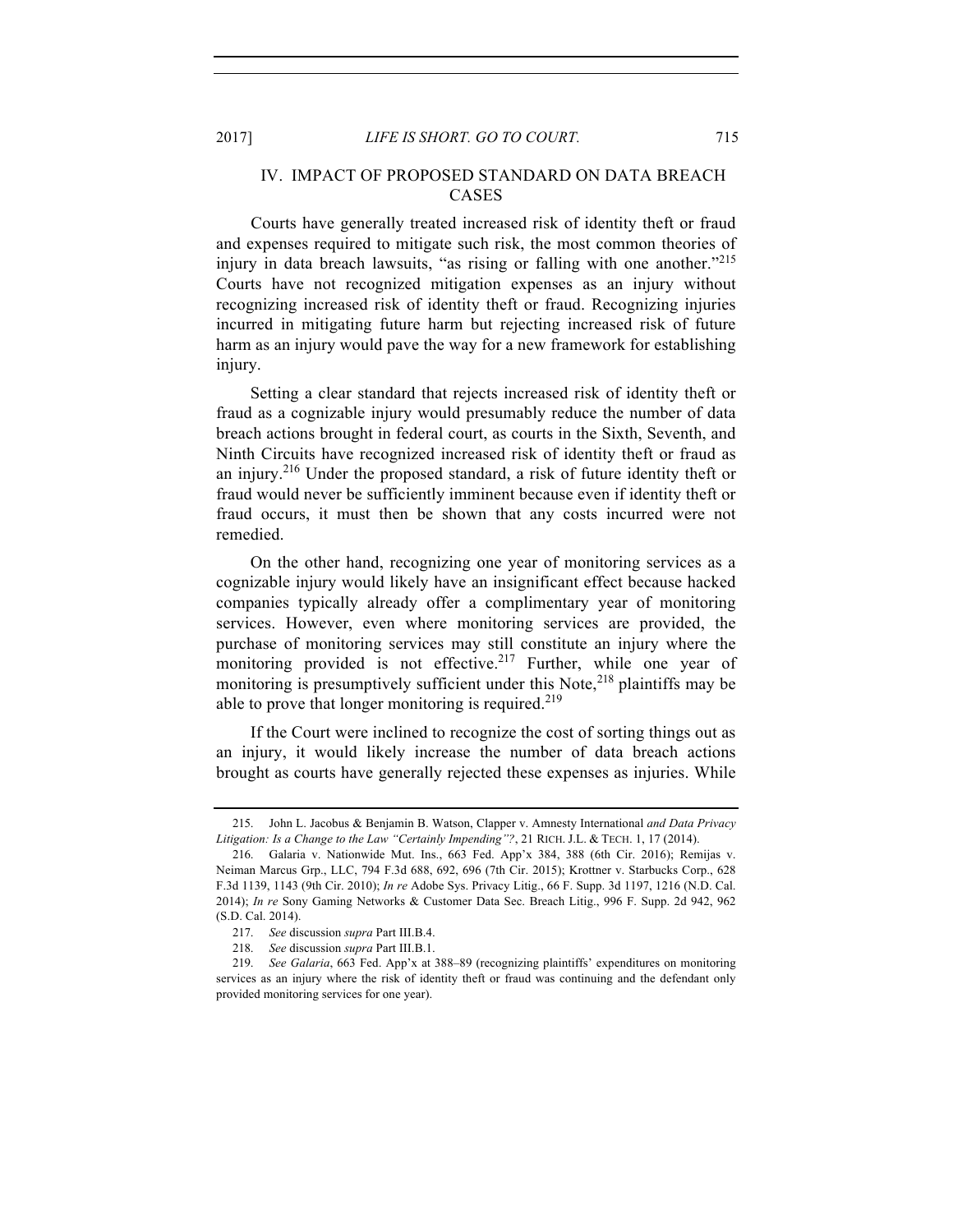the Sixth Circuit has recognized these expenses in the absence of actual identity theft or fraud,<sup>220</sup> the Seventh Circuit has only recognized these expenses where actual identity theft or fraud occurred.<sup>221</sup> If the Court followed this Note's proposed way of recognizing sorting-things-out costs, it would recognize reasonable and substantial sorting-things-out costs as long as customers have been informed of a breach affecting their sensitive information and have no reason to believe that insufficient information was accessed for any real harm to come from the breach, regardless of whether any fraud has occurred.

In all of this, it is important to keep in mind that even if plaintiffs lack Article III standing, they may bring their action in state court, which is not subject to the same Article III standing constraints. Several federal courts have remanded data breach actions to state court where they had been removed to federal court and lacked Article III standing.<sup>222</sup>

## **CONCLUSION**

Going forward, hacking is projected to focus on personalized attacks, and pre-packaged cyber attacks are predicted to increase.<sup>223</sup> With today's technology, "our behavioral patterns are always being monitored."<sup>224</sup> Experts predict that attackers will take advantage of "this constant collection of personal data. $225$  Cyber attacks as packaged goods are expected to increase in popularity, making "personal attacks accessible to those who do not necessarily have the skills or experience to launch attacks themselves," thus enabling neighbors, colleagues, friends, and family members to access another's personal data to engage in personal attacks.<sup>226</sup> This is expected to shift motives for cyber attacks from financial gain to "embarrassment, harassment and vandalism."<sup>227</sup>

We can already see this motive shift playing out with the Ashley

<sup>220.</sup> *Id.* at 388.

<sup>221.</sup> Lewert v. P.F. Chang's China Bistro, Inc., 819 F.3d 963, 967 (7th Cir. 2016); *Remijas*, 794 F.3d at 694.

<sup>222.</sup> *See, e.g.*, Bradix v. Advance Stores Co., No. 16-4902, 2016 U.S. Dist. LEXIS 87368, at \*13 (E.D. La. July 5, 2016); Khan v. Children's Nat'l Health Sys., No. TDC-15-2125, 2016 U.S. Dist. LEXIS 66404, at \*20–22 (D. Md. May 18, 2016) (citing Spokeo, Inc. v. Robins, 135 S. Ct. 1892 (2015)).

<sup>223.</sup> Mike Hickson, *Cyber Threats and Hacking Trends for 2016*, IT SEC. GURU (Nov. 26, 2015), http://www.itsecurityguru.org/2015/11/26/cyber-threats-and-hacking-trends-for-2016/.

<sup>224.</sup> *Id.*

<sup>225.</sup> *Id.*

<sup>226.</sup> *Id.*

<sup>227.</sup> *Id.*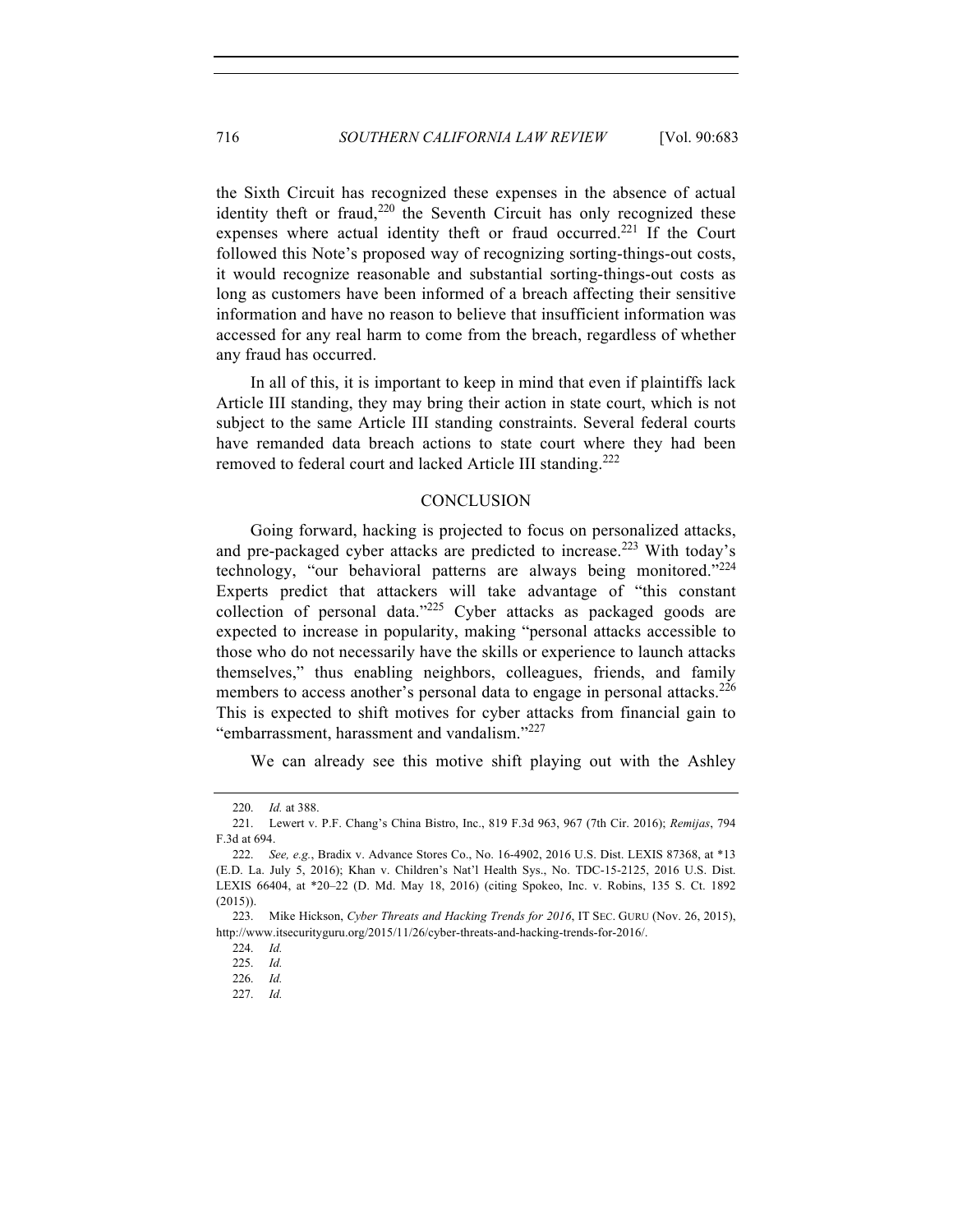2017] *LIFE IS SHORT. GO TO COURT.* 717

Madison breach, where "Impact Team" hackers initially attempted to blackmail Ruby Corp. (formerly Avid Life Media) with stolen information to get it to remove Ashley Madison's site and its sister site, Established Men.<sup>228</sup> In that hack, the goal of the hackers did not appear to be financial gain, but rather the hackers appeared to be taking a moral stance. After the hack, people whose information was released became individual targets of blackmail, harassment, and extortion.<sup>229</sup>

With such risk and uncertainty surrounding liability for data breaches, attention will likely turn to cyber risk insurance.<sup>230</sup> Cyber risk insurance is "one of the few commercial property/casualty insurance products bucking the trend toward stagnant or lower premium rates."<sup>231</sup> Carriers have been expanding cyber risk coverage, such that it has become more than just a standard insurance product: it has become "a product where risk management services are being offered to help protect companies against [] loss."<sup>232</sup> So far, there has been very little case law analyzing cyber risk under cyber risk policies. Most cyber risk cases have tried to find coverage under general liability or property policies.<sup>233</sup> It will likely take some time for case law on cyber risk policies to develop. So far, case law has not provided comfort to companies hoping to rely on their cyber risk policies to cover them in the event of a breach. In *Travelers Property Casualty Co. of America v. Federal Recovery Services, Inc.*, a Utah district court denied coverage where a cyber risk policy provided coverage for an errors and

<sup>228.</sup> Joseph D. McClendon, *Managing Cyberthreats After the Ashley Madison Breach*, LAW360 (Aug. 13, 2015, 1:14 PM), http://www.law360.com/articles/689694/managing-cyberthreats-after-theashley-madison-breach.

<sup>229.</sup> Dan Goodin, *Exposed Ashley Madison Members Targeted by Scammers and Extortionists*, ARS TECHNICA (Aug. 24, 2015, 1:55 PM), http://arstechnica.com/security/2015/08/exposed-ashleymadison-members-targeted-by-scammers-and-extortionists/; Sheelah Kolhatkar, *I Was Harassed After the Ashley Madison Hack*, BLOOMBERG (Aug. 24, 2015, 10:51 AM), http://www.bloomberg.com/news/ articles/2015-08-24/i-was-harassed-after-the-ashley-madison-hack; *Police: Ashley Madison Hack Might Have Led to Suicides*, USA TODAY (Aug. 24, 2015, 3:38 PM), http://www.usatoday.com/story/news/ nation-now/2015/08/24/police-ashley-madison-hack-extortion-crimes-suicides/32269699/; Catherine Townsend, *'It's A Modern Witch Hunt': Woman Reveals How Her Marriage and Career Were Almost* 

*Destroyed After She Was Falsely Accused of Being An Ashley Madison Adulterer*, DAILY MAIL (Aug. 25, 2015, 4:06 PM), http://www.dailymail.co.uk/femail/article-3210508/It-s-modern-witch-hunt-Woman-reveals-marriage-career-destroyed-falsely-accused-Ashley-Madison-adulterer.html.

<sup>230.</sup> *See, e.g.*, *Banks Rush to Buy Cyber Liability Insurance as Digital Payments Rise*, GADGETS360 (Feb. 13, 2017), http://gadgets.ndtv.com/internet/news/banks-rush-to-buy-cyber-liabilityinsurance-as-digital-payments-rise-1658864.

<sup>231.</sup> Stephanie K. Jones, *Cyber Insurance: An Evolutionary Coverage*, INS. J. (Dec. 21, 2015), http://www.insurancejournal.com/magazines/features/2015/12/21/391961.htm.

<sup>232.</sup> *Id.*

<sup>233.</sup> *See generally* Metro Brokers, Inc. v. Transp. Ins., 603 Fed. App'x 833, 835 (11th Cir. 2015) (analyzing property coverage); Eyeblaster, Inc. v. Fed. Ins., 613 F.3d 797, 801–03 (8th Cir. 2010) (analyzing general liability coverage).